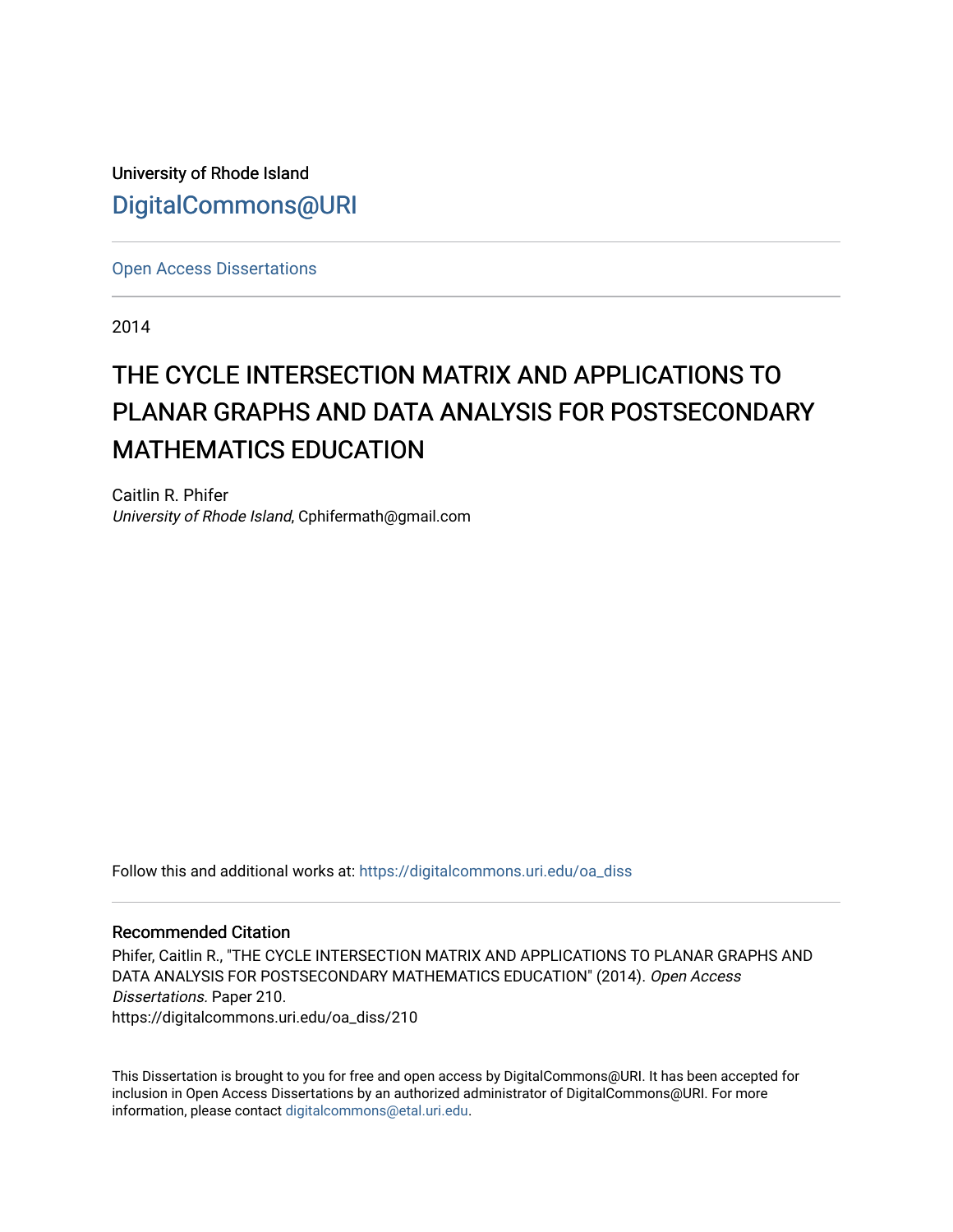# THE CYCLE INTERSECTION MATRIX AND APPLICATIONS TO PLANAR GRAPHS AND DATA ANALYSIS FOR POSTSECONDARY MATHEMATICS EDUCATION

BY

CAITLIN R. PHIFER

# A DISSERTATION SUBMITTED IN PARTIAL FULFILLMENT OF THE REQUIREMENTS FOR THE DEGREE OF DOCTOR OF PHILOSOPHY IN

**MATHEMATICS** 

UNIVERSITY OF RHODE ISLAND

2014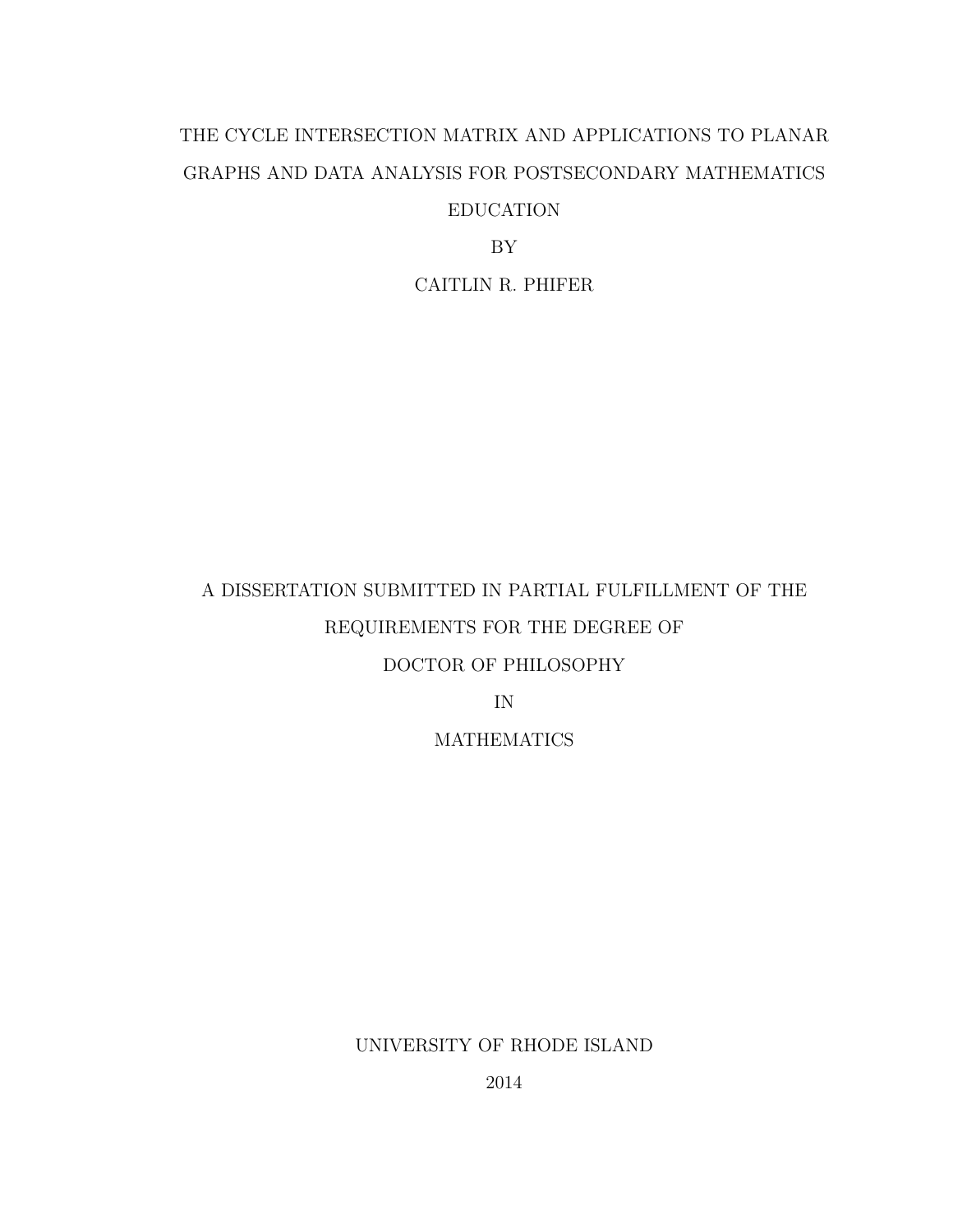### DOCTOR OF PHILOSOPHY DISSERTATION

OF

CAITLIN R. PHIFER

APPROVED:

Dissertation Committee:

Major Professor Woong Kook

Nancy Eaton

Norman Finizio

Lisa DiPippo

Nasser H. Zawia DEAN OF THE GRADUATE SCHOOL

### UNIVERSITY OF RHODE ISLAND

2014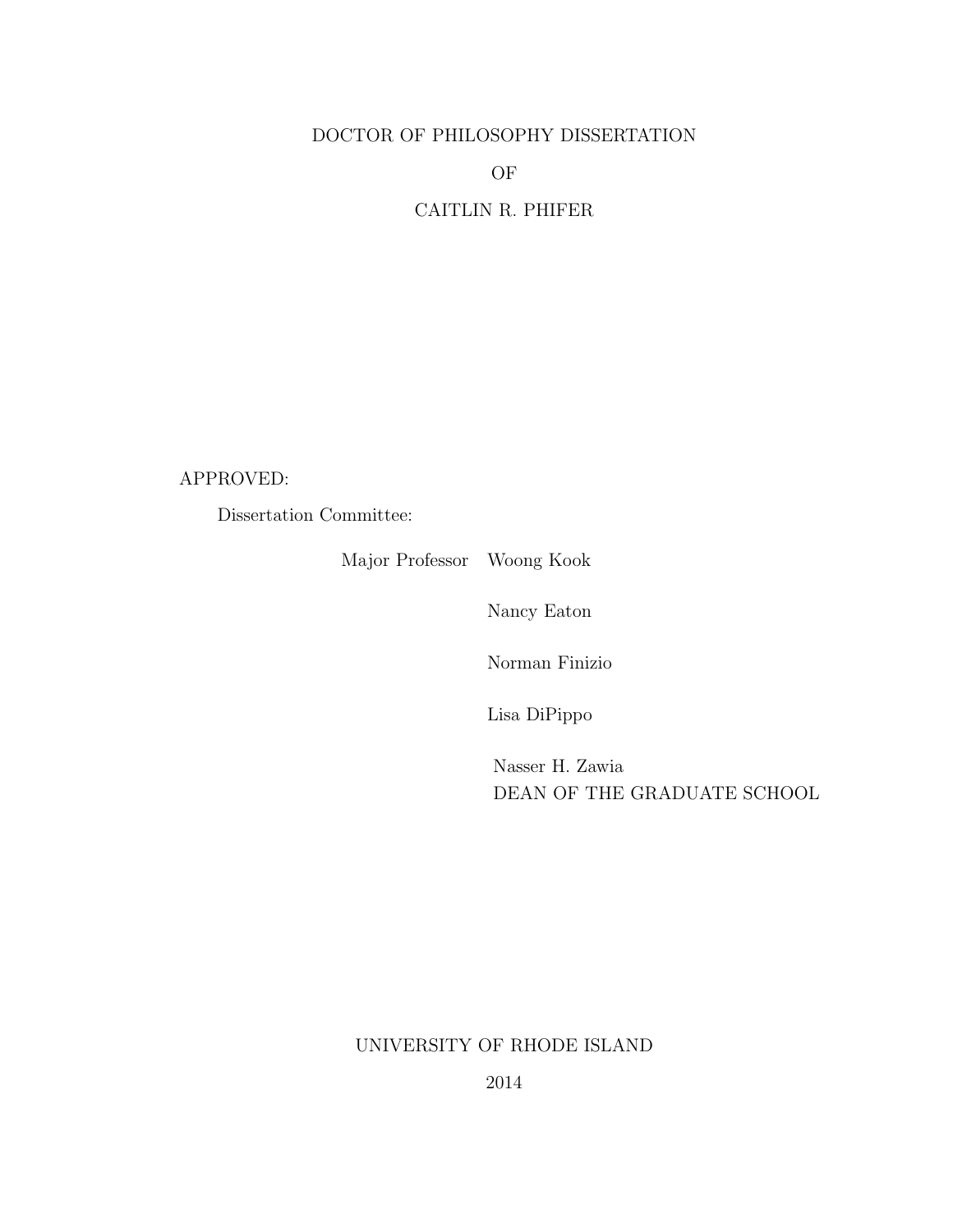#### ABSTRACT

<span id="page-3-0"></span>Given a finite connected planar graph  $G$  with  $s$  finite faces, we define the cycle-intersection matrix,  $C(G) = (c_{ij})$  to be a symmetric matrix of size  $s \times s$ where  $c_{ii}$  is the length of the cycle which bounds finite face i, and  $c_{ij}$  is the negative of the number of common edges in the cycles bounding faces  $i$  and  $j$  for  $i \neq j$ . We will show that  $\det C(G)$  equals the number of spanning trees in G. As an application, we compute the number of spanning trees of grid graphs via Chebychev polynomials. In addition, we show an interesting connection between the determinant of  $C(G)$  to the Fibonacci sequence when G is a triangulation of an n-gon by non-overlapping diagonals.

We also apply methods from graph theory to the field of postsecondary mathematics education. We describe here a remediation program designed to help calculus students fill in the gaps in their precalculus knowledge. This program has provided us with a way to strengthen the quantitative skills of our students without requiring a separate course. The data collected are analyzed here and suggestions for program improvement are made.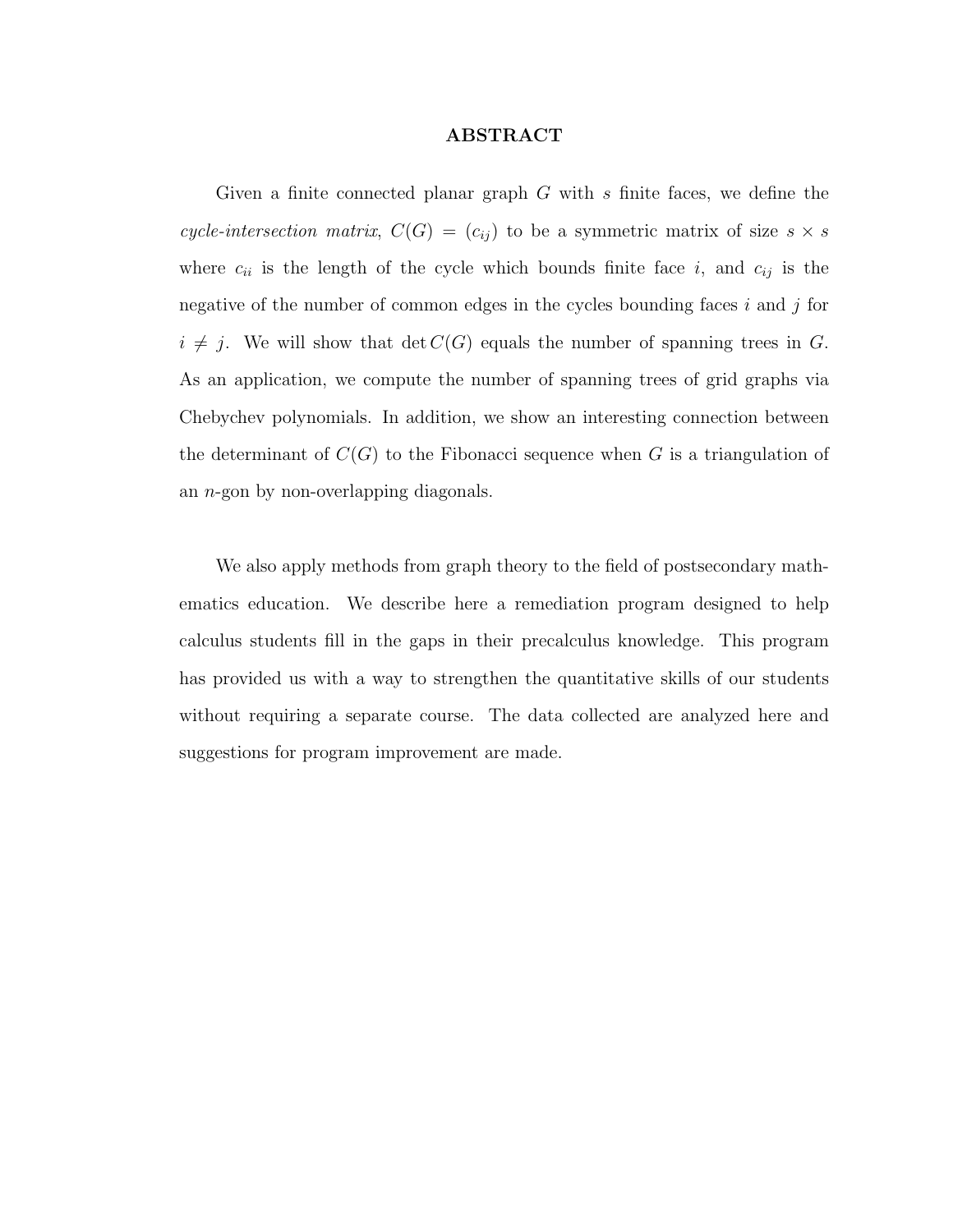#### ACKNOWLEDGMENTS

<span id="page-4-0"></span>I would like to begin by thanking my major advisor, Dr. Woong Kook, for his patience and guidance from the time I began as a graduate student through the completion of this thesis. I am fortunate to have had an extraordinary teacher and mentor throughout my graduate career. I also consider myself fortunate to have had a second advisor, Dr. Nancy Eaton. Dr. Eaton has guided me through this program since the day I arrived at the University of Rhode Island. Her door was always open for advice on teaching, taking classes, research, job interviews, and much more.

I would like to give special thanks to Dr. Jessica Libertini for her guidance with my educational research. Without her, I may never have had the opportunity to help develop a remediation and assessment program. I would also like to thank Dr. Thomas Bella for providing me with valuable data I needed to assess this program.

I would also like to thank my other committee members, Drs. Norman Finizio, Joan Peckham, and Lisa DiPippo. Each of these members has offered friendly assistance and valuable suggestions on not only my work, but on academic life in general. Finally, I would like to thank my fellow graduate students, who have provided great support and friendship over the last five years.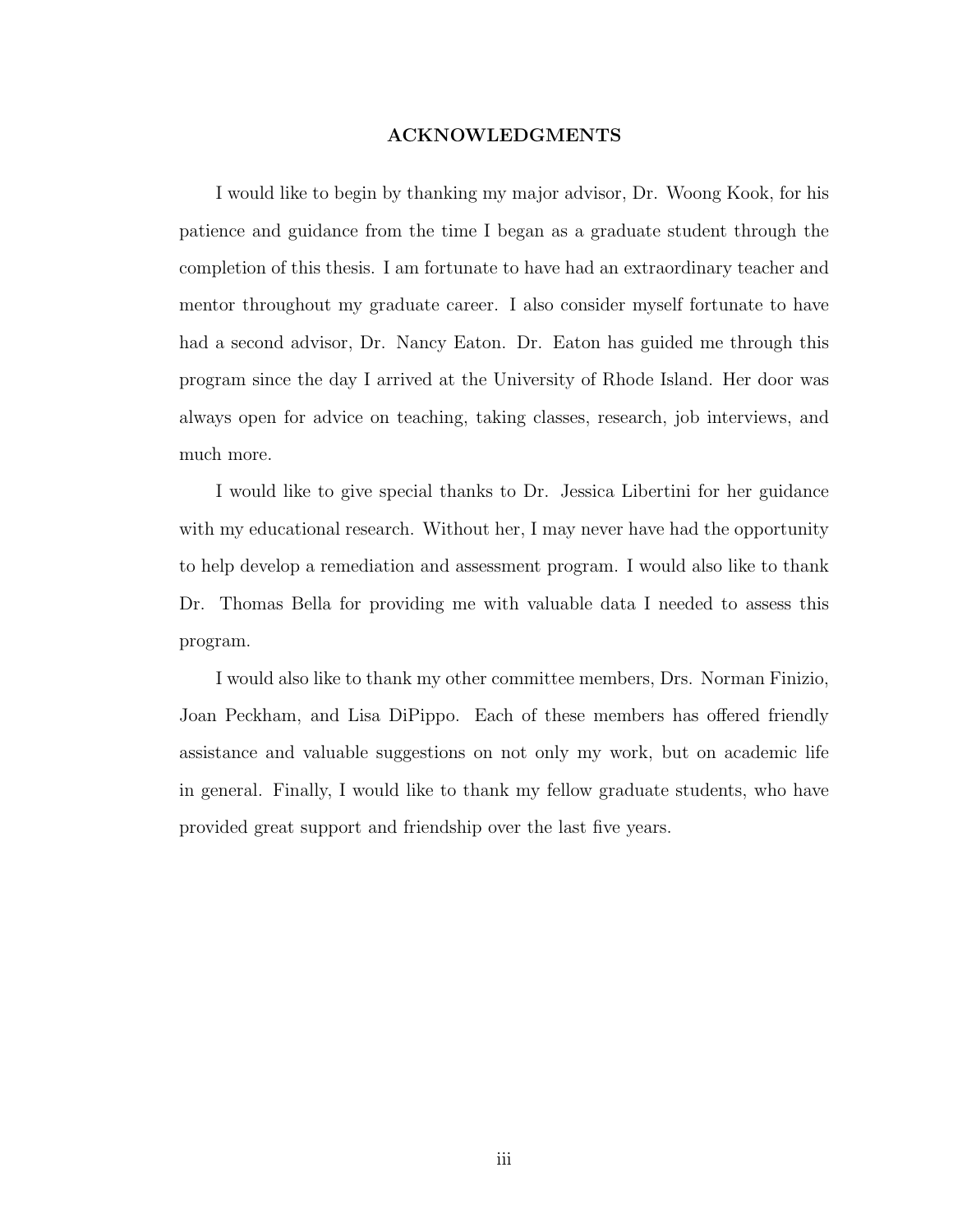## <span id="page-5-0"></span>DEDICATION

For my family and friends. Your support means the world.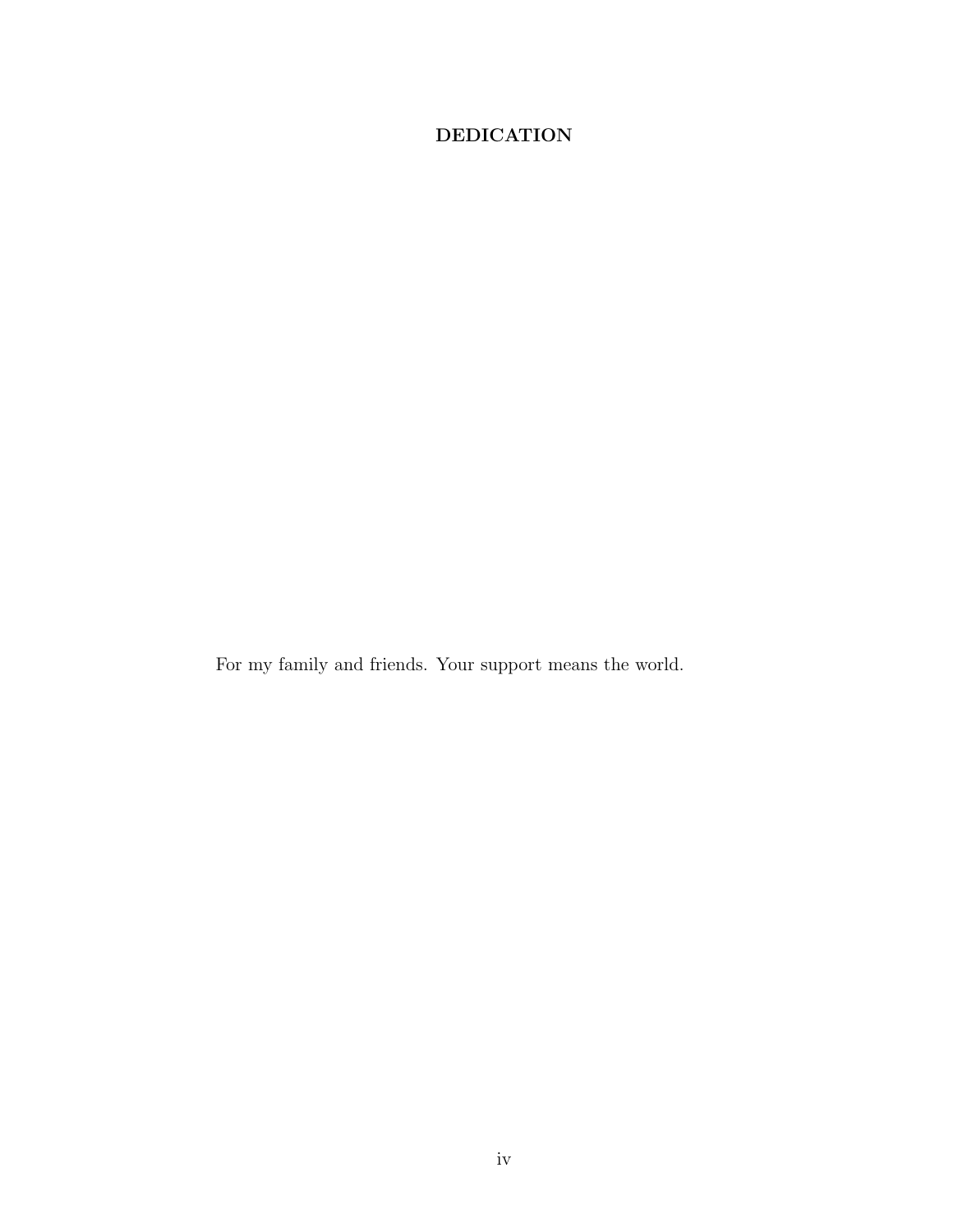## TABLE OF CONTENTS

<span id="page-6-0"></span>

| <b>CHAPTER</b>                                             |  |
|------------------------------------------------------------|--|
| 1 The Cycle Intersection Matrix and Applications to Planar |  |

| $1.1 -$ |       |                                                                        |                |
|---------|-------|------------------------------------------------------------------------|----------------|
| 1.2     |       | -1                                                                     |                |
|         | 1.2.1 |                                                                        | 3              |
|         | 1.2.2 | Tools for Computing the Tree Number                                    | 3              |
| 1.3     |       |                                                                        | $\overline{7}$ |
|         |       |                                                                        |                |
|         | 1.3.2 |                                                                        |                |
|         | 1.3.3 |                                                                        |                |
|         | 1.3.4 | Triangulations: One Interior Triangle $\ldots \ldots \ldots \ldots 17$ |                |
|         | 1.3.5 | Triangulations: Two Interior Triangles 23                              |                |
| 1.4     |       |                                                                        |                |
|         |       |                                                                        |                |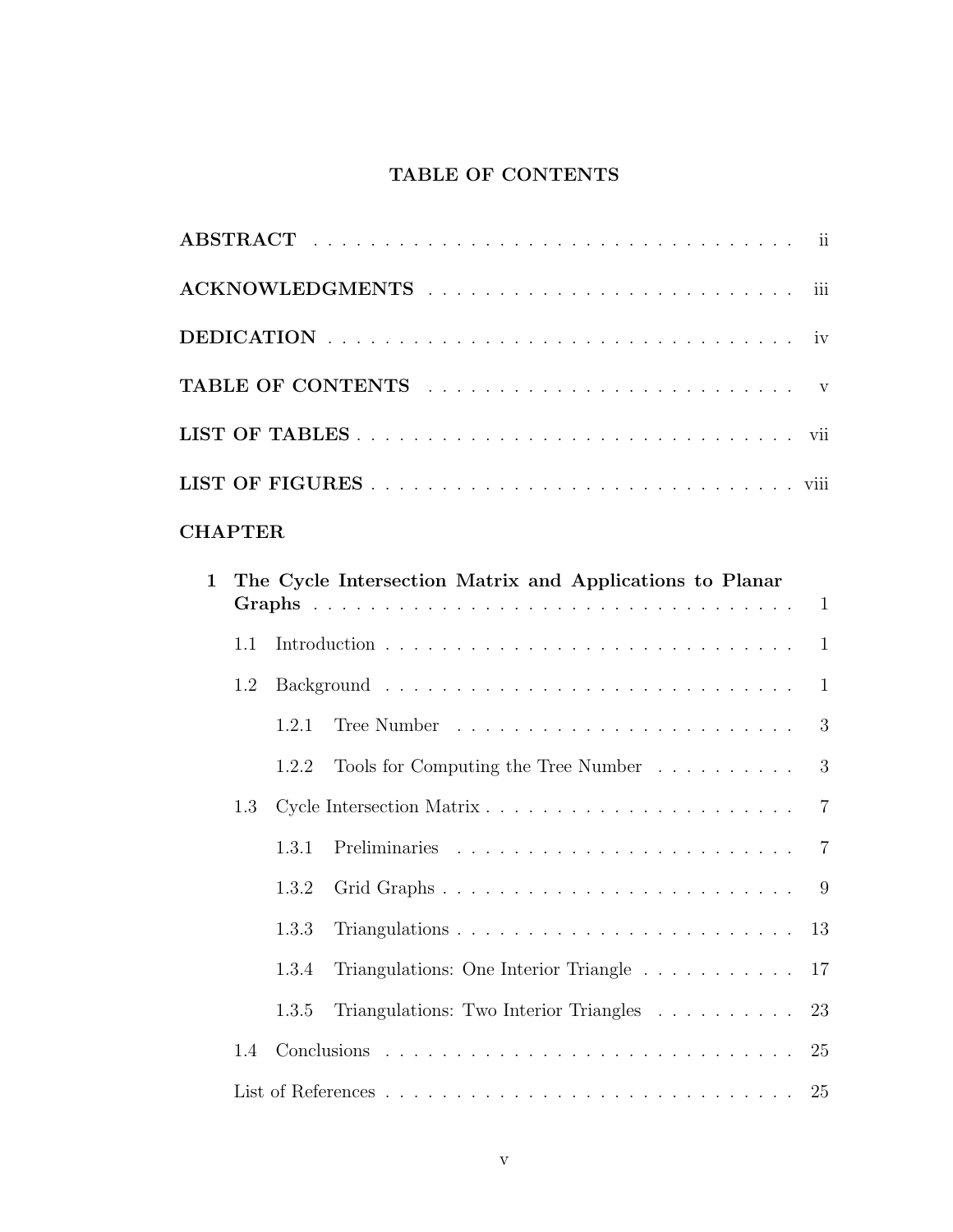## Page

| $\overline{2}$  |     | Postsecondary Mathematics Education                                                                                                                                                                                            | 27 |
|-----------------|-----|--------------------------------------------------------------------------------------------------------------------------------------------------------------------------------------------------------------------------------|----|
|                 | 2.1 |                                                                                                                                                                                                                                | 27 |
|                 | 2.2 | Problem: Underprepared Students                                                                                                                                                                                                | 27 |
|                 | 2.3 |                                                                                                                                                                                                                                | 29 |
|                 | 2.4 | The Precalculus Competency Exam                                                                                                                                                                                                | 32 |
|                 |     | 2.4.1<br>The PCE $\ldots \ldots \ldots \ldots \ldots \ldots \ldots \ldots \ldots$                                                                                                                                              | 33 |
|                 |     | 2.4.2                                                                                                                                                                                                                          | 34 |
|                 |     | 2.4.3                                                                                                                                                                                                                          | 35 |
|                 |     | 2.4.4                                                                                                                                                                                                                          | 36 |
|                 | 2.5 | Program Analysis Using Graph Theory                                                                                                                                                                                            | 39 |
|                 | 2.6 |                                                                                                                                                                                                                                | 43 |
|                 | 2.7 |                                                                                                                                                                                                                                | 44 |
|                 |     |                                                                                                                                                                                                                                | 46 |
| <b>APPENDIX</b> |     |                                                                                                                                                                                                                                |    |
|                 |     |                                                                                                                                                                                                                                | 48 |
| В               |     |                                                                                                                                                                                                                                | 52 |
| $\mathbf C$     |     |                                                                                                                                                                                                                                | 57 |
| D               |     | Final Exam research and the service of the service of the service of the service of the service of the service of the service of the service of the service of the service of the service of the service of the service of the | 59 |
|                 |     |                                                                                                                                                                                                                                | 63 |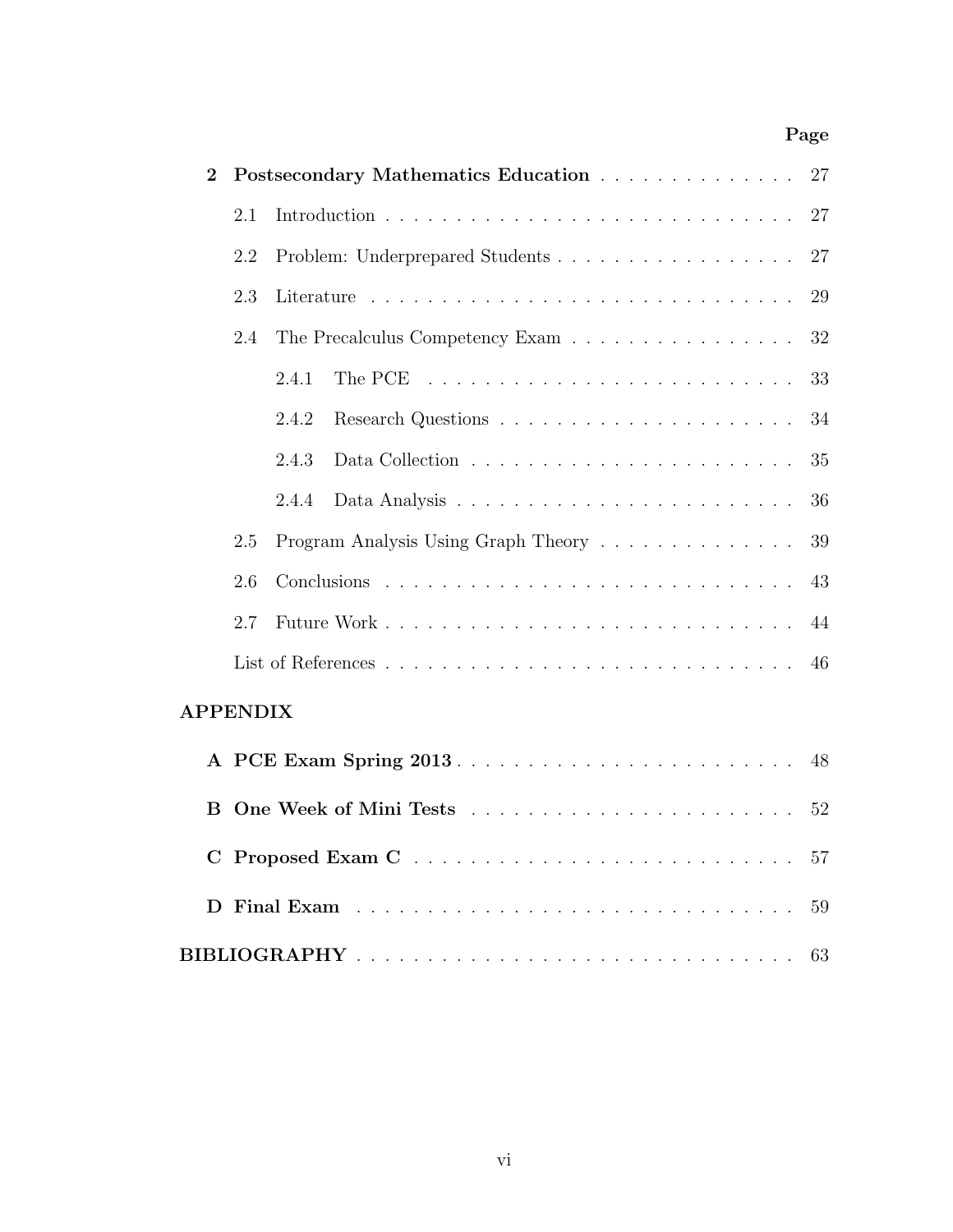## LIST OF TABLES

<span id="page-8-0"></span>

| Table          | Page |  |
|----------------|------|--|
|                |      |  |
| 2              |      |  |
| 3              |      |  |
| $\overline{4}$ |      |  |
| $\overline{5}$ |      |  |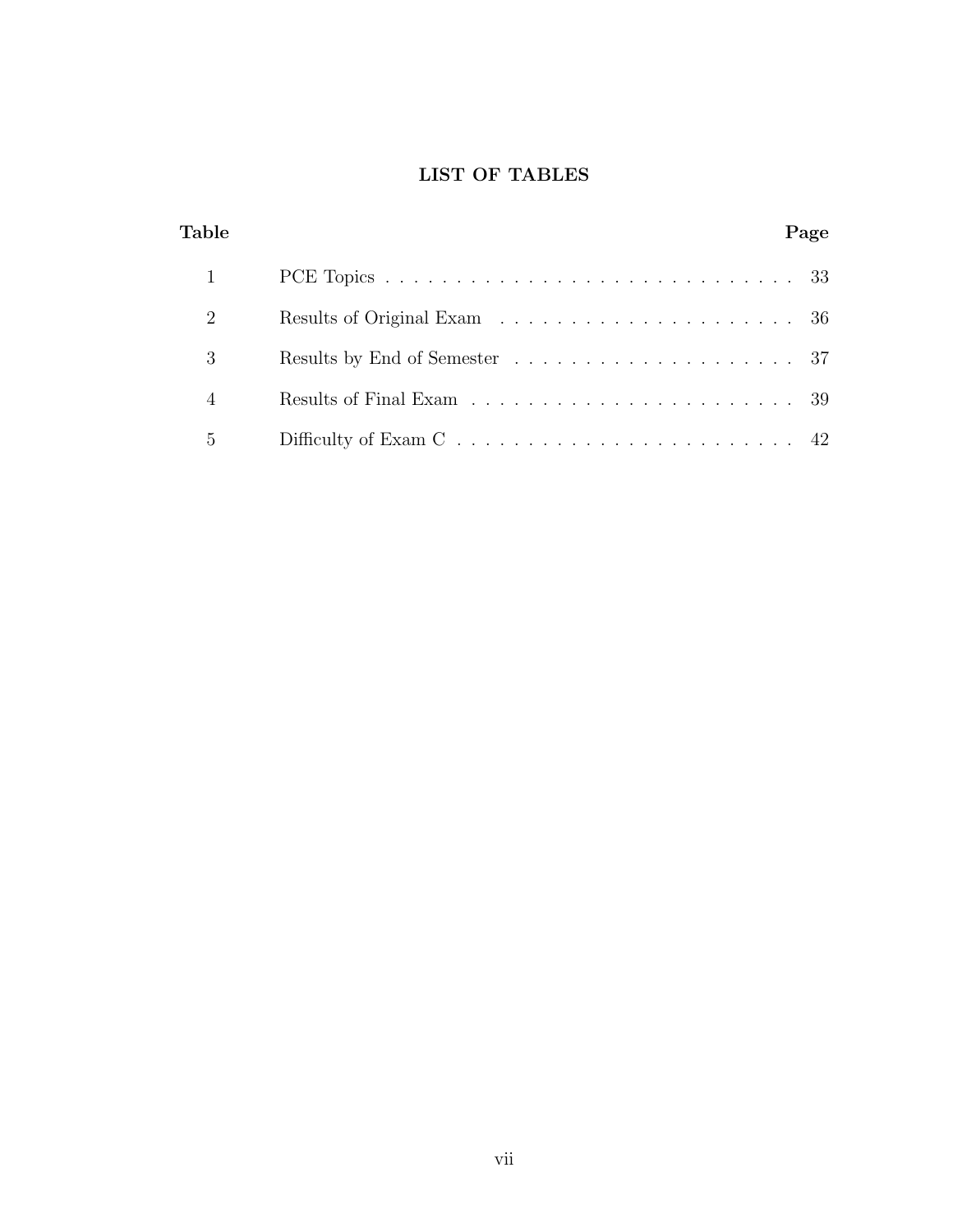## LIST OF FIGURES

<span id="page-9-0"></span>

| Figure         |                                                                                             | Page |
|----------------|---------------------------------------------------------------------------------------------|------|
|                | The eight spanning trees of the graph in Example 1. $\dots$ 2                               |      |
| 2              |                                                                                             |      |
| 3              | Labeling in the case of two adjacent interior triangles $24$                                |      |
| $\overline{4}$ | Exam 1 and PCE $2 \ldots \ldots \ldots \ldots \ldots \ldots \ldots \ldots \ldots 38$        |      |
| 5              | PCE Graph $\ldots \ldots \ldots \ldots \ldots \ldots \ldots \ldots \ldots \ldots \ldots$ 41 |      |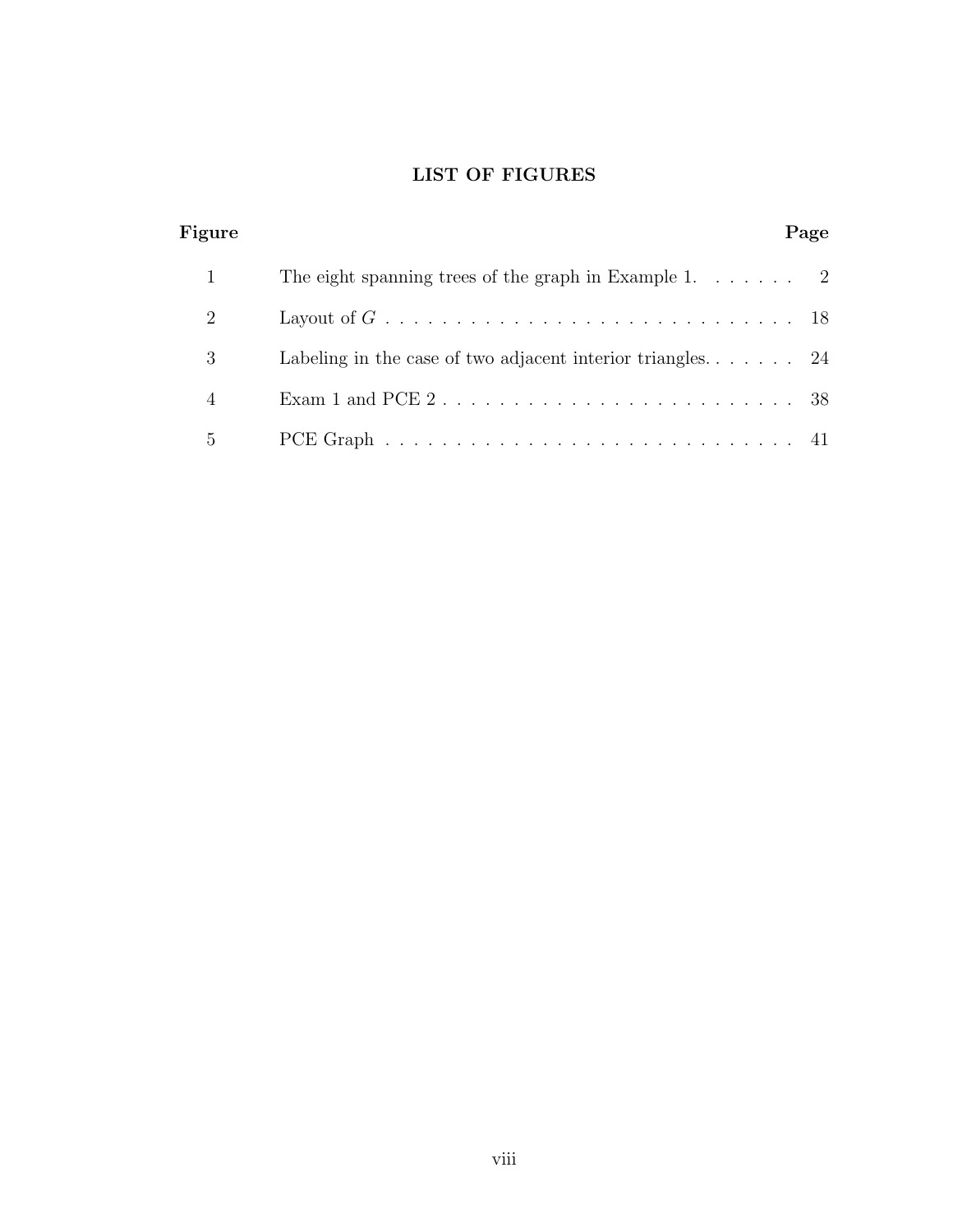#### CHAPTER 1

#### <span id="page-10-0"></span>The Cycle Intersection Matrix and Applications to Planar Graphs

#### <span id="page-10-1"></span>1.1 Introduction

Spanning trees are important substructures of a graph which are studied because of their simplicity and their relevance to various fields. In particular, the number of spanning trees in a graph is an interesting invariant. The problem of counting the number of spanning trees in a graph has been studied widely and has applications in computer science and network design. There exist various methods of finding this number, most of which rely on a matrix associated with the graph. Here, we will introduce a new matrix, called the Cycle Intersection matrix, and provide a new method to compute the tree number. We will see that this new method is more in line with Temperley's tree number formula than with the wellknown Matrix-Tree theorem. Further, this new method reveals remarkably elegant results when applied to certain classes of planar graphs.

#### <span id="page-10-2"></span>1.2 Background

The graphs we consider are finite, connected, and planar, meaning they consist of finitely many edges and vertices in a single component and can be drawn in the plane without crossing edges. We can assume that these graphs are simple so that there is at most one edge between every pair of vertices. Since our main focus is the number of spanning trees, we will also assume there are no loops. A *tree* is a graph which contains no cycles and a *spanning tree* is a subgraph of a graph  $G$  which uses all vertices of  $G$ . The number of spanning trees in a graph  $G$  is called the tree number, and will be denoted  $\kappa(G)$ . Spanning trees are sparse graphs, meaning they contain few edges. Because of this feature, they are used in many applications including computer networks, transportation routes, and water supply networks.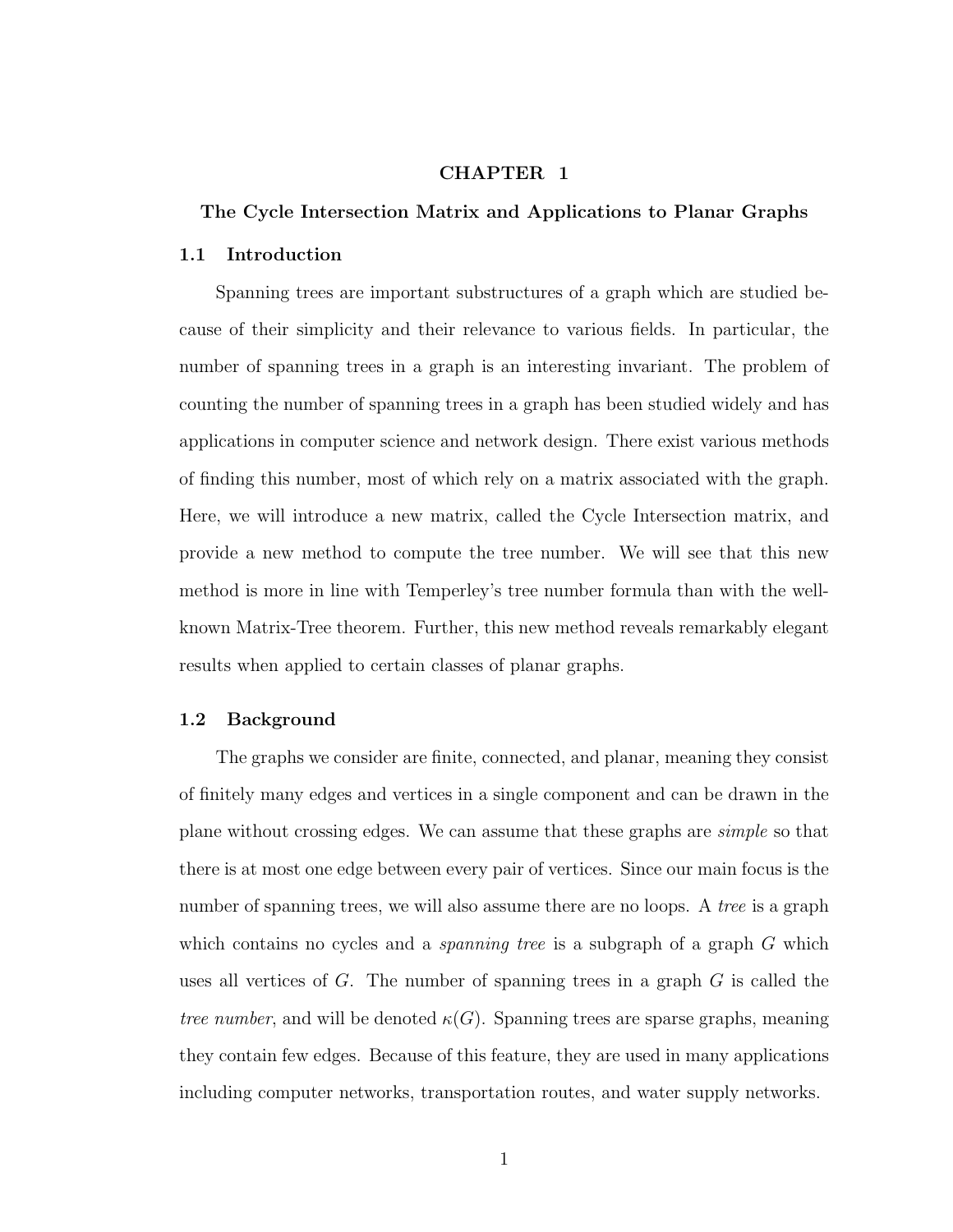<span id="page-11-1"></span>Example 1. The bold edges denote a spanning tree:



There are eight spanning trees in the graph from Example [1,](#page-11-1) as shown below.



<span id="page-11-0"></span>Figure 1. The eight spanning trees of the graph in Example 1.

When we draw a planar graph, we break up the plane into bounded regions, or faces. We consider the unbounded area outside of the graph to be a face and refer to it as the infinite face. For a planar graph, G, the dual is obtained by placing a vertex in each face of G and connecting two vertices each time their corresponding faces share an edge. We will use  $G^*$  to denote the dual of a planar graph G. Although this will be an important tool for us, we will also make use of the weak dual, denoted  $G_*$ , which is constructed the same way as the dual graph, but without placing a vertex in the infinite face.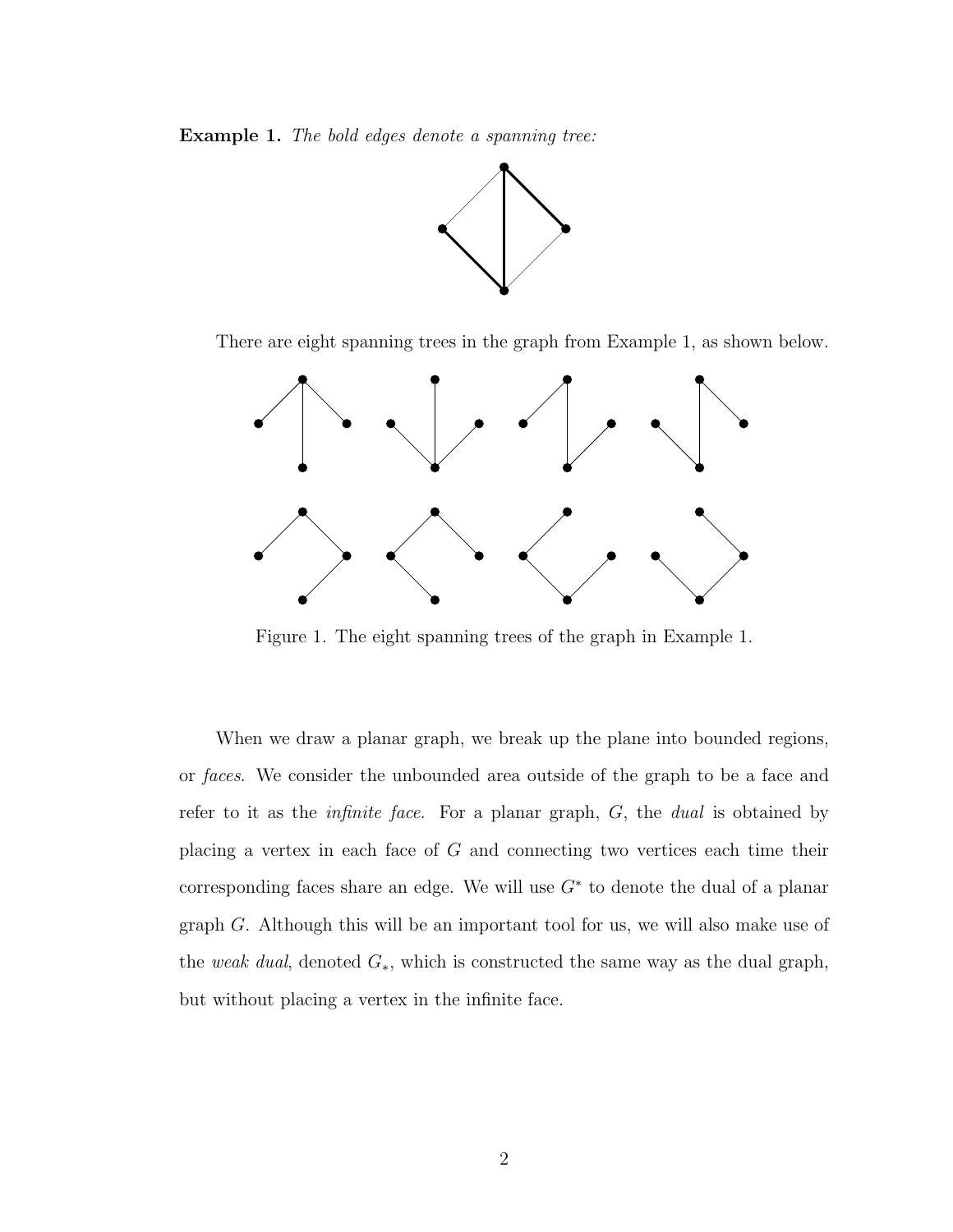Example 2. The graph G and its dual and weak dual (dashed edges).



#### <span id="page-12-0"></span>1.2.1 Tree Number

Counting the number of spanning trees, or the tree number, in a graph is an important research area in combinatorics. The problem of calculating the tree number for a graph has been studied widely and has many applications in network analysis. In 1854, Gustav Kirkhoff showed that the number of spanning trees in a graph is equal to any cofactor of the Laplacian matrix of that graph [\[1\]](#page-34-2). Other methods for computing this number include use of the deletion-contraction formula [\[2\]](#page-34-3) and Temperley's tree number formula [\[3\]](#page-35-0). More recently, in 1981, Bange, Barkauskas, and Slater [\[4\]](#page-35-1) computed the number of spanning trees in triangulations using a reduction formula that makes use of the deletion-contraction formula. However, this method results in computing spanning trees of multiple graphs, some of which contain multiple edges. Here we will explore a new method of calculating this number using elementary ideas from linear algebra, which we will see is more straightforward than previous methods.

#### <span id="page-12-1"></span>1.2.2 Tools for Computing the Tree Number

One of the main tools for computing  $\kappa(G)$  is the Matrix-Tree theorem, proposed by Kirkhoff in 1854 [\[1\]](#page-34-2). This theorem relies on the Laplacian matrix, defined below.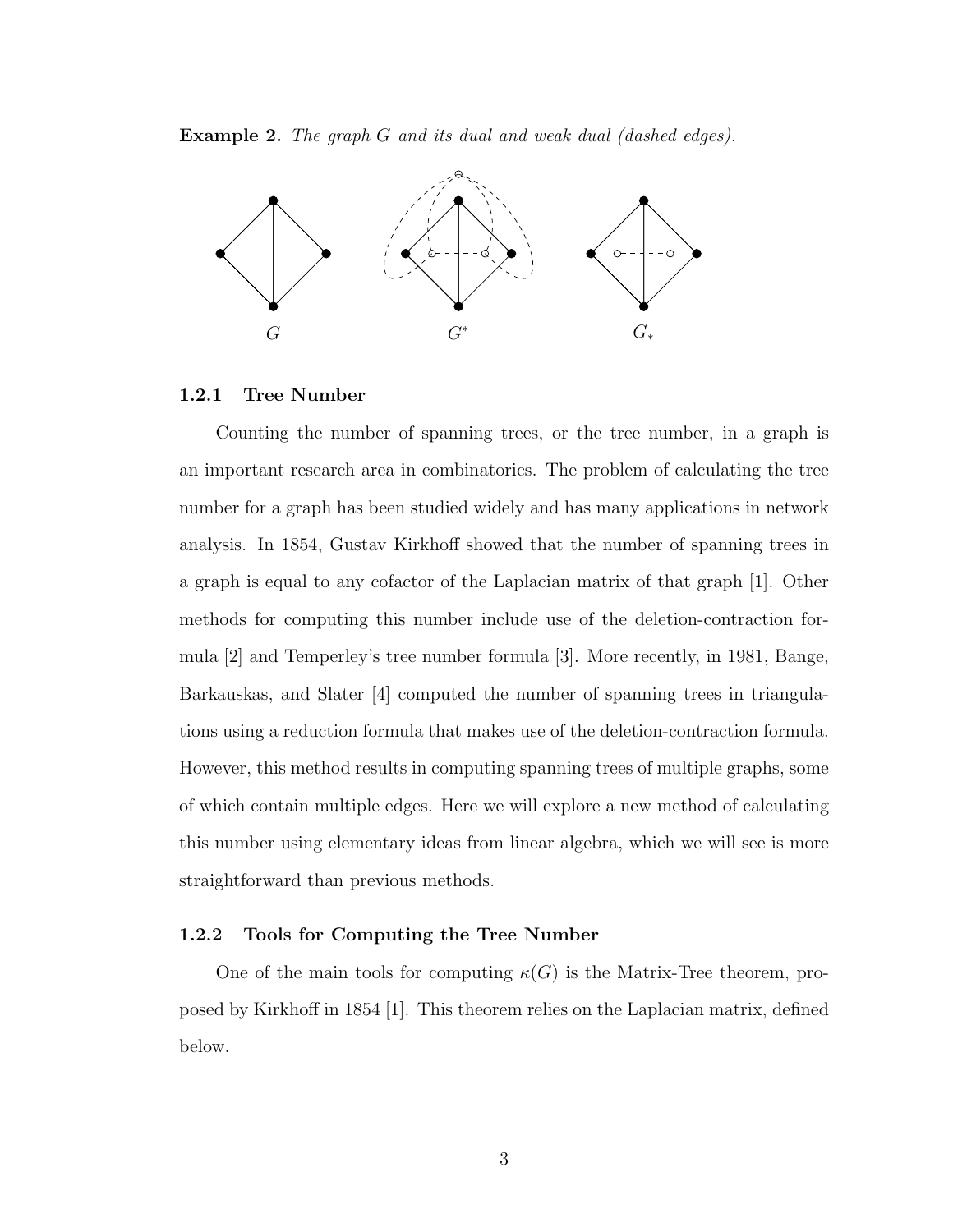**Definition 1.** The adjacency matrix,  $A(G)$ , of a graph G on n vertices is the  $n \times n$ matrix given by

$$
a_{ij} = \begin{cases} 1 & \text{if } v_i \text{ is adjacent to } v_j \\ 0 & \text{if not.} \end{cases}
$$

Notice that the adjacency matrix is a symmetric matrix whose rows and columns are indexed by the vertices of  $G$ . This matrix keeps track of the adjacencies among vertices and gives a complete description of the graph. Another important matrix related to a graph is the *diagonal matrix*,  $D(G)$ . The rows and columns are also indexed by the vertices of G and its entries are given by  $d_{ii} = \deg v_i$  and  $d_{ij} = 0$  for  $i \neq j$ . This matrix simply keeps track of the degree of each vertex. The  $n \times n$  matrix  $L(G) = D(G) - A(G)$  is called the *Laplacian matrix* of the graph G. An important property of  $L(G)$  is that the sum of the entries in each row or column is zero, and hence, the matrix is not invertible. The theorem below is Kirkhoff's famous Matrix-Tree theorem.

Theorem 1. The number of spanning trees of a graph is equal to any cofactor of its Laplacian matrix.

Hence, if we denote by  $L_0(G)$  the  $(n-1) \times (n-1)$  submatrix of  $L(G)$  obtained by removing an arbitrary row  $i$  and column  $i$ , the Matrix-Tree theorem implies that

$$
\det L_0(G) = \kappa(G). \tag{1}
$$

For the purpose of this work, we will always assume  $L_0(G)$  is obtained from G by removing the last row and column, and we will refer to  $L_0(G)$  as the *reduced* Laplacian of G.

An analog of the Matrix-Tree theorem is Temperley's formula for  $\kappa(G)$  [\[3\]](#page-35-0). We define the *augmented Laplacian* as  $\mathcal{L}(G) = L(G) + J$  where J is the  $n \times n$  matrix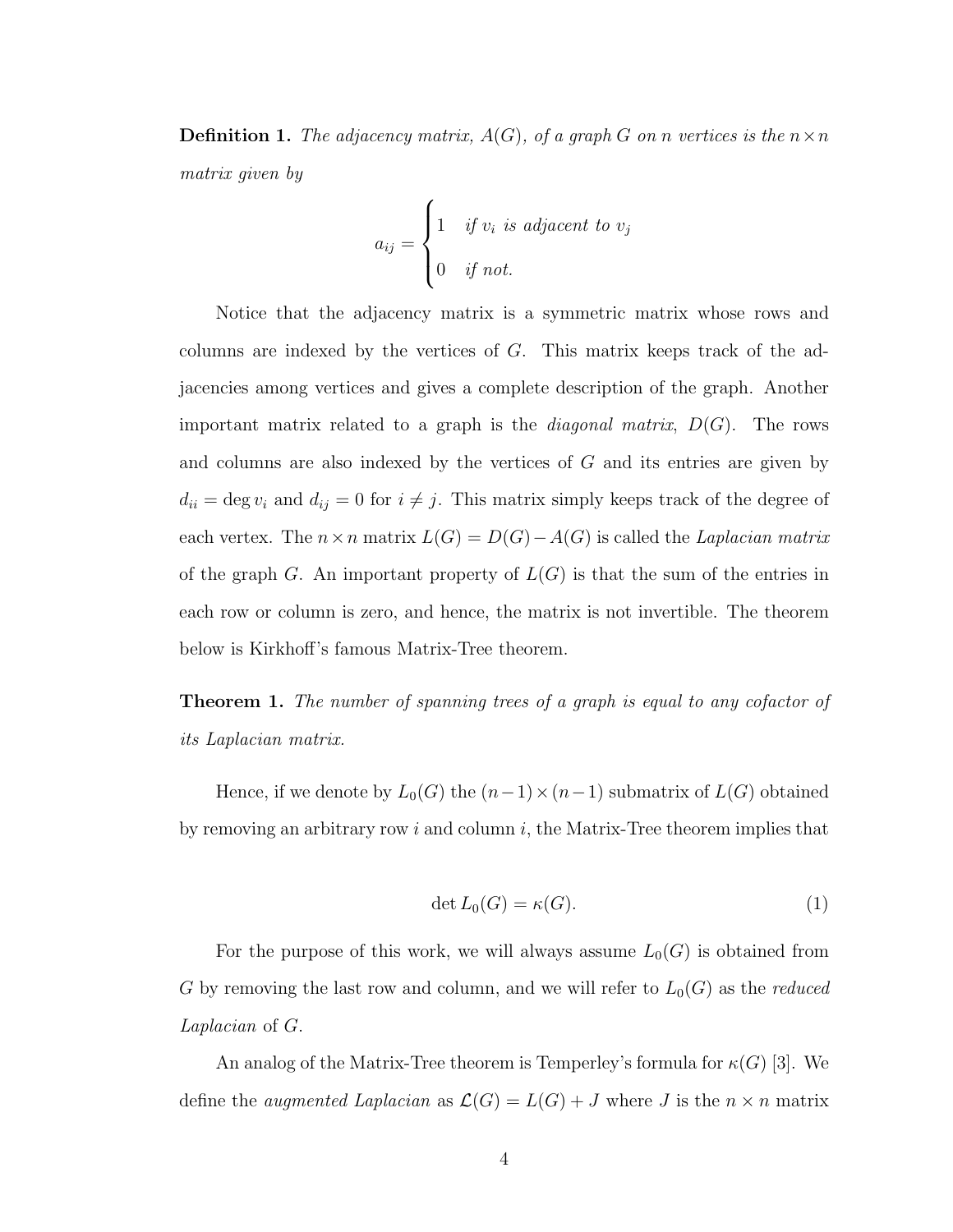whose entries are all 1. One reason we are interested in the augmented Laplacian matrix is that when G is connected,  $\mathcal{L}(G)$  is invertible, unlike the Laplacian matrix. Temperley's formula states that

$$
n^2\kappa(G) = \det \mathcal{L}(G). \tag{2}
$$

The next example illustrates the difference between the Matrix-Tree theorem and Temperley's formula in computing  $\kappa(G)$  in the case of a complete graph.

**Example 3.** We consider the complete graph on 5 vertices and compute  $\kappa(G)$  in two ways.



$$
A(G) = \begin{pmatrix} 0 & 1 & 1 & 1 & 1 \\ 1 & 0 & 1 & 1 & 1 \\ 1 & 1 & 0 & 1 & 1 \\ 1 & 1 & 1 & 0 & 1 \\ 1 & 1 & 1 & 1 & 0 \end{pmatrix} \qquad D(G) = \begin{pmatrix} 4 & 0 & 0 & 0 & 0 \\ 0 & 4 & 0 & 0 & 0 \\ 0 & 0 & 4 & 0 & 0 \\ 0 & 0 & 0 & 4 & 0 \\ 0 & 0 & 0 & 0 & 4 \end{pmatrix}
$$

$$
L(G) = \begin{pmatrix} 4 & -1 & -1 & -1 & -1 \\ -1 & 4 & -1 & -1 & -1 \\ -1 & -1 & 4 & -1 & -1 \\ -1 & -1 & -1 & 4 & -1 \\ -1 & -1 & -1 & -1 & 4 \end{pmatrix}
$$

By the Matrix-Tree theorem, 
$$
\kappa(G) = \det L_0(G) = \begin{vmatrix} 4 & -1 & -1 & -1 \\ -1 & 4 & -1 & -1 \\ -1 & -1 & 4 & -1 \\ -1 & -1 & -1 & 4 \end{vmatrix} = 125
$$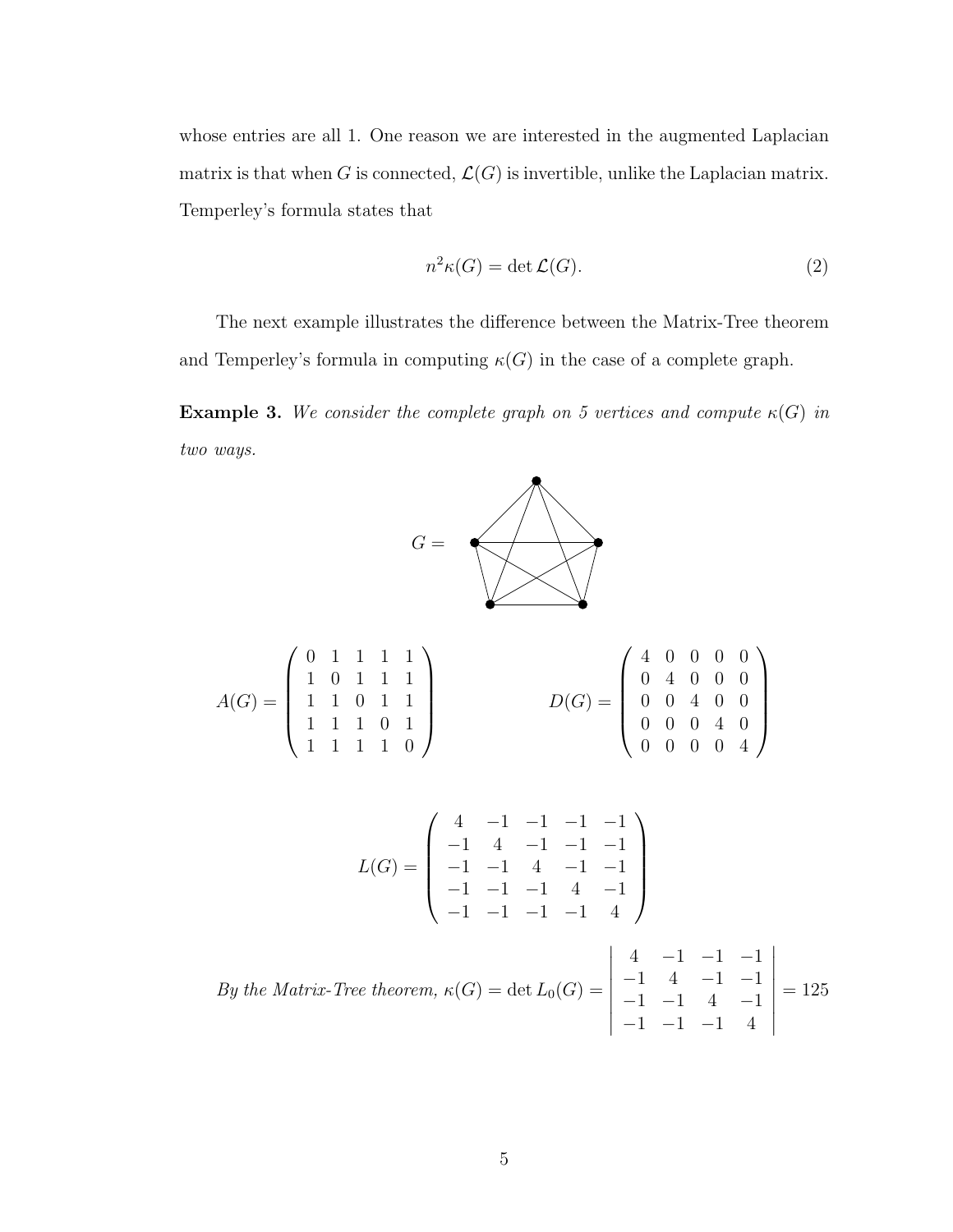In comparison, Temperley's formula is easier to work with in this case, since

$$
\mathcal{L}(G) = \left(\begin{array}{cccc} 5 & 0 & 0 & 0 & 0 \\ 0 & 5 & 0 & 0 & 0 \\ 0 & 0 & 5 & 0 & 0 \\ 0 & 0 & 0 & 5 & 0 \\ 0 & 0 & 0 & 0 & 5 \end{array}\right)
$$

so it is a quick calculation that  $\kappa(G) = \frac{\det \mathcal{L}(G)}{2}$  $\frac{\Sigma(0)}{n^2} = 125.$ 

In addition to the methods described above, one can also compute the number of spanning trees via the deletion-contraction formula [\[2\]](#page-34-3). This formula gives us a way to recursively compute the tree number by computing it for smaller graphs. Let  $G - e$  denote the *deletion* of an arbitrary edge  $e$  from a graph and let  $G/e$ denote the contraction of edge e, which is obtained by identifying the two endpoints of e. The deletion-contraction formula tells us that

$$
\kappa(G) = \kappa(G - e) + \kappa(G/e).
$$

Although this formula allows us to compute the number of spanning trees in a graph with one less edge and one less vertex, it is not as efficient as the other methods discussed above.

Another tool for calculating  $\kappa(G)$  was given by Kook in 2011 [\[5\]](#page-35-2). We define the *combinatorial Green's function, G* of a graph G to be the inverse of the augmented Laplacian of G. That is,  $\mathcal{G}(G) = \mathcal{L}(G)^{-1}$ . Suppose that the endpoints of an edge e are the distinct vertices a and b. Then, with  $(g_{ij})$  as the entries in  $\mathcal{G}$ , we have

$$
g_{aa} + g_{bb} - g_{ab} - g_{ba} = \frac{\kappa(G/e)}{\kappa(G)}.
$$
\n(3)

This result has applications in computing the resistance between two arbitrary nodes in a finite resistor network.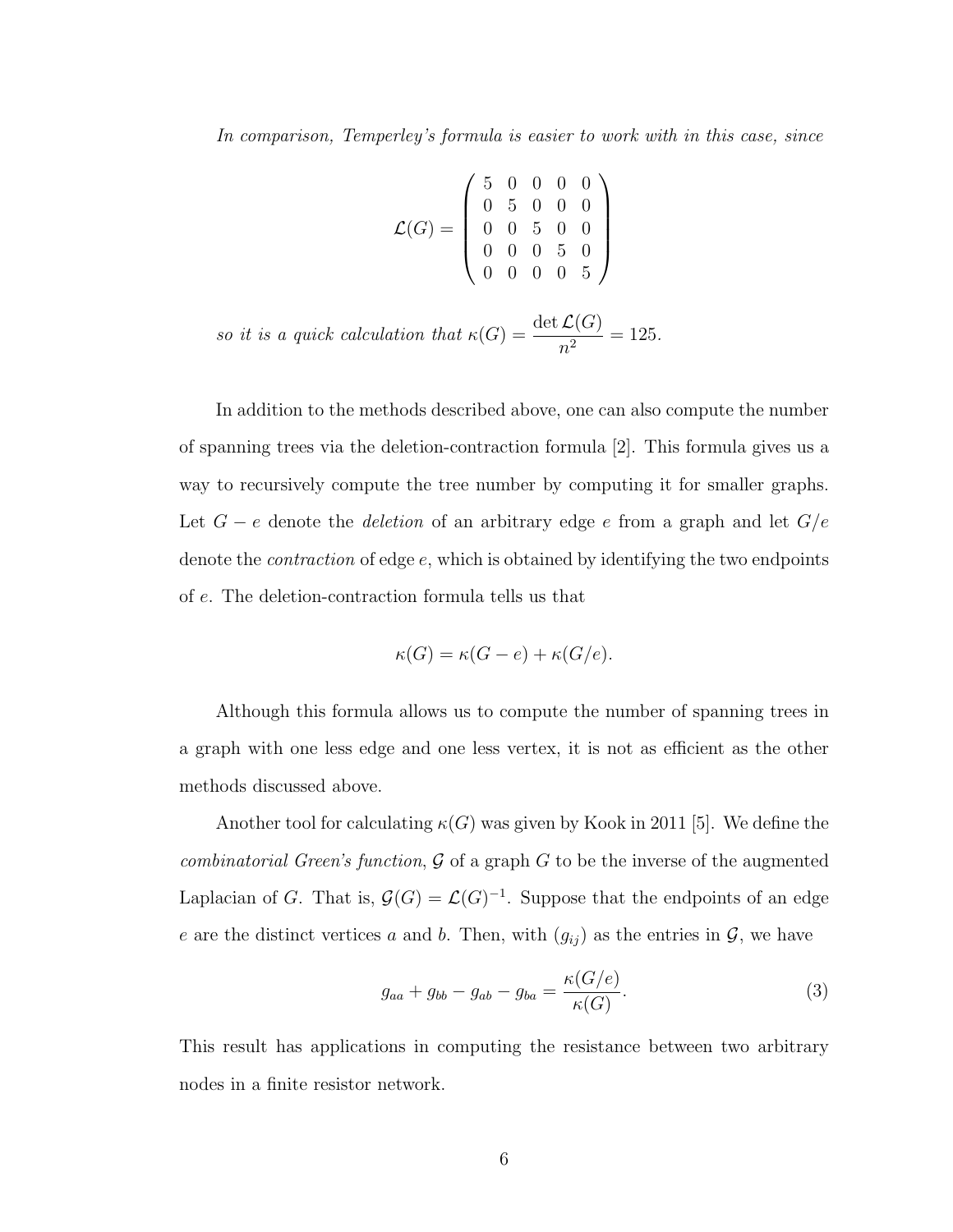In the next section, we will propose a method for calculating  $\kappa(G)$  using the Cycle Intersection matrix, which we will see is more in line with Temperley's formula since it does not require the deletion of rows and columns as in the Matrix-Tree theorem.

#### <span id="page-16-0"></span>1.3 Cycle Intersection Matrix

Here, we introduce a new matrix and use it to calculate tree numbers for two families of graphs known as grid graphs and triangulations.

#### <span id="page-16-1"></span>1.3.1 Preliminaries

This section consists of basic definitions and results concerning the Cycle Intersection matrix. We will show that the determinant of this matrix counts the number of spanning trees in a graph. Let  $[n]$  denote the set  $\{1, 2, ..., n\}$ . For a finite, connected, planar graph  $G$ , we create the Cycle Intersection matrix by first orienting the boundary of each finite face counterclockwise. Although the results below are independent of this orientation, it creates uniformity in the graph and imposes an advantageous structure on the matrix.

**Definition 2.** Suppose G is a finite planar graph with s finite faces  $R_1, \ldots, R_s$ . Denote the cycle bounding face  $R_i$  by  $C_i$  for  $i \in [s]$ . Let  $E(C_i)$  denote the set of edges in cycle i. We define the cycle-intersection matrix of  $G$ , denoted  $C(G)$  by  $c_{ii} = |E(C_i)|$ , and  $c_{ij} = -|E(C_i) \cap E(C_j)|$  for  $i \neq j$ .

It is clear that  $C(G)$  is a symmetric matrix whose rows and columns are indexed by the cycles in  $G$ . The diagonal entries in the matrix keep track of the length of the cycle bounding each finite face, while the off-diagonal entries keep track of the number of edges two cycles have in common. This matrix is typically smaller than the Laplacian matrix and it is also invertible.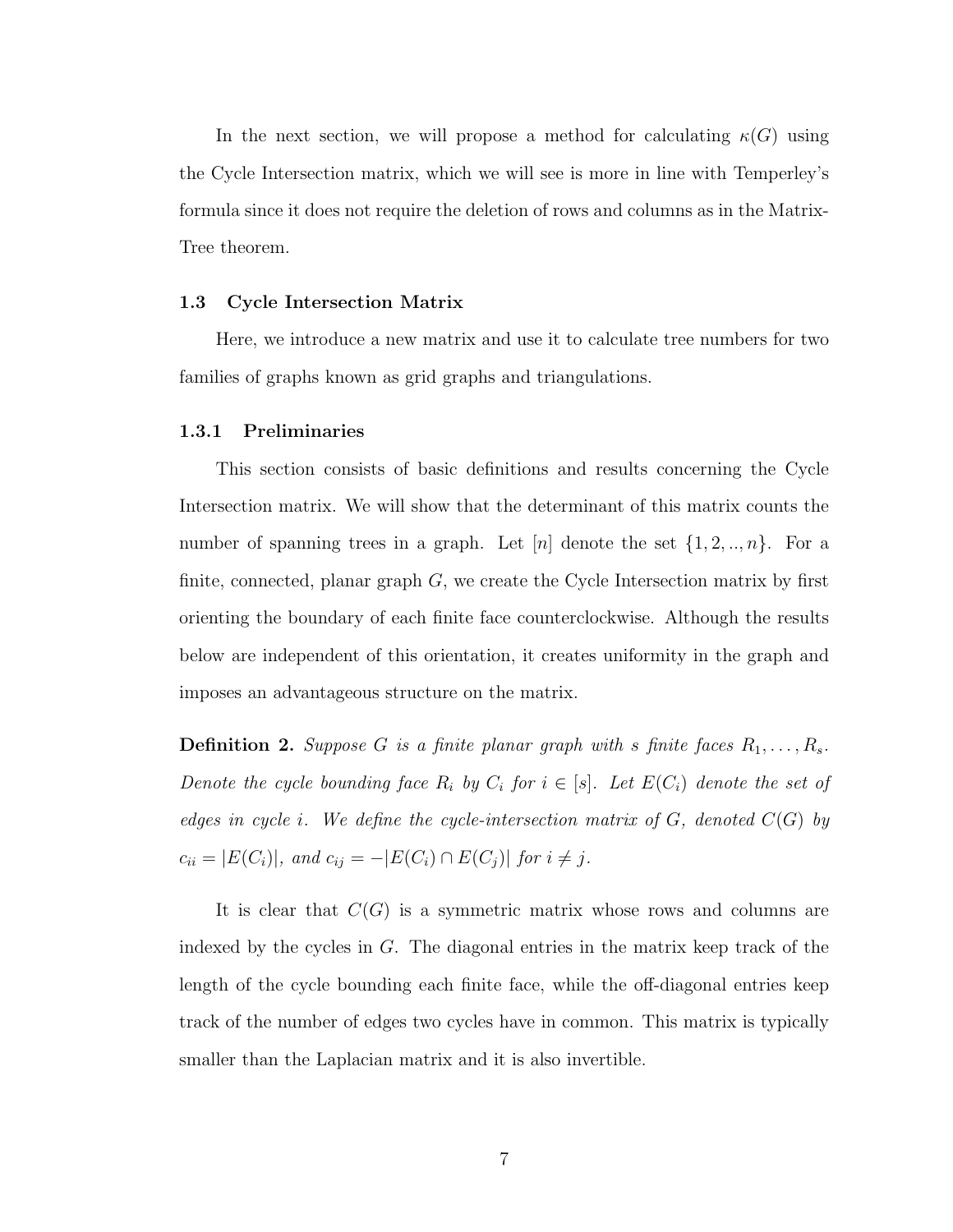<span id="page-17-0"></span>Example 4. A graph and its cycle intersection matrix



In comparison, the Laplacian matrix for the graph in Example [4](#page-17-0) is of size  $4 \times 4$ .

**Lemma 2.** For a connected planar graph  $G$ ,  $\kappa(G) = \kappa(G^*)$ .

The proof of this lemma can be found in Exercise 5.23 [\[6\]](#page-35-3). Essentially, if T is a spanning tree in  $G$ , then the complement of the edges dual to  $T$  form a spanning tree in G<sup>∗</sup> . The main tool of this work is the following theorem, which connects  $C(G)$  and  $\kappa(G)$ .

<span id="page-17-1"></span>**Theorem 3.** For G planar,  $\det C(G) = \kappa(G)$ .

*Proof.* Suppose that G has s finite faces, labeled  $R_1, R_2, ..., R_s$ , and that the infinite face is labeled  $R_{s+1}$ . As in the definition of  $C(G)$ , let  $C_i$  be the boundary of cycle i for  $i \in [s]$ . Consider the dual graph,  $G^*$  of G. We can construct the degree and adjacency matrices of  $G^*$  in the usual way, and denote these by  $D(G^*)$  and  $A(G^*)$ . Then,  $L(G^*)$  is the Laplacian matrix of  $G^*$ , and is of size  $(s + 1) \times (s + 1)$ . By construction, each vertex  $v_i$  in  $G^*$  has one edge for each edge in the face  $R_i$  of  $G$ , so  $d_{ii}^* = |E(C_i)|$  for  $i \in [s]$ . Further, two vertices  $v_i$  and  $v_j$  in  $G^*$  are adjacent when their corresponding faces in G share an edge, so  $a_{ij}^* = a_{ji}^* = |E(C_i) \cap E(C_j)|$  for  $i, j \in [s]$ . Since  $L(G^*) = D(G^*) - A(G^*)$ , this is precisely the definition of  $C(G)$ , so we have that  $C(G) = L_0(G^*)$ . Now, taking determinants and applying Equation 1 and Lemma 2, we have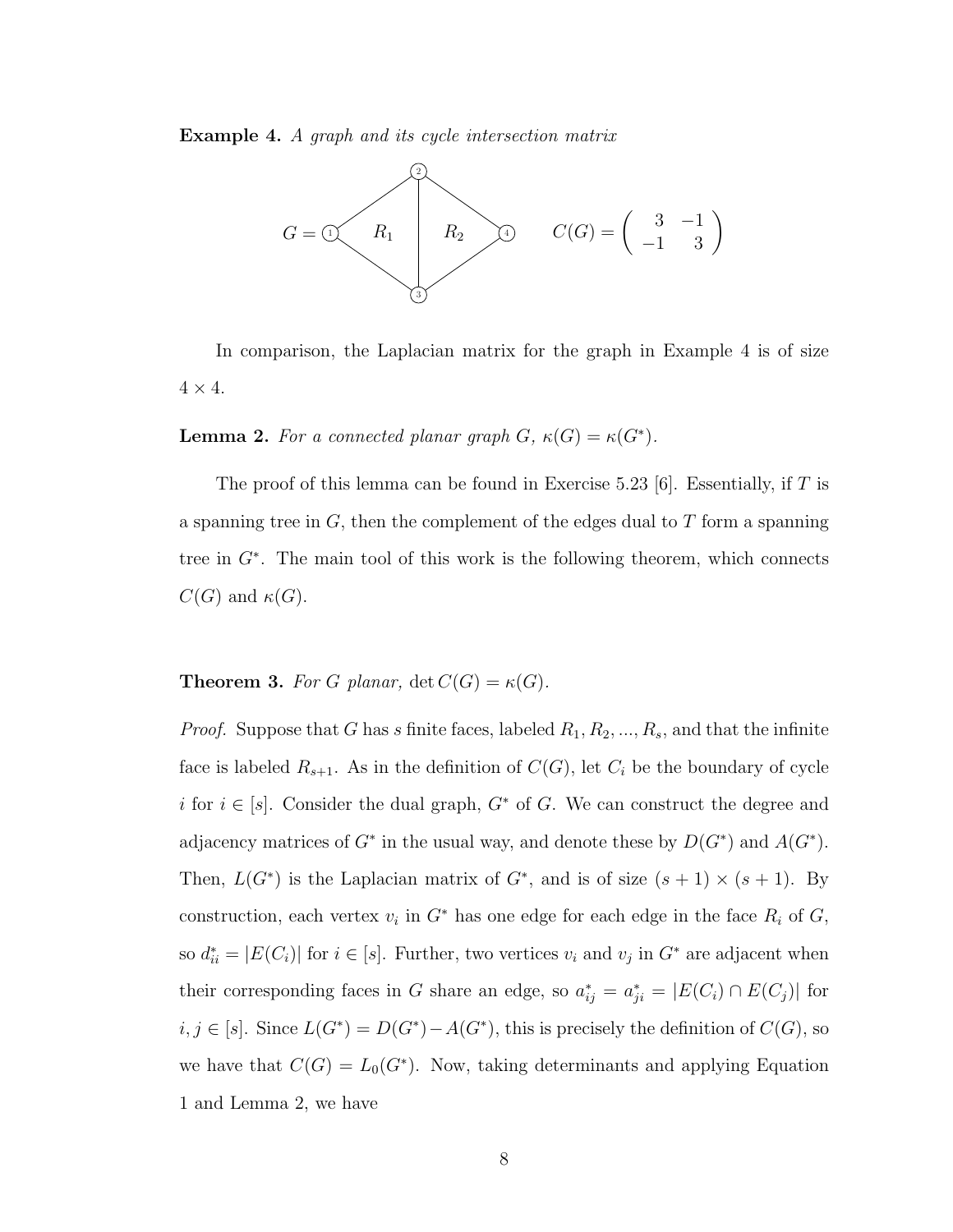$$
\det C(G) = \det L_0(G^*) = \kappa(G^*) = \kappa(G).
$$

 $\Box$ 

Theorem [3](#page-17-1) tells us that we can calculate the tree number of a planar graph by simply calculating the determinant of its Cycle Intersection matrix. For instance, we can easily see that in Example [4,](#page-17-0)  $\kappa(G) = 8$ , which we observed in Figure 1.

We can extend Theorem [3](#page-17-1) to any graph by using an acyclic augmentation. An *acyclic augmentation* of G is the acyclic 2-dimensional cell complex,  $\tilde{G}$  whose 1-skeleton is  $G$ .

Example 5. An acyclic augmentation of a graph G:



For a finite planar graph,  $\tilde{G}$  can be obtained by adding one 2-cell for each finite face of G. Since the combinatorial Laplacian in dimension 2 is the Cycle Intersection matrix, det  $C(G) = \kappa(G)$  for a general graph G (see Proposition 7 (3) [\[7\]](#page-35-4)).

In the upcoming sections, we will use Theorem [3](#page-17-1) to calculate the tree number for certain classes of graphs.

#### <span id="page-18-0"></span>1.3.2 Grid Graphs

In this section, let  $G = G_{m,n}$  denote the  $m \times n$  grid graph, which is the cartesian product of the path graphs on  $m$  and  $n$  edges. This graph can easily be viewed as an  $m \times n$  grid of squares. Although the tree number is independent of the labeling of the faces in the graph, labeling the finite faces by  $R_i$  for  $1 \leq i \leq mn$  in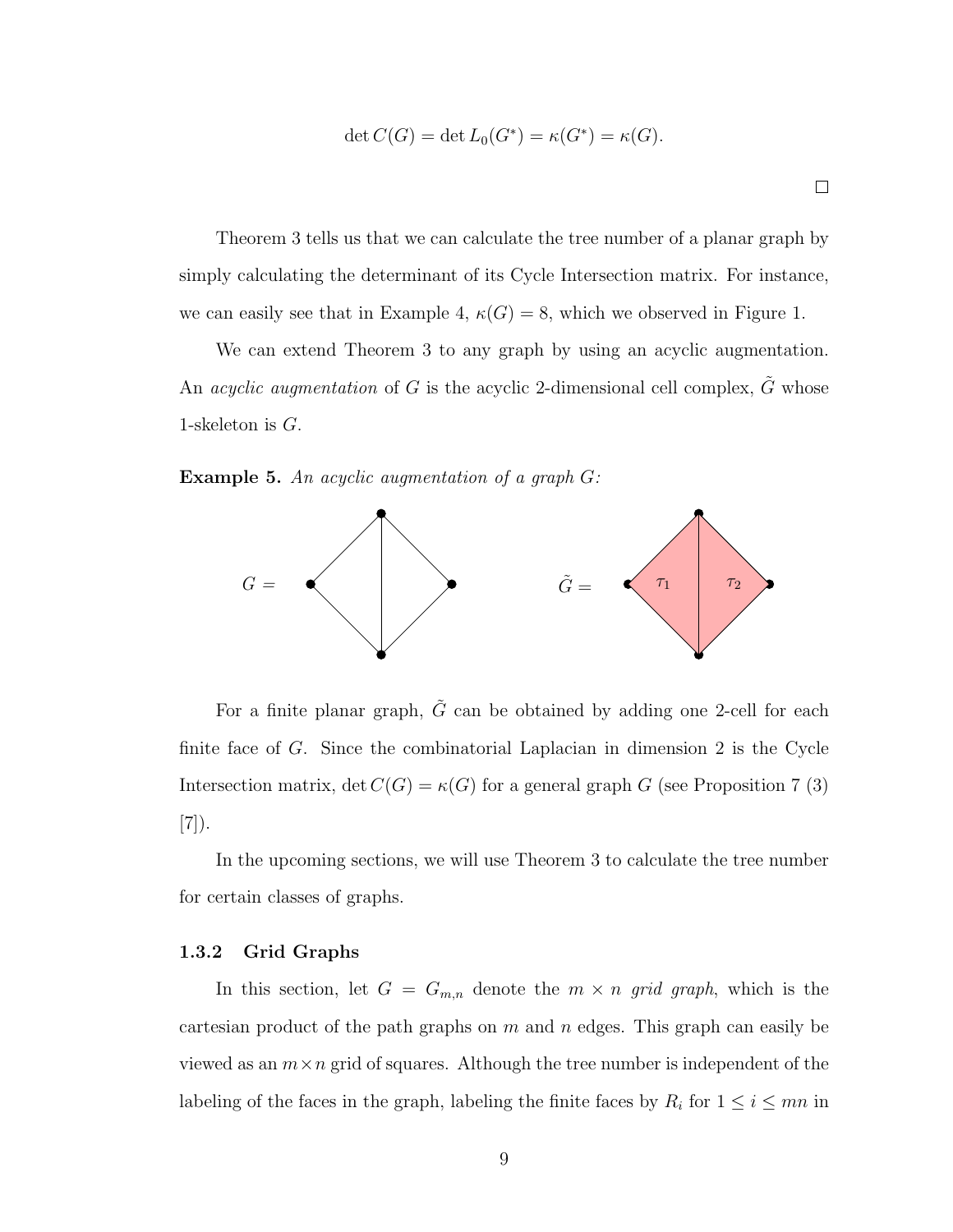numerical order, from left to right, beginning at the top row results in a beneficial block structure in  $C(G)$ , as seen in Example [6](#page-19-0) below.

<span id="page-19-0"></span>**Example 6.**  $G = G_{3,2}$  and its cycle intersection matrix:

$$
G = \begin{pmatrix} R_1 & R_2 & R_3 \\ R_4 & R_5 & R_6 \\ \end{pmatrix}
$$
  

$$
C(G) = \begin{pmatrix} 4 & -1 & 0 & -1 & 0 & 0 \\ -1 & 4 & -1 & 0 & -1 & 0 \\ 0 & -1 & 4 & 0 & 0 & -1 \\ -1 & 0 & 0 & 4 & -1 & 0 \\ 0 & -1 & 0 & -1 & 4 & -1 \\ 0 & 0 & -1 & 0 & -1 & 4 \end{pmatrix}
$$

Note that  $C(G)$  is of order  $mn \times mn$  and, with this labeling, is a block tridiagonal matrix consisting of  $n^2$  blocks, each of size  $m \times m$ . This block structure allows us to decompose  $C(G)$  nicely using the Kronecker product.

<span id="page-19-2"></span>**Definition 3.** The Kronecker product,  $A \otimes B$ , of matrices  $A = (a_{ij})$  and  $B = (b_{ij})$ is the block matrix whose  $(i, j)$ -th block is  $a_{ij}B$ .

**Example 7.** The Kronecker product of two  $2 \times 2$  matrices is computed as follows:

$$
\left(\begin{array}{cc} a_{11} & a_{12} \\ a_{21} & a_{22} \end{array}\right) \otimes \left(\begin{array}{cc} b_{11} & b_{12} \\ b_{21} & b_{22} \end{array}\right) = \left(\begin{array}{cc} a_{11} \left(\begin{array}{cc} b_{11} & b_{12} \\ b_{21} & b_{22} \\ b_{11} & b_{12} \end{array}\right) & a_{12} \left(\begin{array}{cc} b_{11} & b_{12} \\ b_{21} & b_{22} \\ b_{11} & b_{12} \end{array}\right) \\ a_{22} \left(\begin{array}{cc} b_{11} & b_{12} \\ b_{21} & b_{22} \end{array}\right) & a_{22} \left(\begin{array}{cc} b_{11} & b_{12} \\ b_{21} & b_{22} \end{array}\right) \end{array}\right)
$$

An important property of the Kronecker product is the identity

$$
(A \otimes B)(C \otimes D) = AC \otimes BD. \tag{4}
$$

<span id="page-19-1"></span>Let  $I_n$  be the identity matrix of order  $n \times n$ . Lemma [4](#page-19-1) will be useful for our main result regarding grid graphs. Its proof can be found in [\[8\]](#page-35-5).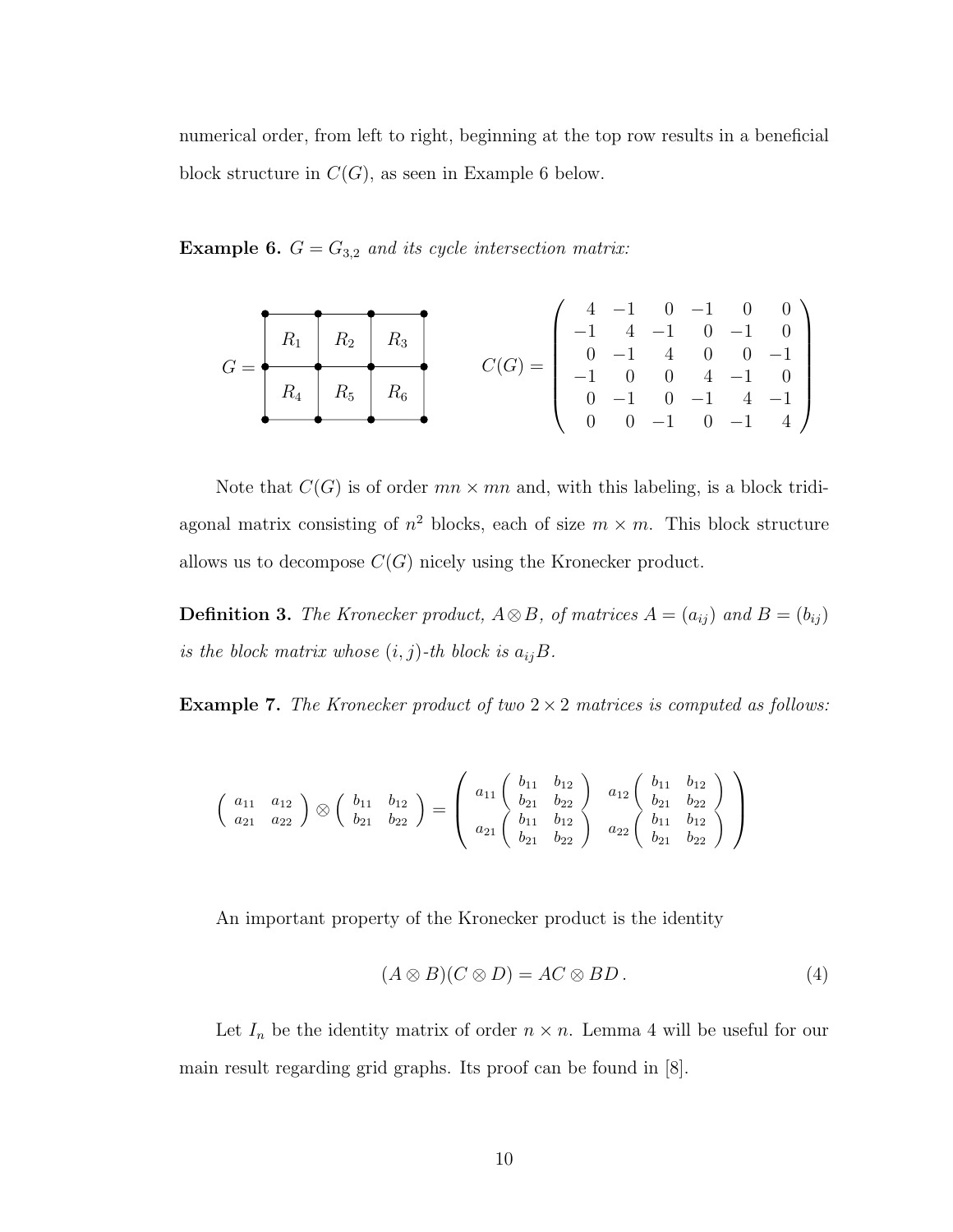**Lemma 4.** Let A and B be symmetric matrices of order  $m \times m$  and  $n \times n$ , respectively. If  $\{\lambda_i | i \in [m]\}$  and  $\{\mu_j | j \in [n]\}$  are the eigenvalues of A and B, respectively, the eigenvalues of  $A \otimes I_n + I_m \otimes B$  are  $\{\lambda_i + \mu_j \mid i \in [m], j \in [n]\}.$ 

Using Definition [3,](#page-19-2) we can decompose  $C(G)$  into a sum of sparse matrices, each with a desirable structure.

<span id="page-20-0"></span>**Lemma 5.** Let  $U_n$  denote the  $n \times n$  tridiagonal matrix with 1's on the upper and lower diagonals and 0's elsewhere. Then, the following identity holds for  $C(G)$ :

$$
C(G) = 4I_{mn} - (I_n \otimes U_m + U_n \otimes I_m).
$$

*Proof.* Since every finite face of G is a square, all diagonal entries in  $C(G)$  are 4, which gives us the first term  $4I_{mn}$ . Two finite faces intersect in at most one edge in  $G$ , and all are oriented counterclockwise, so all other entries in  $C(G)$  are 0 or -1.

We can regard G as a collection n rows of m squares. There are two types of adjacencies among squares: one among the squares of a given row, and the other between the squares of row i and those of row  $i+1$  for  $1 \leq i \leq n$ . Note that there is no adjacency between row i and row j if  $|i - j| \ge 2$ .

The first type of adjacencies is given by  $I_n \otimes U_m$  in the decomposition, which consists of n blocks of  $U_m$  on the main diagonal and 0 elsewhere. For each  $i \in [n]$ , the *i*-th block in  $I_n \otimes U_m$  keeps track of adjacencies among the squares of row *i*. The second type of adjacencies is given by  $U_n \otimes I_m$  in the decomposition, which is a block tridiagonal matrix with blocks of  $I_m$  on the upper and lower diagonals and 0 elsewhere. For each  $1 \leq i < n$ , the  $(i, i + 1)$ -th block (also the  $(i + 1, i)$ -th block) in  $U_n \otimes I_m$  represents the adjacencies between the squares of row i and those of row  $i+1$ .  $\Box$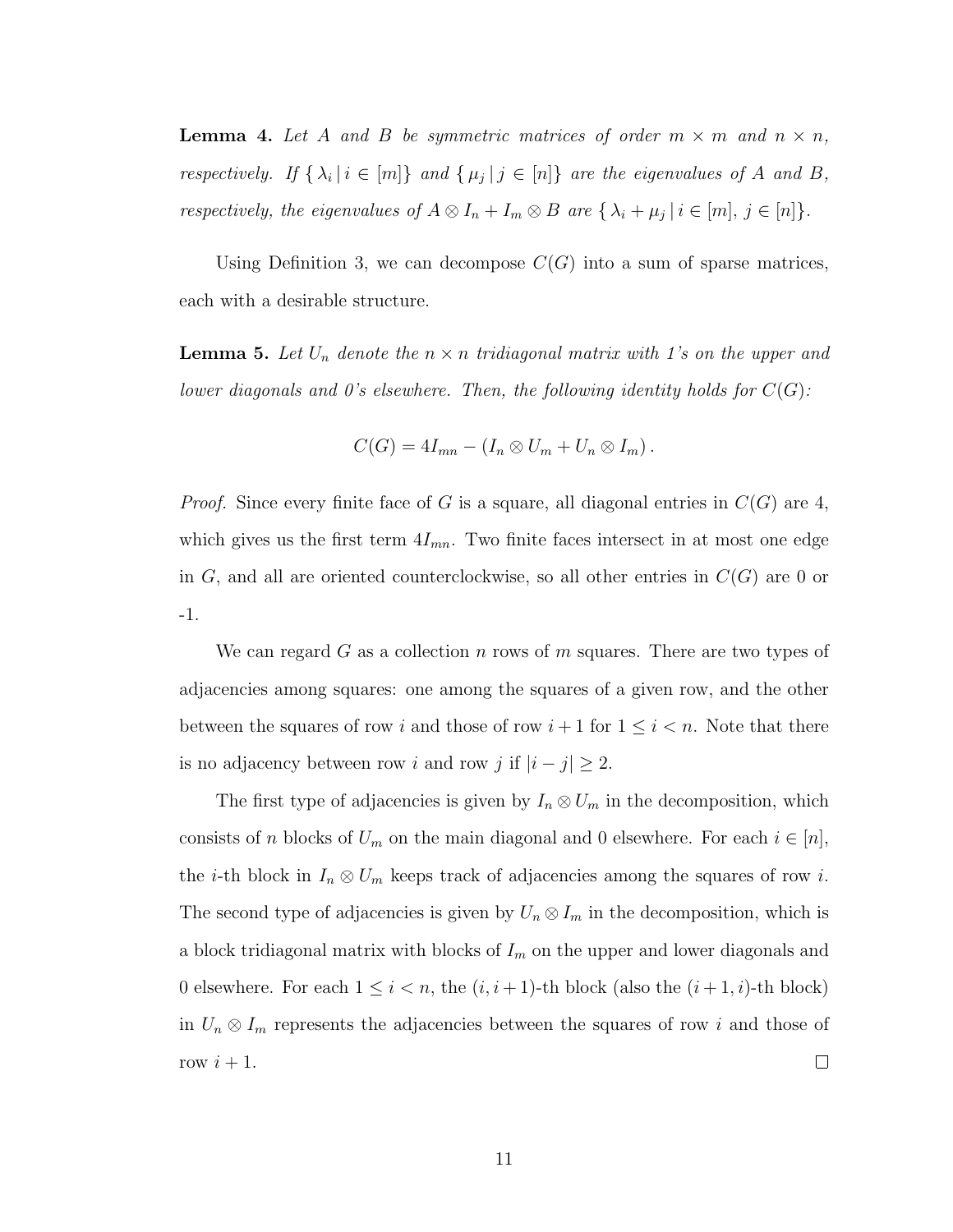**Example 8.** With  $G = G_{3,2}$  as in Example [6,](#page-19-0) we have

$$
C(G) = 4I_6 - \left(\begin{array}{cc} U_3 & 0 \\ 0 & U_3 \end{array}\right) - \left(\begin{array}{cc} 0 & I_3 \\ I_3 & 0 \end{array}\right).
$$

We now have our main result for the number of spanning trees in the  $m \times n$ grid graph.

<span id="page-21-1"></span>**Theorem 6.** The number of spanning trees of  $G_{m,n}$  is given by

$$
\kappa(G_{m,n}) = \prod_{(i,j)\in[m]\times[n]} 4\sin^2\left(\frac{i\pi}{2(m+1)}\right) + 4\sin^2\left(\frac{j\pi}{2(n+1)}\right).
$$

*Proof.* Note that  $U_n$  is the adjacency matrix of the path graph  $P_n$  with n vertices. It is well known that the eigenvalues of  $U_n$  are  $U_n(\frac{x}{2})$  $(\frac{x}{2})$ , where  $U_n(x)$  denotes the Chebyshev polynomial of the second kind [\[9\]](#page-35-6). Hence, the eigenvalues of  $U_n$  are  $\lambda_i = 2\cos(i\pi/(n+1))$  for  $1 \leq k \leq n$  and the eigenvalues of  $C(G)$  are

$$
4 - 2\cos(i\pi/(m+1)) - 2\cos(j\pi/(n+1))
$$

for all  $i \in [m]$  and  $j \in [n]$  by Lemma [4](#page-19-1) and Lemma [5.](#page-20-0) The result follows from the half-angle formula for the sine function.  $\Box$ 

We can extend the result above to a more general grid graph. Let  $G = G_{m,n,p,q}$ be the grid graph made up of  $m$  squares in the vertical direction and  $n$  squares in the horizontal direction where each square has  $p$  edges on its vertical sides and  $q$ edges on its horizontal sides, as in Example [9](#page-21-0) below.

### <span id="page-21-0"></span>Example 9.  $G_{2,2,2,3}$

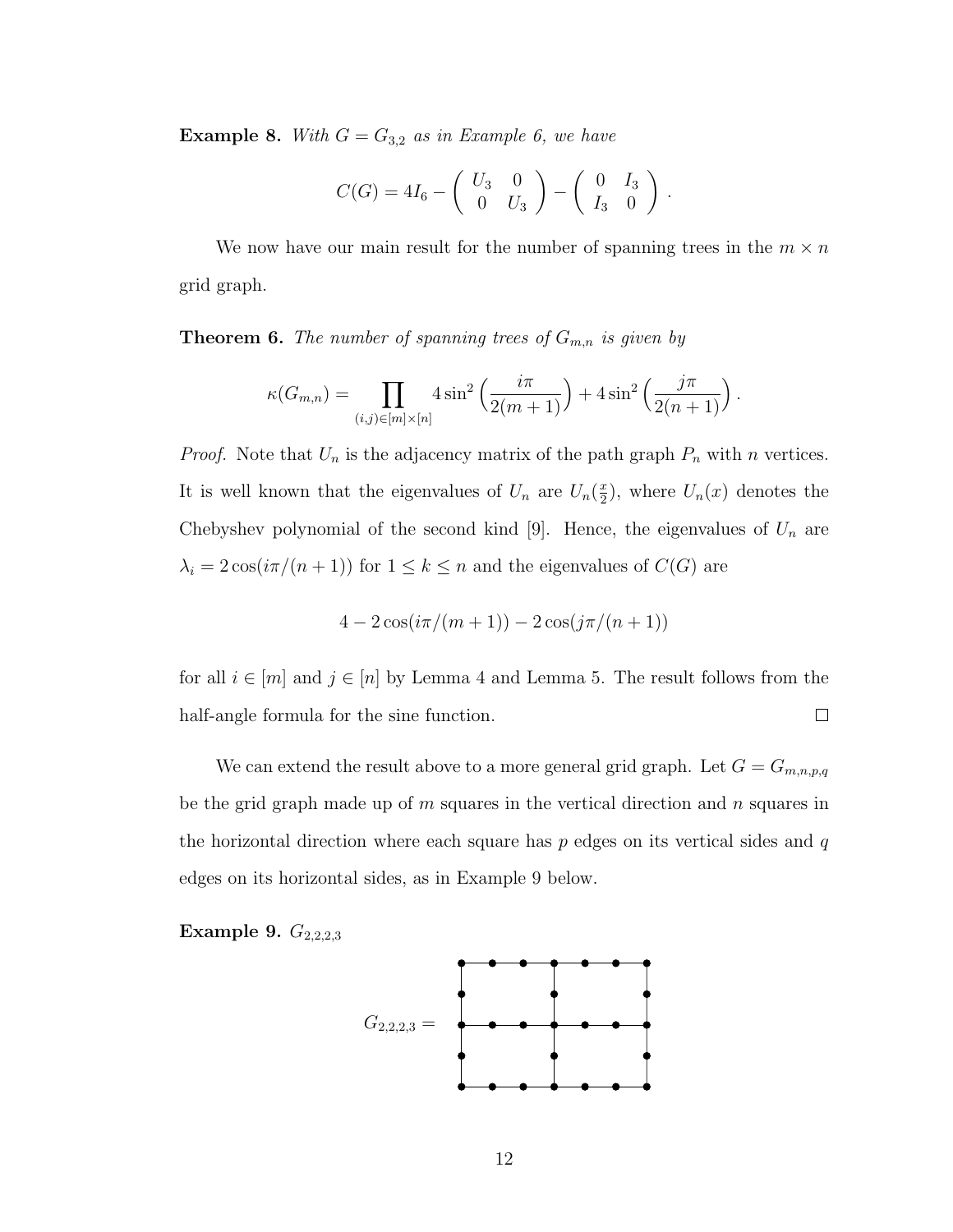Now,  $pU_n$  is the  $n \times n$  tridiagonal matrix with p on the upper and lower diagonals and 0 elsewhere. The following lemma is a generalization of Lemma [5,](#page-20-0) and gives the decomposition of the matrix for this more general case.

**Lemma 7.** The following identity holds for  $C(G)$ :

$$
C(G) = (2p + 2q)I_{mn} - (I_n \otimes pU_m + qU_n \otimes I_m).
$$

The proof of this lemma is essentially the same as the proof of Lemma [5,](#page-20-0) and thus will be omitted. The next theorem is a generalization of Theorem [6.](#page-21-1) Its proof is similar to the proof of Theorem [6,](#page-21-1) and will also be omitted.

**Theorem 8.** The number of spanning trees of  $G_{m,n,p,q}$  is given by

$$
\kappa(G_{m,n,p,q}) = \prod_{(i,j)\in[m]\times[n]} 4p\sin^2\left(\frac{i\pi}{2(m+1)}\right) + 4q\sin^2\left(\frac{j\pi}{2(n+1)}\right).
$$

From the number of spanning trees in the grid graph  $G_{mn}$  we have a formula for the spanning tree entropy [\[10\]](#page-35-7), used by physicists, given by

$$
\lim_{n,m\to\infty}\frac{1}{nm}\ln \kappa(G_{n,m}).
$$

#### <span id="page-22-0"></span>1.3.3 Triangulations

<span id="page-22-1"></span>The next class of graphs we will examine are the triangulations of regular n-gons. We will see that their tree number has an interesting connection to the Fibonacci sequence, given by  $F_0 = 0, F_1 = 1$ , and  $F_n = F_{n-1} + F_{n-2}$ . A direct consequence of this definition is the relation

$$
F_{n+2} + F_{n-2} = 3F_n. \tag{5}
$$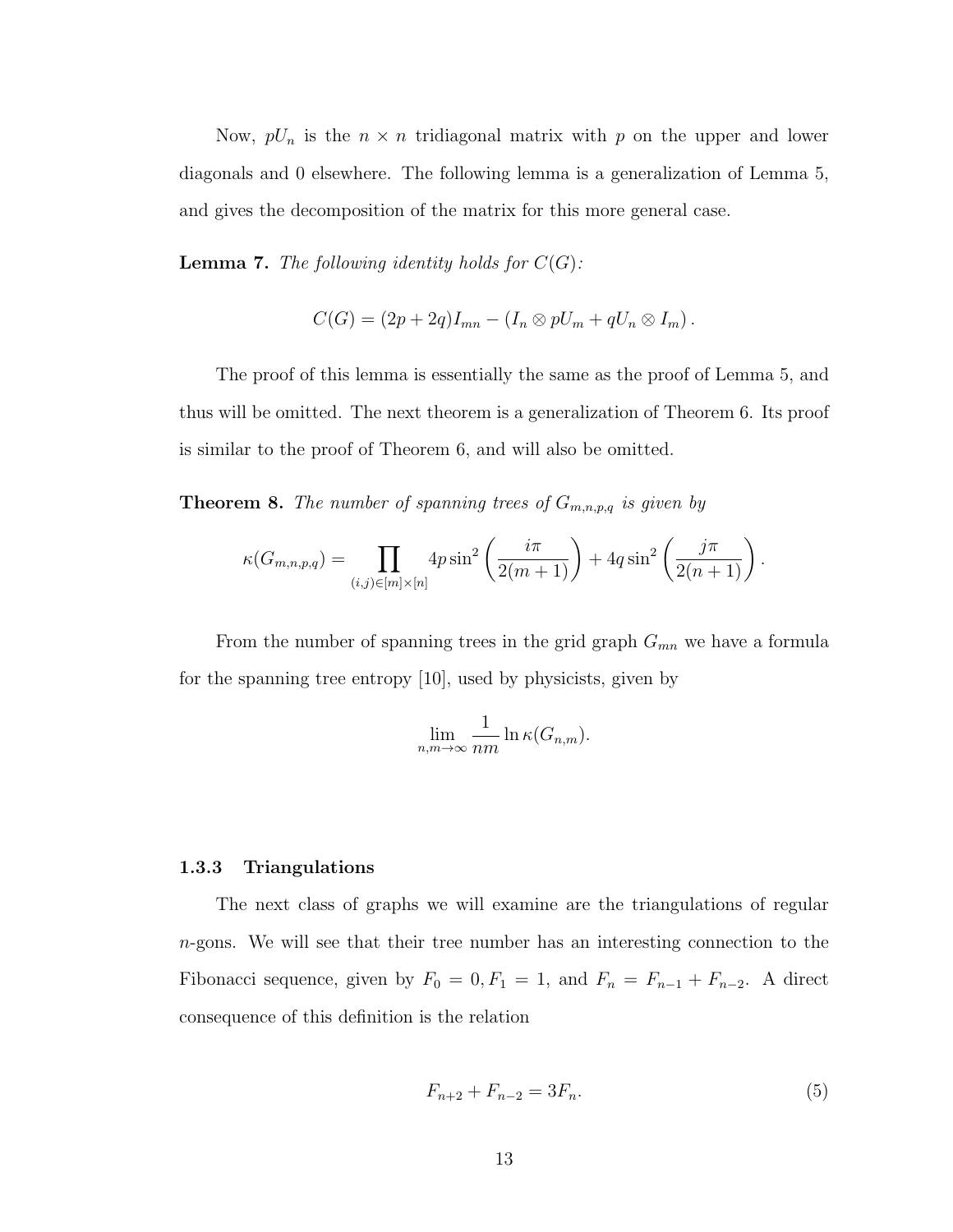We define a *triangulation* of a regular  $n$ -gon as a partition of the figure into non-overlapping triangles using diagonals. Any triangulation of a regular  $n$ -gon has  $n-2$  triangles and a triangle is said to be *interior* if none of its sides lie on the original  $n$ -gon.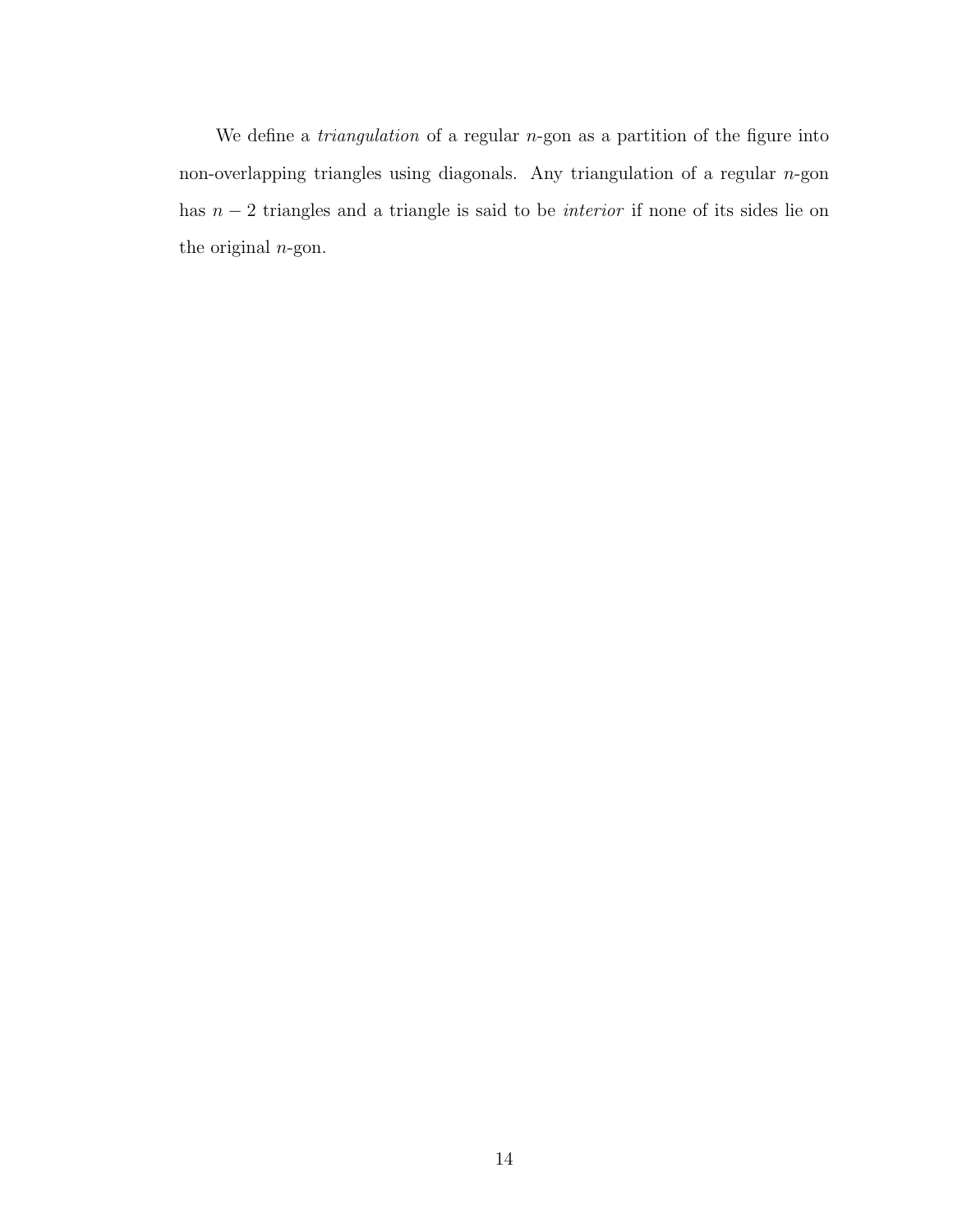Example 10. Two triangulations of an octagon, along with their weak duals:



This example shows two different triangulations of an octagon, one with no interior triangles and the other with exactly one interior triangle. The weak dual is useful here so that we can easily keep track of the configuration of triangles.

In this section, let  $G = G_n$  denote a triangulation of a regular *n*-gon. We explore the number of spanning trees of such graphs using the Cycle Intersection matrix. We denote by  $T_n$  the tridiagonal matrix with  $-1$  on the subdiagonal and superdiagonal, and 3 on the main diagonal. For a triangulation with no interior triangles, the weak dual graph is the path on  $n-2$  vertices, so  $C(G) = T_{n-2}$ . This matrix will also appear as blocks in  $C(G)$  for triangulations with interior triangles. The fan on  $n$  vertices is a special case of a triangulation with no interior triangles [\[4\]](#page-35-1), and it has been shown that det  $T_n = F_{2(n+1)}$ , [\[11\]](#page-35-8). Since  $T_n$  is tridiagonal, its determinant satisfies a recurrence relation, as seen in the next lemma. Recall that  $|T_n|$  denotes the determinant of the matrix  $T_n$ .

Lemma 9.  $|T_n| = 3|T_{n-1}| - |T_{n-2}|$ .

Proof. We compute the determinant across the first row:

$$
|T_n| = \begin{vmatrix} 3 & -1 & 0 & 0 & \dots \\ -1 & 3 & -1 & 0 & \dots \\ 0 & -1 & 3 & -1 & \dots \\ \vdots & \vdots & \vdots & \ddots \end{vmatrix}
$$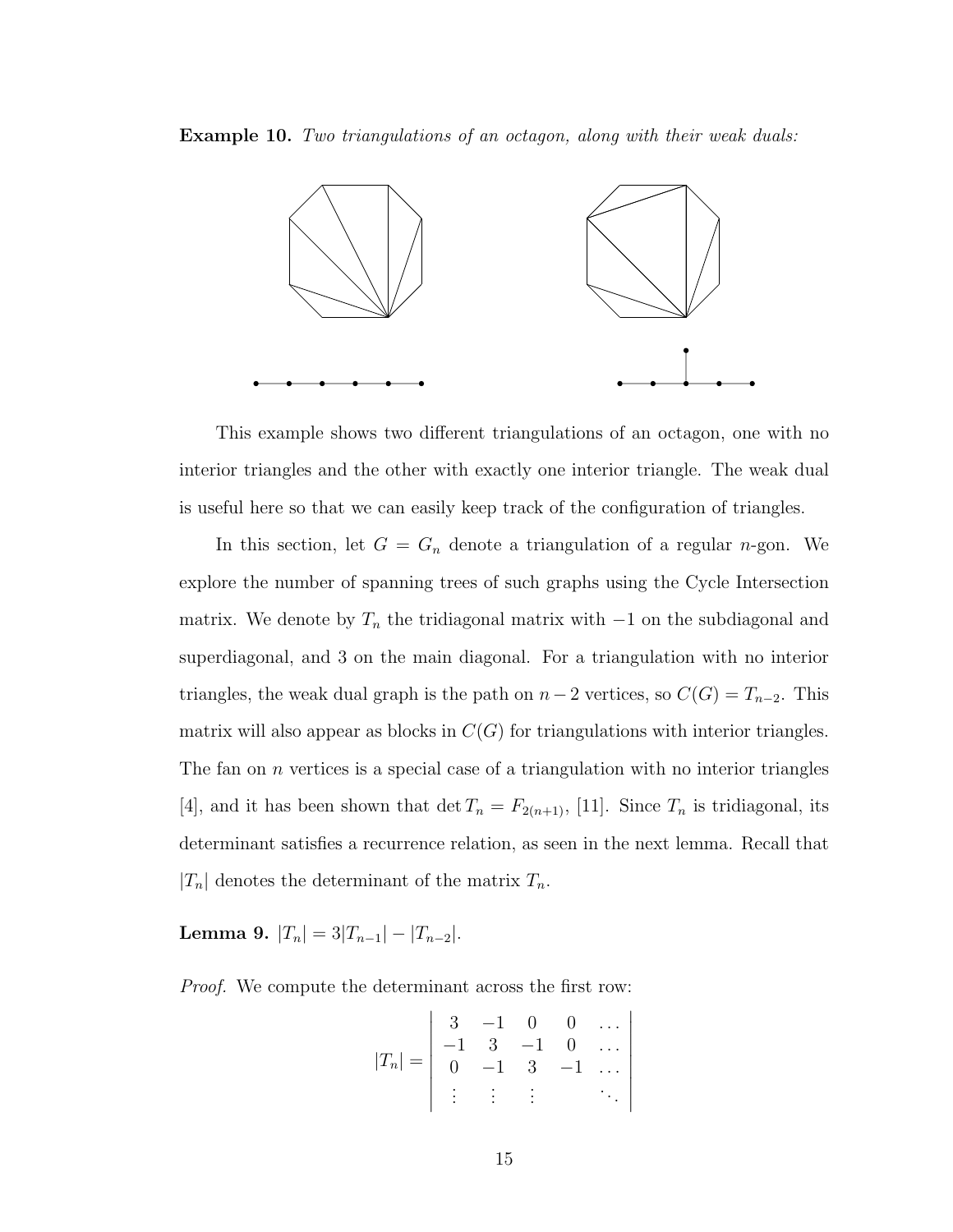$$
=3|T_{n-1}|+\begin{vmatrix}-1-1 & 0 & \dots & 0\\0 \vdots & & &\\ \vdots & & \mathbf{T}_{n-2} \\0 & & & \end{vmatrix}
$$

$$
=3|T_{n-1}|-|T_{n-2}|
$$

This recurrence relation along with Equation [5](#page-22-1) yields the following result.

**Theorem 10.** Let  $G = G_n$  denote a triangulation of a regular n-gon with no interior triangles. Then,  $\kappa(G) = F_{2(n-1)}$ .

*Proof.* We will proceed by induction on n.  $G_3$  is a triangle, hence  $C(G_3) = (3)$ and since  $F_4 = 3$ , the result holds. Now,

$$
|T_n| = 3|T_{n-1}| - |T_{n-2}|
$$
  
= 3F<sub>2n-4</sub> - F<sub>2n-6</sub>  
= F<sub>2n-2</sub>.

 $\Box$ 

In the next two sections, we will see that the Cycle Intersection matrix is not quite tridiagonal for triangulations with interior triangles. However, the structure of the matrix lends itself nicely to the use of Laplace's expansion theorem. This theorem allows us to calculate the determinant using multiple rows and columns (see [\[12\]](#page-35-9) for details).

**Theorem 11.** Let A be an  $n \times n$  matrix. Let  $A(i_1i_2...i_k|j_1j_2...j_k)$  denote the  $k \times k$  submatrix of A consisting of the intersection of rows  $i_1, i_2, ..., i_k$  and columns  $j_1, j_2, \ldots, j_k$ . Let  $M(i_1i_2 \ldots i_k|j_1j_2 \ldots j_k)$  denote the submatrix which is complement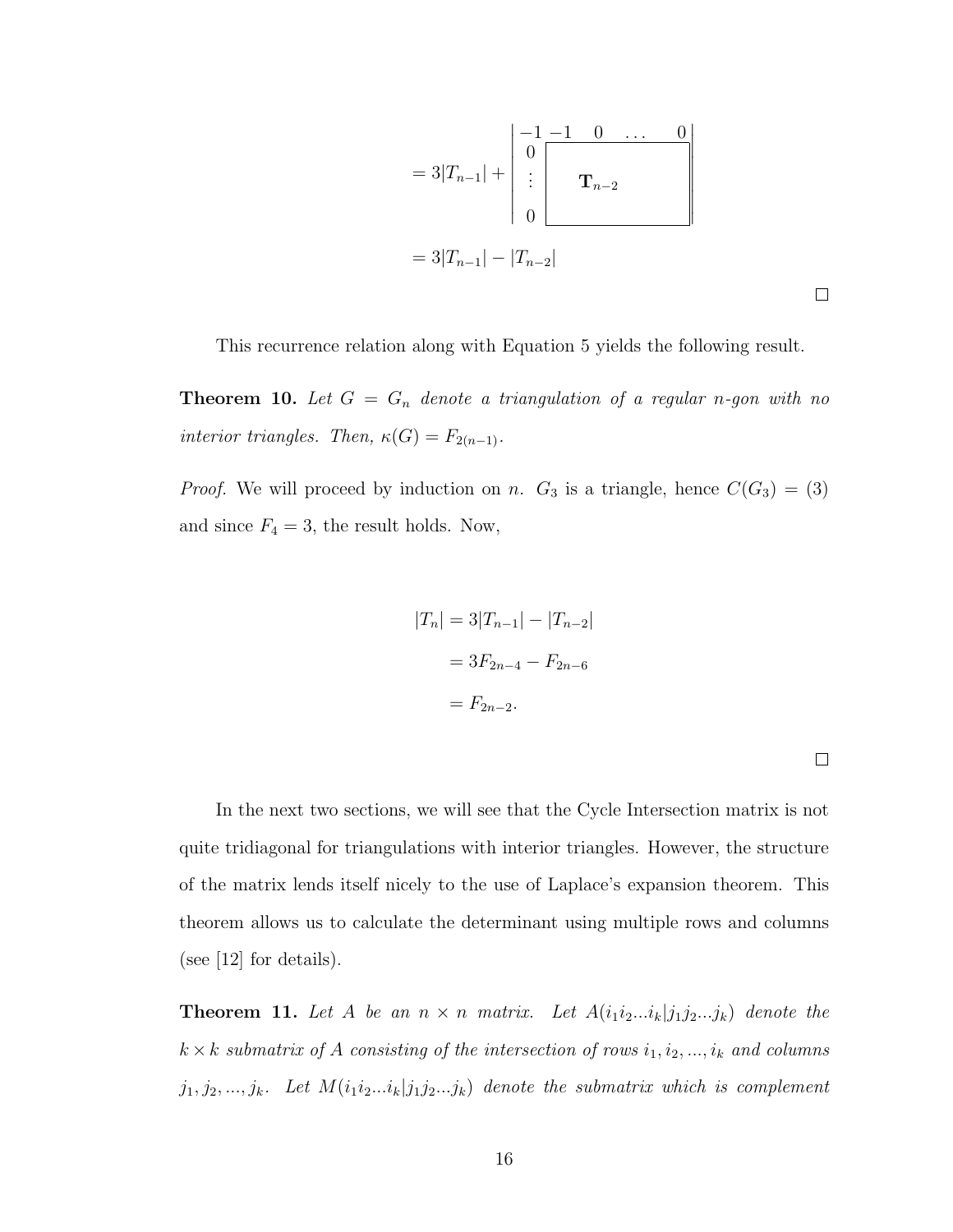to  $A(i_1i_2...i_k|j_1j_2...j_k)$ . That is,  $M(i_1i_2...i_k|j_1j_2...j_k)$  is formed by deleting rows  $i_1, i_2, ..., i_k$  and columns  $j_1, j_2, ..., j_k$  from A. Define

$$
\overline{A} = (-1)^{i_1 + i_2 + \ldots + i_k + j_1 + j_2 + \ldots + j_k} M(i_1 i_2 \ldots i_k | j_1 j_2 \ldots j_k).
$$

Then, for every fixed set of row indices  $1 \leq i_1 < i_2 < \ldots < i_k \leq n$ ,

$$
\det(A) = \sum_{1 \le j_1 < j_2 < \dots < j_k \le n} \det A(i_1 i_2 \dots i_k | j_1 j_2 \dots j_k) \det \overline{A}(i_1 i_2 \dots i_k | j_1 j_2 \dots j_k)
$$

Essentially, this expansion is performed by first choosing a fixed number  $k \in$ [n]. Then we find a set of k columns from the first k rows and its complement in the remaining  $n - k$  rows, and multiply the determinants of these submatrices. We do this for every set of  $k$  columns, and sum as in the theorem. This expansion will be particularly useful in calculating the determinant of  $C(G)$  because of the structure of the matrix. An example of its use will follow Theorem [14.](#page-29-0)

#### <span id="page-26-0"></span>1.3.4 Triangulations: One Interior Triangle

We now consider triangulations of regular  $n$ -gons with exactly one interior triangle. Note that such graphs are only possible with  $n \geq 6$  and that the number of distinct triangulations of this form is the number of 3 partitions of  $n-3$ . In 1981, an equivalent result to Lemma [13](#page-29-1) below was shown using a reduction formula that makes use of the deletion-contraction formula [\[4\]](#page-35-1). However, this method results in computing spanning trees of multiple graphs, some of which contain multiple edges. The results here depend only on the configuration of the graph and a function,  $T(n)$ , defined below.

Suppose that for such a triangulation, there are  $u, v$ , and w triangles on the three sides of the interior triangle, respectively. Consider the general shape of the triangulated graph G as in Figure 2.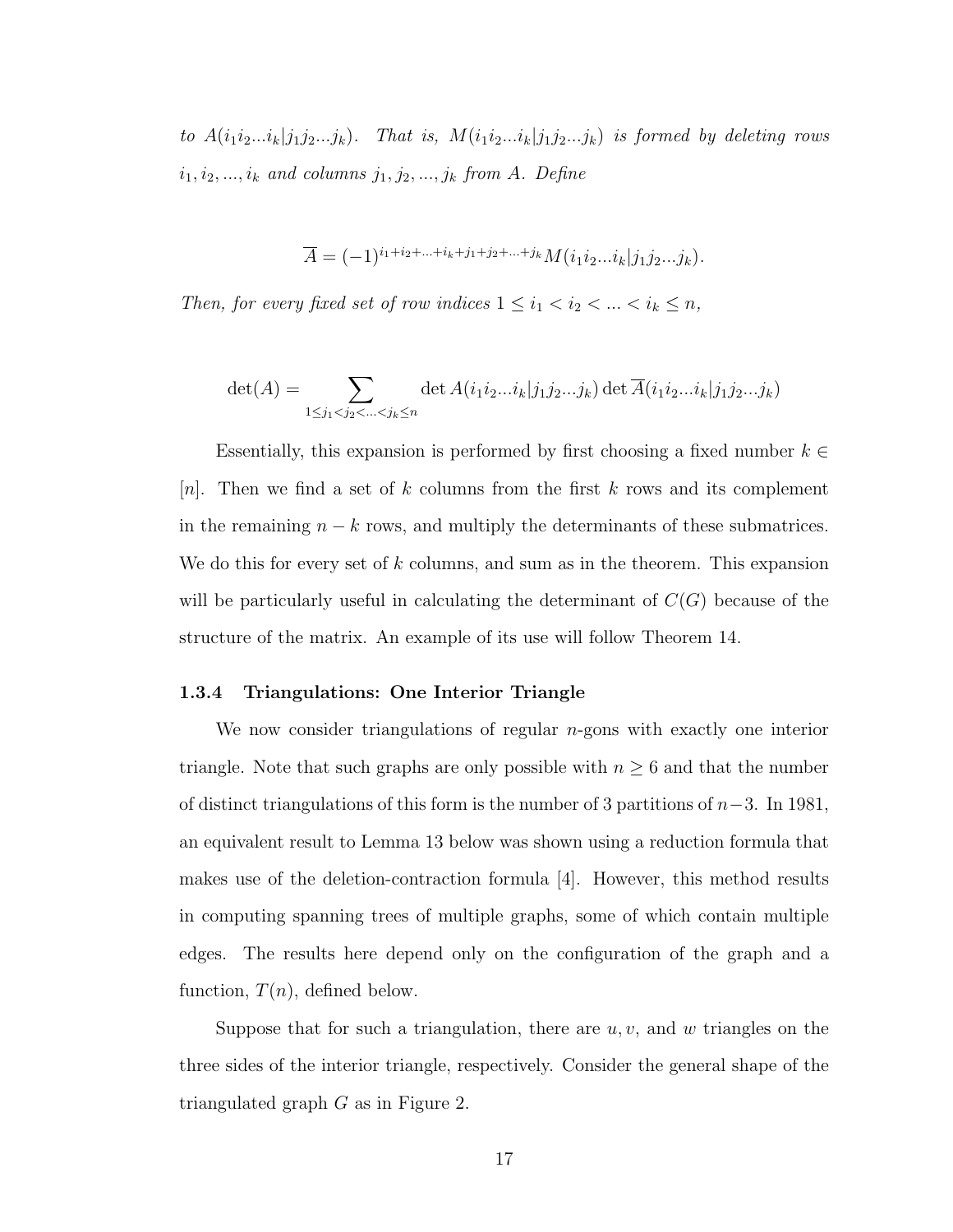

<span id="page-27-0"></span>Figure 2. Layout of G

Label the vertices of the interior triangle  $a, b$ , and  $c$ . Let  $U, V$  and  $W$  be the subgraphs of G that lie on either side of the interior triangle, so that  $ab \in V$ ,  $bc \in W$ , and  $ac \in U$ . In order to impose an advantageous structure on the matrix, we label the triangles starting with the top triangle in  $U$ , labeling down toward the interior triangle (but not labeling the interior triangle), then labeling the remaining triangles in order from  $V$  through the interior triangle to  $W$ . With this labeling,  $C(G)$  has the structure:

$$
C(G) = \left(\begin{array}{c|c} T_u & & \\ \hline & -1 & \\ \hline & & T_{v+w+1} \end{array}\right)
$$

We define  $T(n) = F_{2(n+1)}$  so that  $T(0) = 1, T(1) = 3, T(2) = 8$ , and so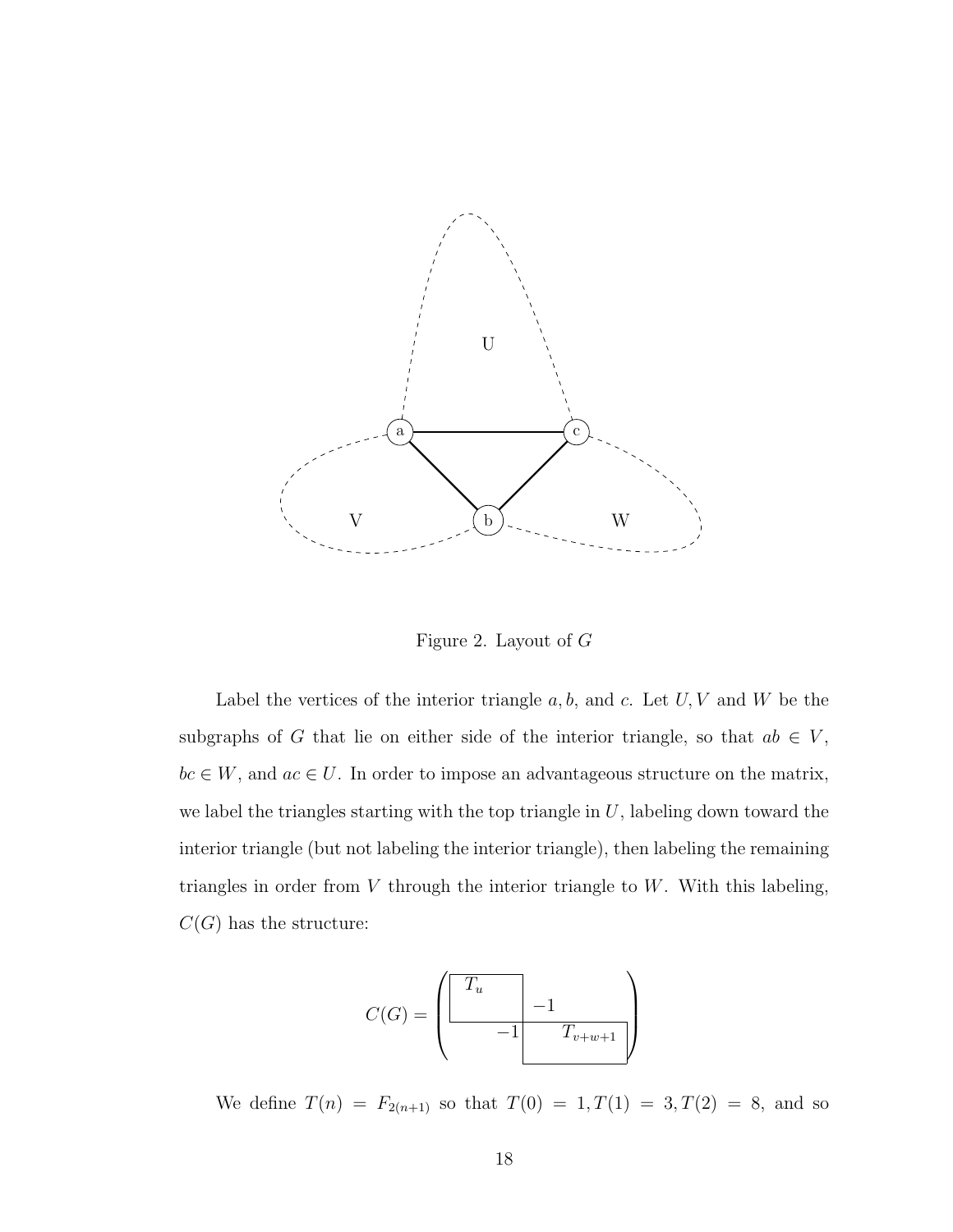on. Notice that this function simply keeps track of the even indexed Fibonacci numbers. We will use this function in a symmetric expression for the number of spanning trees in a triangulation with one interior triangle. Here, we will make use of Laplace's expansion theorem.

<span id="page-28-0"></span>**Lemma 12.** For integers m and n,  $T(m+n) = T(m)T(n) - T(m-1)T(n-1)$ .

*Proof.* Regard  $T(n)$  as the determinant of the tridiagonal matrix  $T_n$ . We compute  $T(m+n)$  using Laplace's expansion theorem. Let  $T = T_{m+n}$  be the  $(m+n) \times (m+n)$ tridiagonal matrix. Suppose that  $m \geq 2$  and let  $k = m$ . That is, when computing the determinant, we will choose a set of m columns from the first m rows of T. For  $j > m+1$ , column  $c_j$  in the first m rows is a zero column. Similarly, for  $j < m$ , column  $c_j$  in the bottom n rows is a zero column. Thus, to contribute a nonzero term to the determinant, we must choose the first  $m-1$  columns from the first m rows and then we may choose either column m or column  $m + 1$  from these rows. Counting only the submatrices with nonzero determinant, we have

$$
\det(T) = \det T(1, 2, ..., m | 1, 2, ..., m) \overline{T}(1, 2, ..., m | 1, 2, ..., m)
$$

$$
+ \det T(1, 2, ..., m | 1, 2, ..., m - 1, m + 1) \overline{T}(1, 2, ..., m | 1, 2, ..., m - 1, m + 1)
$$

In terms of the matrix, this gives us

$$
|T_m||T_n| - \left\lfloor \frac{\mathbf{T}_{m-1}}{\mathbf{T}_{m-1}} \right\rfloor \begin{array}{c} 0 \\ 0 \\ \vdots \\ 0 \\ 0 \end{array} \right\lfloor \frac{-1}{0} \frac{-1}{\mathbf{T}_{n-1}} \cdots 0 \\ \vdots \\ 0 \end{array} \right\lfloor \frac{-1}{\mathbf{T}_{n-1}} \frac{0}{\mathbf{T}_{n-1}} \cdots 0
$$

Note that the sign of  $\overline{T}(1, 2, ..., m|1, 2, ..., m)$  is  $(-1)^{2(1+2+...+m)}$ , which is always positive, and the sign on  $\overline{T}(1, 2, ..., m|1, 2, ..., m-1, m+1)$  is  $(-1)^{2(1+2+...+m)+1}$ ,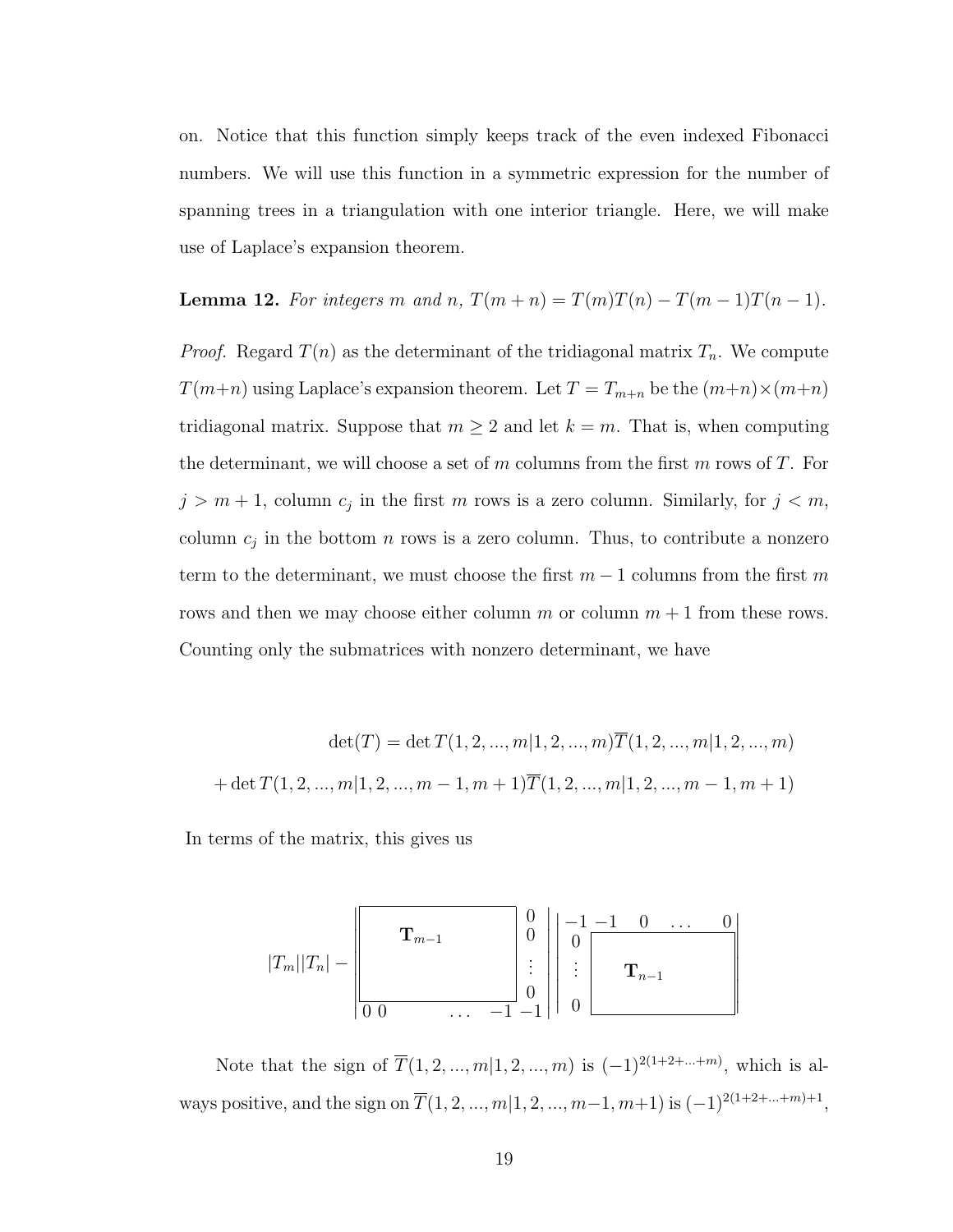which is negative. Further, computing the determinants of the last two matrices by expanding down the columns with only one -1, we have  $T(m-1)T(n-1)$ . Thus,  $T(m + n) = \det(T) = T(m)T(n) - T(m - 1)T(n - 1)$ .

 $\Box$ 

Using this function, we have a formula for the number of spanning trees in a triangulation with exactly one interior triangle.

<span id="page-29-1"></span>Lemma 13.  $\kappa(G) = T(u)T(v + w + 1) - T(u - 1)T(v)T(w)$ 

*Proof.* The proof of this lemma is essentially the same as the proof of Lemma [12](#page-28-0)  $\Box$ above, but with  $k = u$  in Laplace's expansion theorem.

The main theorem below gives a symmetric expression for the number of spanning trees in a triangulation with one interior triangle. Note that this expression is equivalent to Lemma [13.](#page-29-1)

<span id="page-29-0"></span>Theorem 14.  $\kappa(G) = T(1)T(u)T(v)T(w) - T(u - 1)T(v)T(w) - T(u)T(v - 1)T(v - 1)T(w)$  $1)T(w) - T(u)T(v)T(w - 1)$ 

We provide two proofs of this theorem, an algebraic proof using the lemmas above and a bijective proof.

*Proof.* Using Lemma 13 and repeated use of the identity in Lemma 12, we have 
$$
\kappa(G) = T(u)T(v+w+1) - T(u-1)T(v)T(w)
$$

$$
= T(u)(T(w)T(v+1) - T(w-1)T(v)) - T(u-1)T(v)T(w)
$$

$$
= T(u)T(w)(T(v)T(1) - T(v-1)T(0)) - T(w-1)T(u)T(v) - T(u-1)T(v)T(w)
$$

$$
= T(1)T(u)T(v)T(w) - T(v-1)T(u)T(w) - T(v)T(w-1)T(u) - T(u-1)T(v)T(w)
$$

We now prove Theorem [14](#page-29-0) bijectively.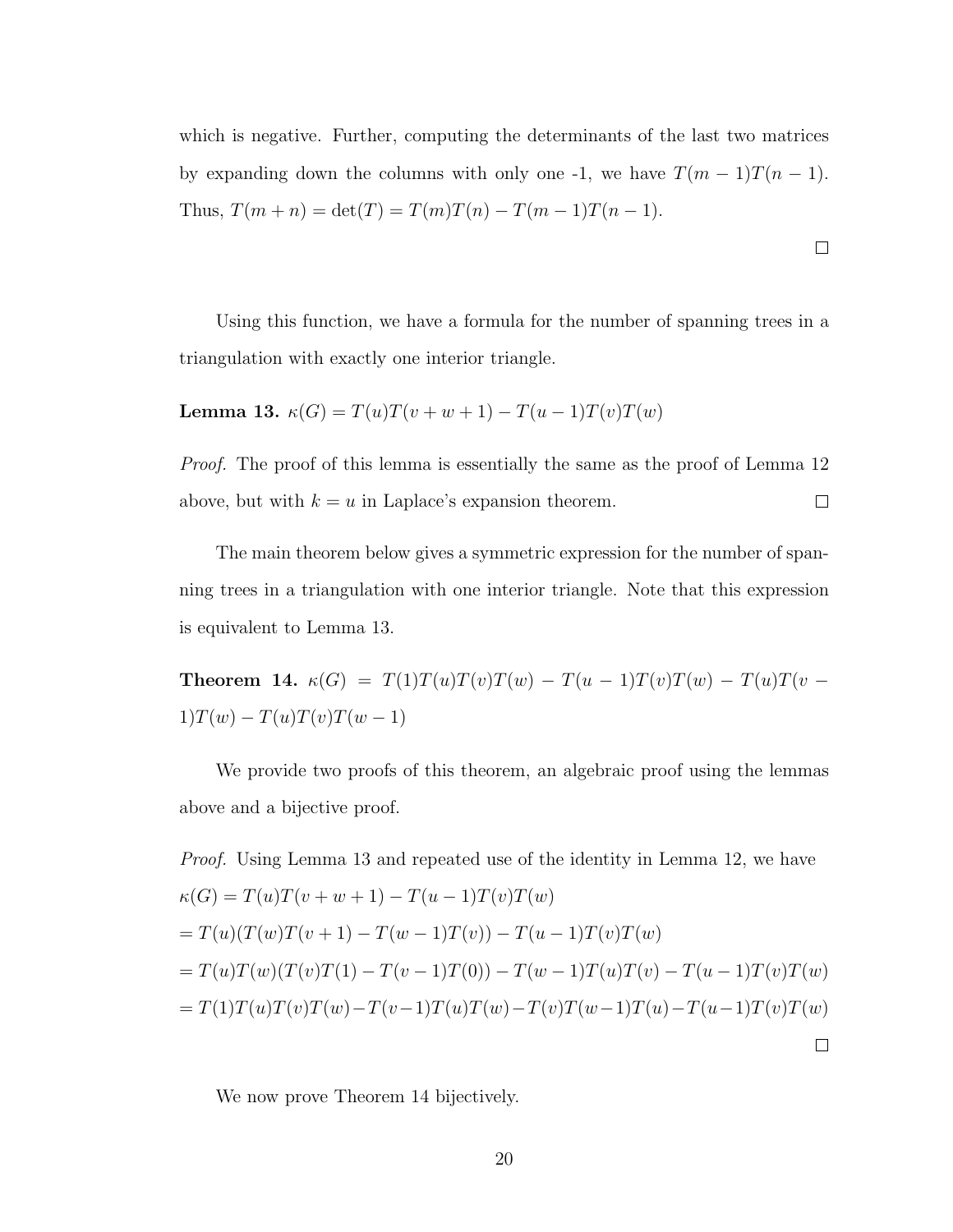*Proof.* (Bijective Proof) We will show that  $\kappa(G) + T(v-1)T(w)T(u) + T(v)T(w-\mathbb{I})$  $1)T(u) + T(v)T(w)T(u - 1) = 3T(v)T(w)T(u)$ . Since  $U, V$ , and  $W$  each have no interior triangles,  $T(u)$ ,  $T(v)$ , and  $T(w)$  are the number of spanning trees in  $U, V$ , and W, respectively. Now, we create a set of three trees by choosing one from each of  $U, V$ , and  $W$ . For each set of this type, choose one tree to be special by marking the unique path between the two vertices from the interior triangle (either the path from a to b, b to c, or a to c). Let  $X = \{(p, B_1, B_2, B_3)\}\$  where  $B_1, B_2, B_3$ are spanning trees in  $U, V$  and  $W$ , respectively, and  $p$  is the unique path in  $B_1$  or  $B_2$  or  $B_3$  from a to b, b to c, or a to c, respectively. Hence,  $3T(v)T(w)T(u) = |X|$ .

Let  $\mathcal T$  be a spanning tree in G. In  $\mathcal T$ , there must be exactly one pair from  ${a, b, c}$  which does not belong to a path inside that pairs subgraph  $(U, V, \text{or } W)$ , otherwise  $\mathcal T$  would include a cycle. Without loss of generality, suppose that this pair is b, c. For our first bijection, we map  $\mathcal T$  to  $\mathcal T + bc$ . Note that  $\mathcal T + bc \in X$  and is one of the elements with marked path of length 1. Thus, the spanning trees of G are in bijective correspondence with the trees in  $X$  with marked path length 1.

Next we will consider the subgraph  $U$ . Denote the vertex different from a but adjacent to c in U by d. If c has other neighbors in U besides a and d, then switch the labels on  $a$  and  $c$ . Let  $G'$  be the graph obtained from  $G$  by removing edge cd. Now, G' contains subgraphs  $U', V, W$ , where U' has  $u - 1$  triangles and no interior triangles. Create a spanning tree,  $\mathcal{T}'$  from  $G'$  by combining spanning trees from  $U', V$ , and W. By construction,  $\mathcal{T}'$  contains no path in U' from a to c. Now, let M be the path-marked tree created from  $\mathcal{T}' + cd$  by marking the unique path from  $a$  to  $c$ . Note that this path has length greater than one. Hence, the trees counted by  $T(u-1)T(v)T(w)$  are in bijective correspondence with the trees in X with marked path from  $a$  to  $c$  of length greater than one.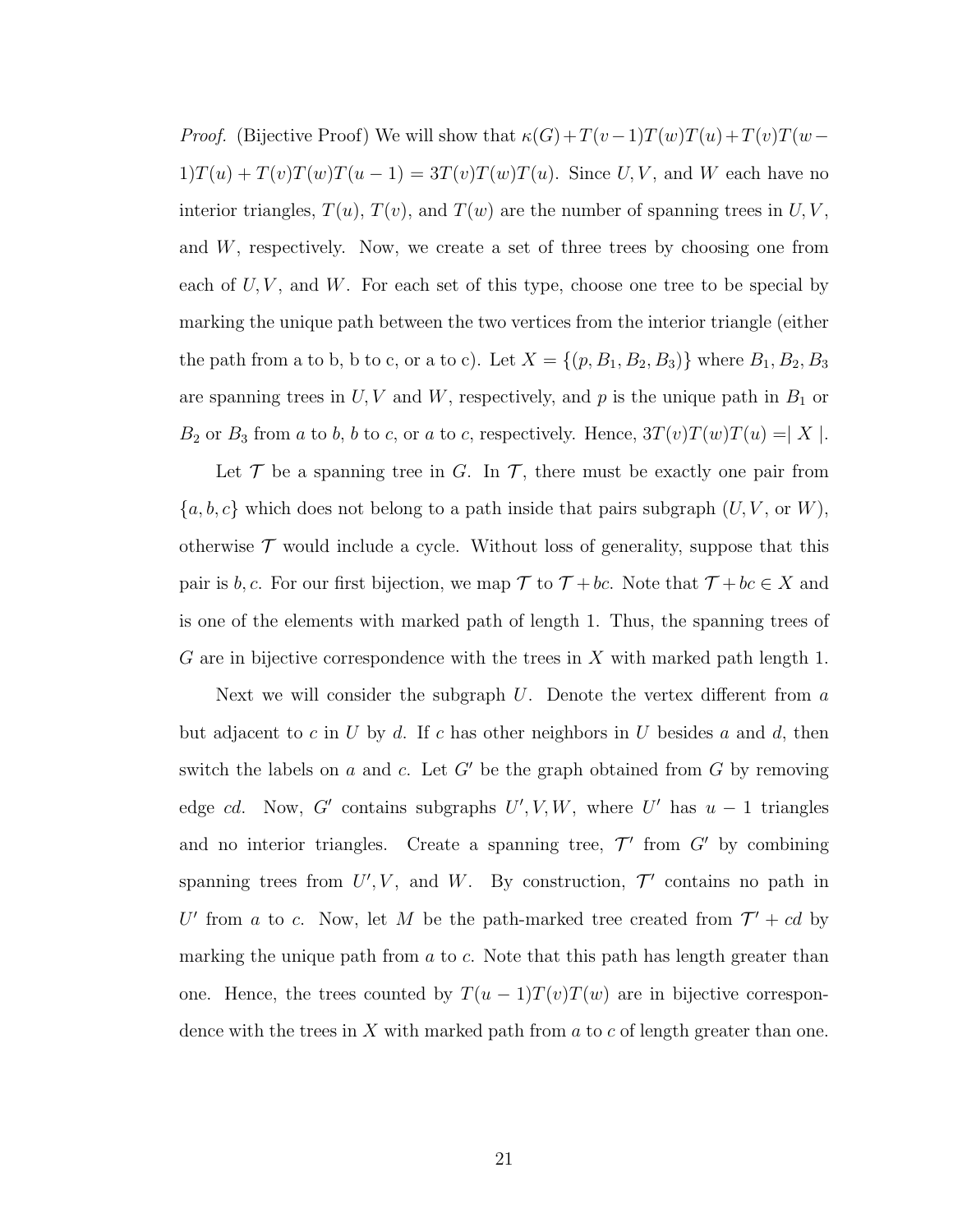The remaining bijections are constructed in a similar fashion for the terms  $T(v-1)T(w)T(u)$  and  $T(v)T(w-1)T(u)$ .

 $\Box$ 

As an example, we will compute  $\kappa(G)$  where G is a triangulation of an octagon with one interior triangle with  $v = 1$  and  $w = u = 2$ .

Example 11. Below we have the triangulation along with its weak dual graph.



Notice that  $C(G)$  is almost a tridiagonal matrix. We will use Laplace's expansion on the first two columns, that is, we choose 2 columns from the first 2 rows. The sparsity of the matrix forces us to choose column 1 from the first two rows and then we may choose column 2 or column 4. All other choices result in a zero determinant, so the expansion is as follows: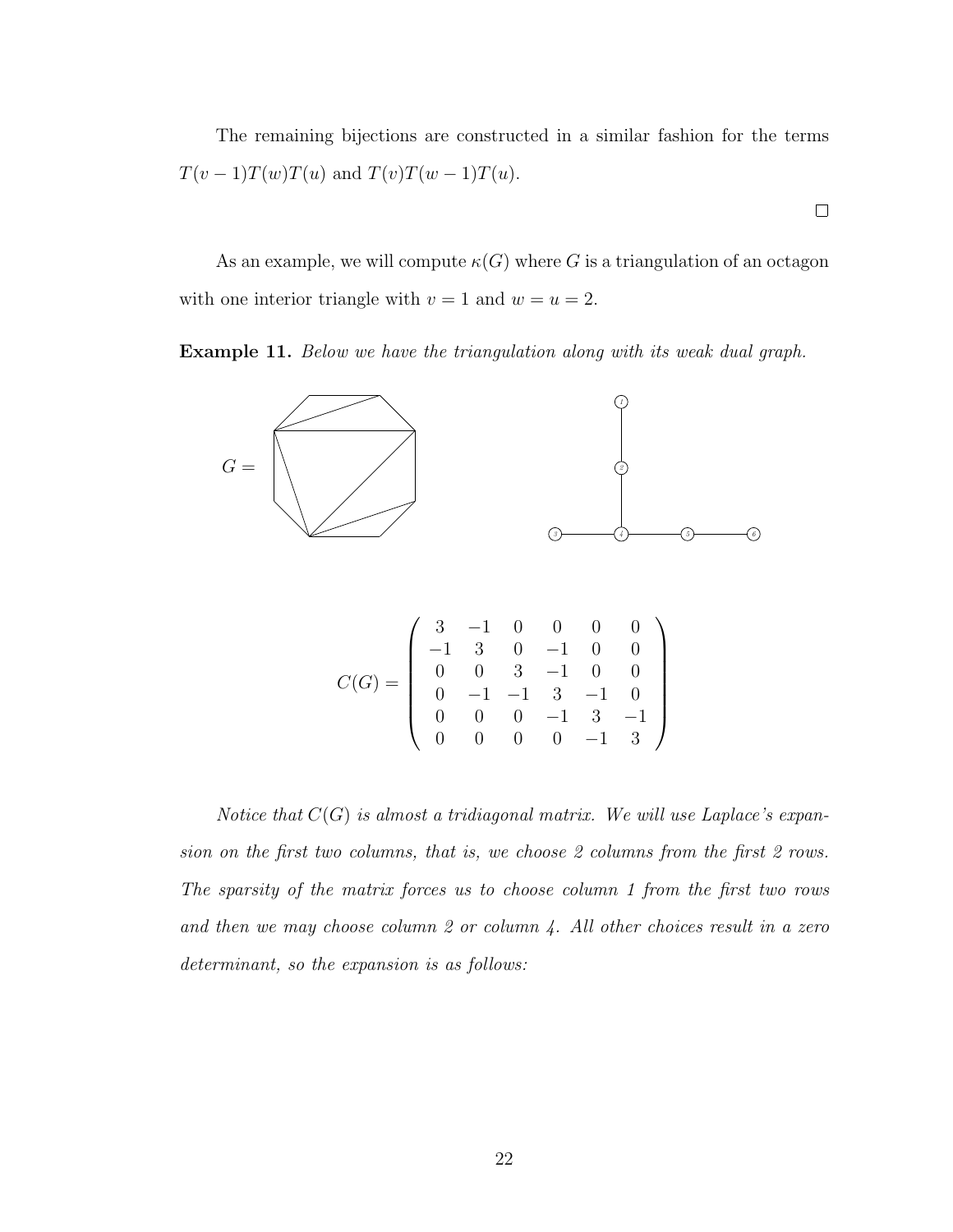$$
\det C(G) = |T_2| |T_4| - \left| \begin{array}{ccc} 3 & 0 \\ -1 & -1 \\ 0 & 0 \\ 0 & 0 \end{array} \right| \begin{array}{ccc} 0 & 3 & 0 & 0 \\ -1 & -1 & -1 & 0 \\ 0 & 0 & 3 & -1 \\ 0 & 0 & -1 & 3 \end{array}
$$

$$
= 8(55) - 3(3)(8)
$$

$$
= F_6F_{10} - F_4F_4F_6
$$

$$
= 378
$$

 $\overline{\phantom{a}}$  $\Big\}$  $\overline{\phantom{a}}$  $\overline{\phantom{a}}$  $\overline{\phantom{a}}$  $\overline{\phantom{a}}$  $\overline{\phantom{a}}$  $\vert$ 

We emphasize that the elegance of this result lies not in the final number but in the representation of that number by the Fibonacci sequence, which appears with the use of Laplace's expansion theorem.

#### <span id="page-32-0"></span>1.3.5 Triangulations: Two Interior Triangles

The case where a triangulation contains two interior triangles is a bit more complicated than with one interior triangle, but the above method works fairly well. The key to using the method above is to have a labeling of the triangles (i.e. a labeling of the vertices of the weak dual) that gives rise to a matrix with a desirable structure for using Laplace's expansion theorem. We focus here on the case where the two interior triangles are adjacent, that is, they share an edge. In this case, the weak dual can be thought of as two path graphs connected by a new edge. The most effective way to label the vertices of the weak dual is to label each path in sequential order, as shown in Example [12.](#page-32-1)

<span id="page-32-1"></span>Example 12. An octagon with two interior triangles and the labeling of its weak dual:

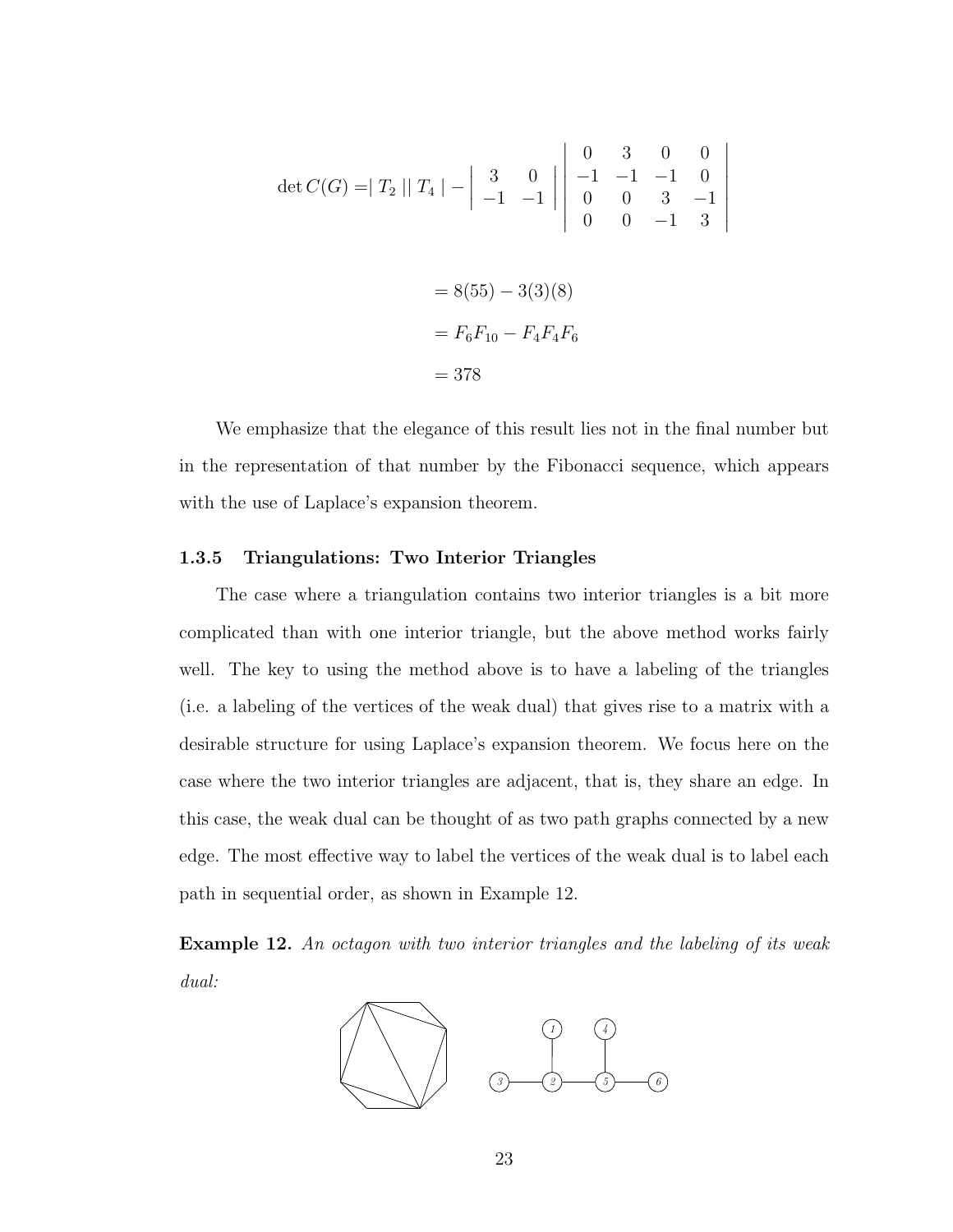The next figure shows the general layout of G and the labeling of its weak dual. Suppose that there are  $u, v, w$  and x triangles on the sides of the two interior triangles and let  $U, V, W$  and X be the subgraphs of triangles on these sides. We label one side of the weak dual at a time, just as we did in Example [12.](#page-32-1)



<span id="page-33-0"></span>Figure 3. Labeling in the case of two adjacent interior triangles.

**Theorem 15.** For a triangulation of a regular  $n - g$ on with two adjacent interior triangles as in Figure 3,  $\kappa(G) = T(v + w + 1)T(u + x + 1) - T(w)T(x)T(u)T(v)$ .

Proof. This proof is essentially the same as the proof of Lemma [12,](#page-28-0) but with  $k = v + w + 1$  in Laplace's expansion theorem.  $\Box$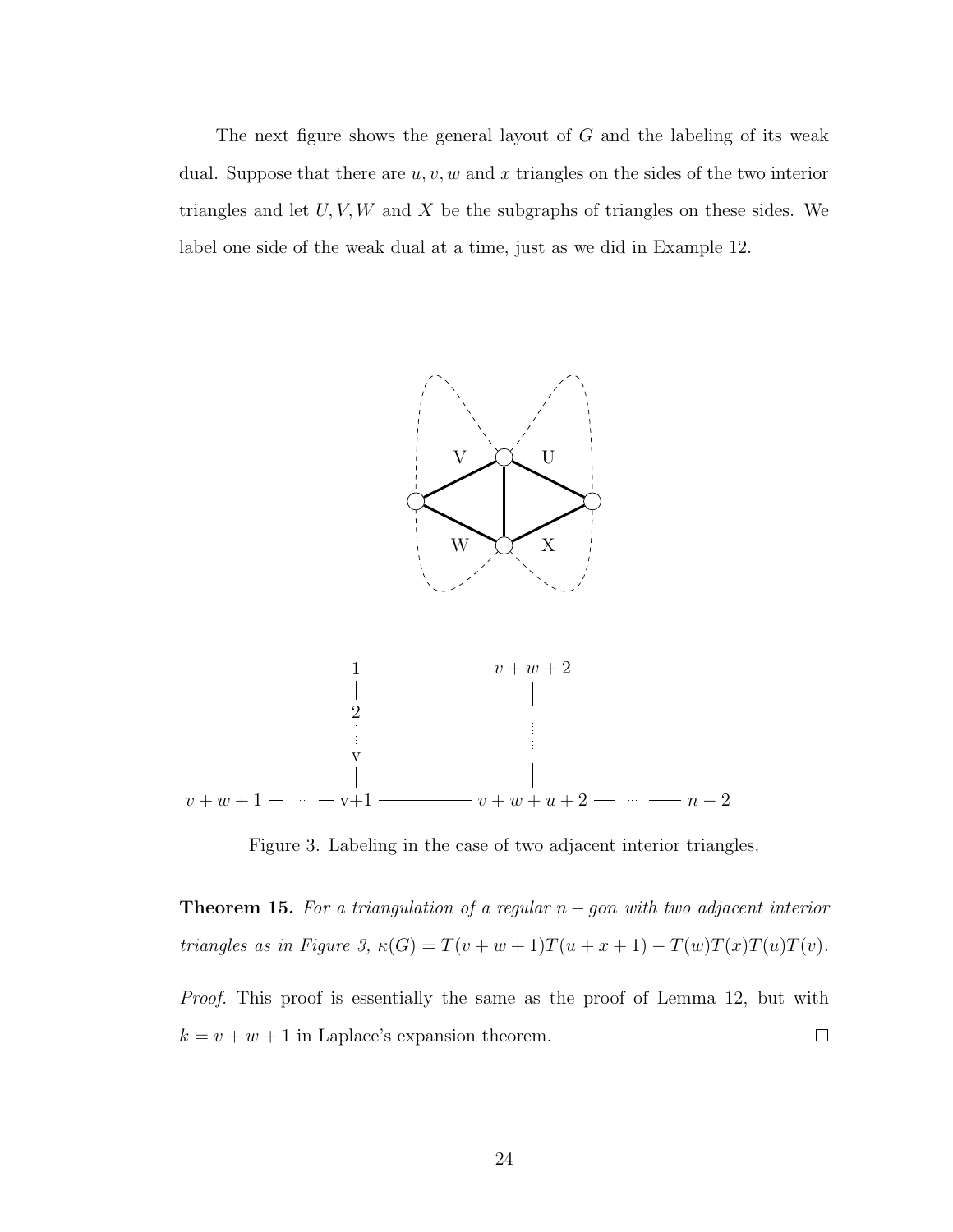#### <span id="page-34-0"></span>1.4 Conclusions

Although there are many tools for calculating the number of spanning trees in a graph, the method we have described here has the advantage of being more straightforward and elegant. This method extends the collection of tools available for computing the tree number, and as we saw above, reveals particularly interesting results for certain classes of graphs.

Since the elegance of the results on the triangulations lies not in the final number but in the decomposition of that number, methods for continuing this work should be chosen with this idea in mind. We believe that the method used in Sections 1.3.4 and 1.3.5 is not the most efficient for triangulations with more than two adjacent interior triangles, since Laplace's expansion theorem is effective given a certain labeling of the triangles. However, methods such as those used by Modabish and Marraki in [\[13\]](#page-35-10) which compute the tree number by first breaking the graph into smaller pieces, may be useful here. It may be practical to break up these triangulations into smaller triangulated n-gons with fewer interior triangles and use the results above along with the results in [\[13\]](#page-35-10). Further, there are many recurrence relations on the Fibonacci numbers which may also be useful for triangulations.

There are other classes of graphs which may yield interesting results using the methods here. For instance, we may consider "grid" graphs which are made up of triangles or pentagons rather than squares. These other grid graphs may reveal interesting numbers when the above methods are applied.

#### <span id="page-34-1"></span>List of References

- <span id="page-34-2"></span>[1] G. Kirkhoff, "Über die auflösung der gleichungen, auf welche man bei der untersuchung der linearen verteilung galvanischer ströme gefürht wird," Annual review of Physics and Chemistry, 1847.
- <span id="page-34-3"></span>[2] J. G. W. D. Wallis, Introduction to Combinatorics. Taylor and Francis, 2011.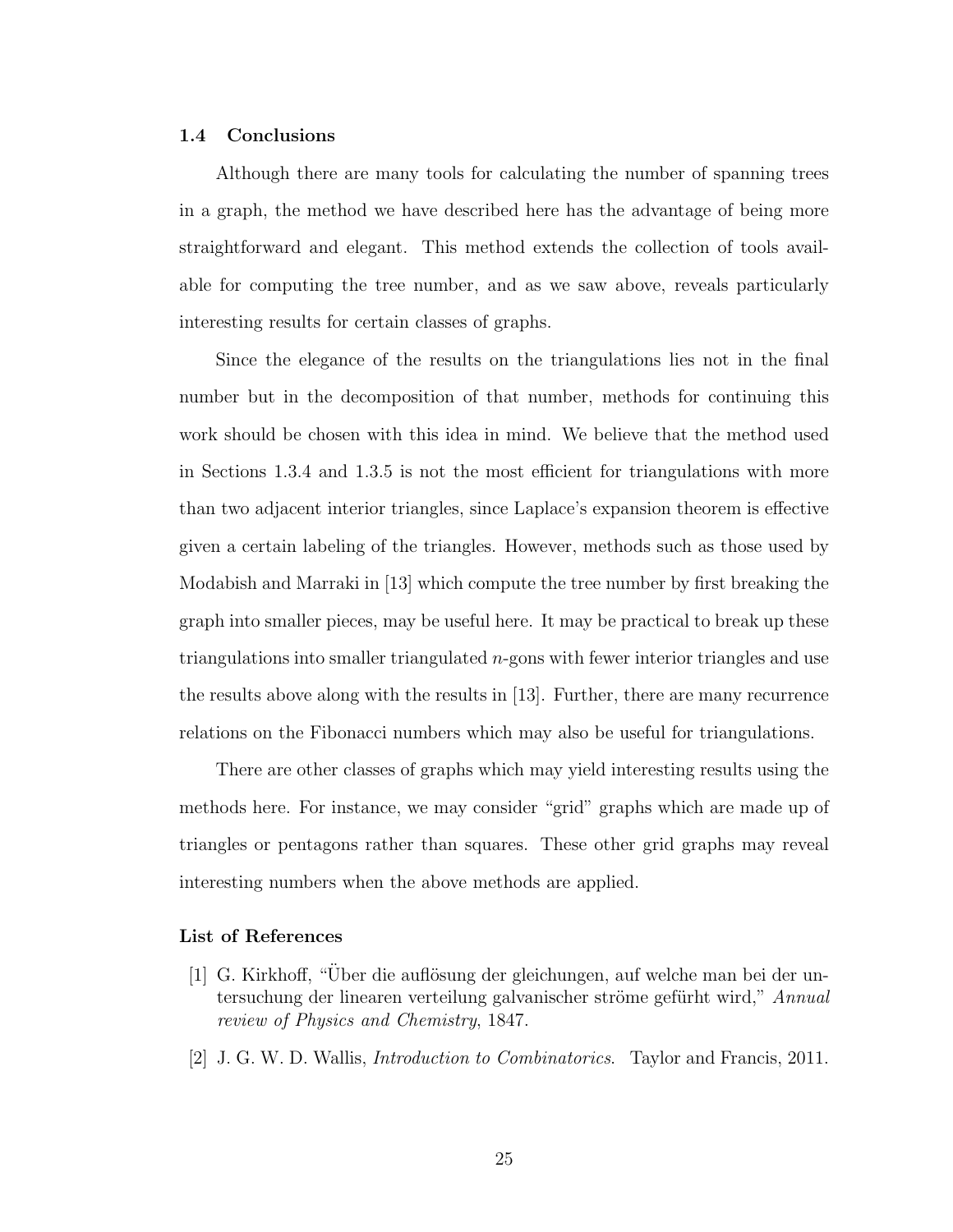- <span id="page-35-0"></span>[3] H. Temperley, "On the mutual cancellation of cluster integrals in Mayer's fugacity series," Proceedings of the Physical Society, vol. 83, pp. 3–16, 1964.
- <span id="page-35-1"></span>[4] D. W. Bange, A. E. Barkauskas, and P. J. Slater, "Fibonacci numbers in tree counts for maximal outerplane and related graphs," Fibonacci Quarterly, vol. 19, no. 1, pp. 28–34, 1981.
- <span id="page-35-2"></span>[5] W. Kook, "Combinatorial Green's function of a graph and applications to networks," Advances in Applied Mathematics, vol. 46, pp. 417–423, 2011.
- <span id="page-35-3"></span>[6] L. Lovász, *Combinatorial Problems and Exercises.* Akadémiai Kiadó, 1993.
- <span id="page-35-4"></span>[7] W. K. H. Kim, "Logarithmic tree numbers for acyclic complexes," The Electronic Journal of Combinatorics, vol. 21, no. 1, 2014.
- <span id="page-35-5"></span>[8] R. B. Bapat, Graphs and Matrices. Springer, 2011.
- <span id="page-35-6"></span>[9] N. Biggs, Algebraic Graph Theory. Cambridge University Press, 1993.
- <span id="page-35-7"></span>[10] R. Kenyon, "The laplacian and Dirac operators on critical planar graphs," Inventiones Mathematicae, 2002.
- <span id="page-35-8"></span>[11] N. Cahill and D. Narayan, "Fibonacci and Lucas numbers as tridiagonal matrix determinants," Fibonacci Quarterly, pp. 216–221, 2004.
- <span id="page-35-9"></span>[12] C. D. Meyer, Matrix Analysis and Applied Linear Algebra. Society for Industrial and Applied Mathematics, 2000.
- <span id="page-35-10"></span>[13] A. Modabish and M. E. Marraki, "The number of spanning trees of certain families of planar maps," *Applied Mathematical Sciences*, vol. 5, no. 18, pp. 833–898, 2011.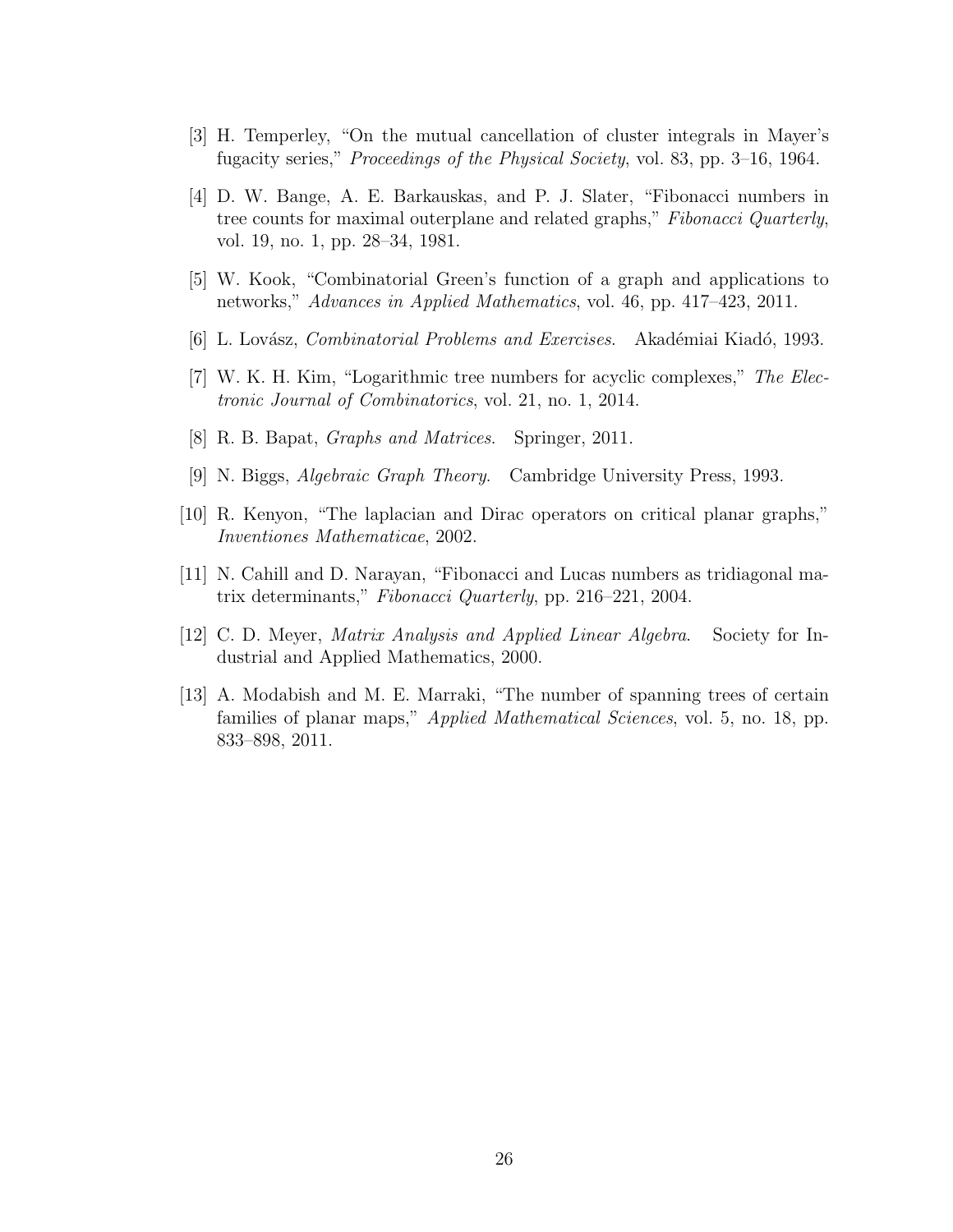# CHAPTER 2

#### Postsecondary Mathematics Education

#### 2.1 Introduction

In this chapter, we address our work in postsecondary mathematics education. In the Fall of 2012, we began a remediation and assessment program for our calculus course in order to address the problem of underprepared students.

#### 2.2 Problem: Underprepared Students

Many high school students in the United States are graduating with deficiencies in mathematics and are unable to successfully complete a first year calculus course [\[1\]](#page-55-0). An inadequate background in mathematics puts students in a position where they need remediation in order to succeed in STEM (science, technology, engineering and mathematics) disciplines. As a result, these students are more likely to leave a STEM major and less likely to complete any degree than those who have the necessary background [\[2\]](#page-55-1). Research highlights that a strong STEMeducated workforce is not only vital to the nation's economic integrity, but also to the nations security [\[3\]](#page-55-2), raising concern over high rates of attrition in STEM disciplines. Since calculus is considered a gateway course to the sciences, it is crucial that students have the proper background to succeed, and that those who do succeed are able to retain and apply their knowledge in subsequent courses.

A first year calculus course is known to be one of the most challenging courses for college students. Approximately 300,000 college and university students in the Unites States take an introductory calculus course each fall, and of those, 28% earn a grade of D,F, or W [\[4\]](#page-55-3). These high failure rates have led to a national concern not only over inadequately prepared students but also over the declining numbers of students studying a STEM discipline [\[5\]](#page-56-0).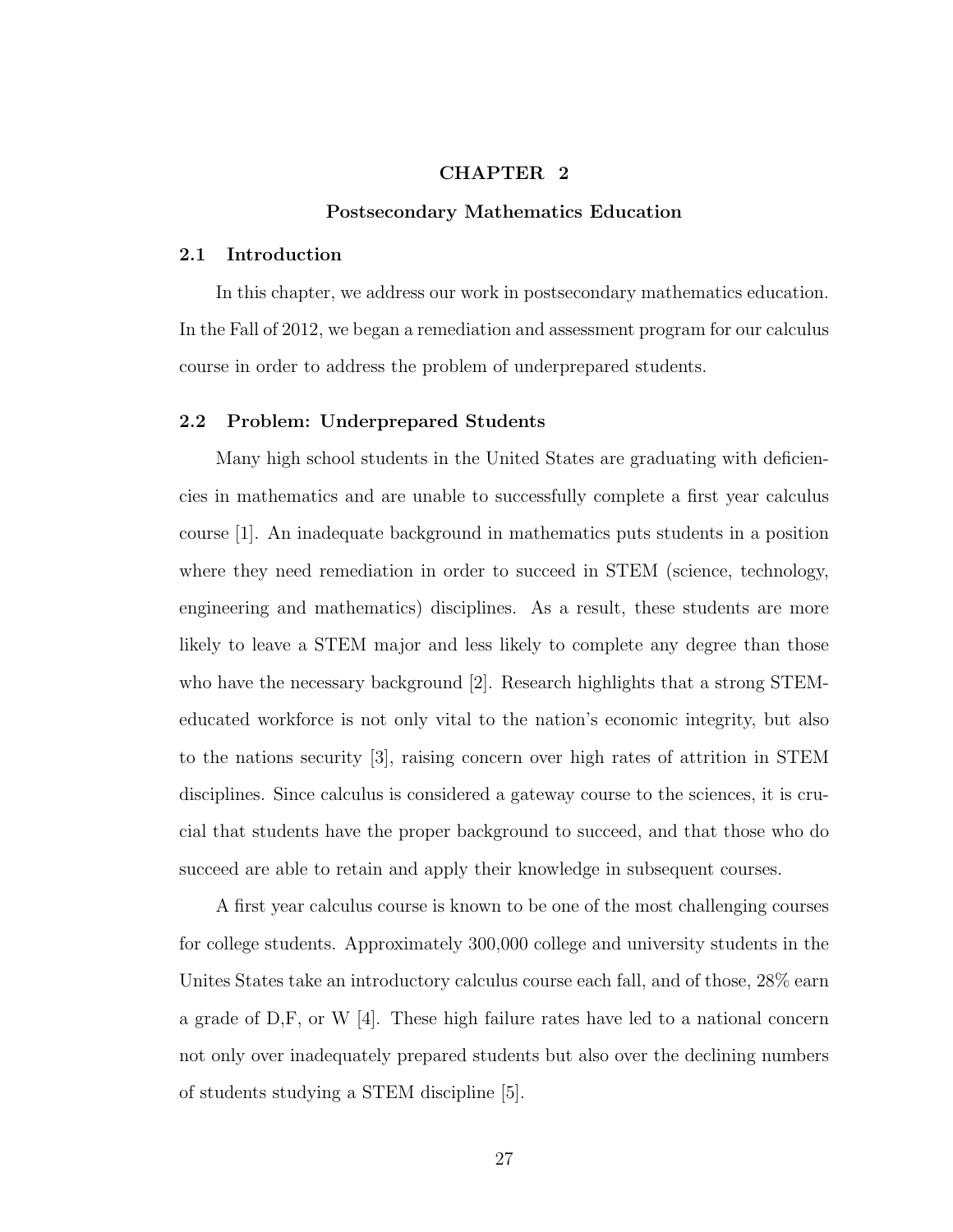Many students enter calculus with weak algebra skills and while some fail, others may finish the course without ever strengthening those skills. As a result, these students are more likely to leave a STEM major than those who have the necessary background [\[2\]](#page-55-1). Research has indicated that mathematics plays a prominent role in the attainment of a college degree and that success in mathematics is a significant factor in career opportunities [\[1\]](#page-55-0). With such a large number of students taking calculus as a foundation for their engineering, physics, chemistry, and mathematics majors, it is necessary to address this issue.

At the University of Rhode Island, approximately 500 to 900 students enroll in MTH 141 (Calculus I for STEM majors) each year. Many of these students continue on to more advanced mathematics courses in preparation for their major courses. Since 2008, the unproductive rate for MTH 141 (grades of  $D+$ ,  $D$ ,  $F$ , I, or NW) has ranged from 31% to 50%. At the same time, the unproductive rate of students coming out of the precalculus course has ranged from 17% to 39%. This data suggests that many students are entering calculus underprepared, and as a result, are not succeeding in the course.

Despite the national concern over underprepared students, little research has been published on what we can do to help the students who enter mathematics courses without the prerequisite knowledge. The research that does exist focuses primarily on the fact that students graduate high school unprepared for college level mathematics. There is also an emphasis on the importance of placing students in the proper courses [\[6\]](#page-56-1), however, proper placement cannot always be enforced. Although URI does have placement exams, they are administered online and unproctored, and the placement is not strictly enforced. Some students place into courses for which they are not prepared, and others choose to enroll in a higher level course than their exam would indicate they are ready for. As a result, many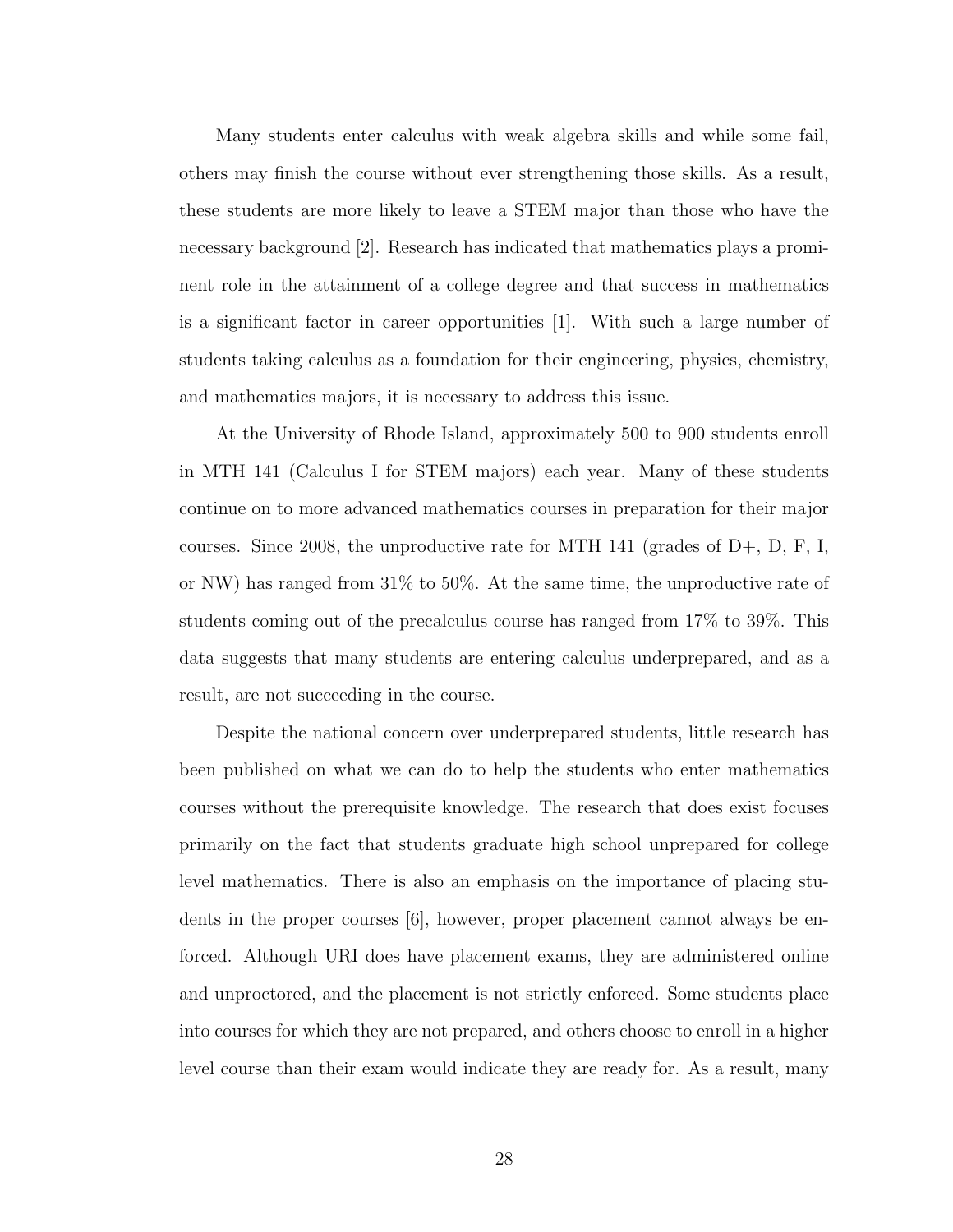students are unsuccessful in a course and must repeat it.

Some research suggests that remedial courses, workshops, and extra class time are partial solutions to this problem, but these methods can be expensive [\[7\]](#page-56-2). It is important to remediate underprepared students in a feasible way which does not disrupt the flow or content of the course, and such remediation must be done in a way that helps weaker students while keeping strong students interested and challenged [\[7\]](#page-56-2). Therefore, this research will address the question: How can we provide remedial instruction during a calculus course for students who are underprepared for calculus?

### 2.3 Literature

The literature contains many definitions of post-secondary mathematical readiness. Some organizations value high school graduation and GPA, while others emphasize standardized test scores and college placement exam performance [\[8\]](#page-56-3). Conley [\[9\]](#page-56-4) points out that student attitudes, study skills, and self-awareness also need to be considered when defining college readiness. In an effort to be more comprehensive, Conley [\[9\]](#page-56-4) defines college readiness as "The level of preparation a student needs to enroll and succeed, without remediation, in a credit-bearing general education course at a postsecondary institution that offers a baccalaureate degree" (p. 5). For the purpose of this work, the term mathematical readiness will mean an individual's ability to succeed in college level mathematics without remedial coursework.

In order for students to obtain the background knowledge necessary to succeed in STEM disciplines, they must first be placed in the proper courses [\[10\]](#page-56-5). Students enter universities with varying mathematical backgrounds. Even though many have taken a precalculus course, the material they learned differs based on the institution, instructor, and the students knowledge and maturity [\[6\]](#page-56-1). Conse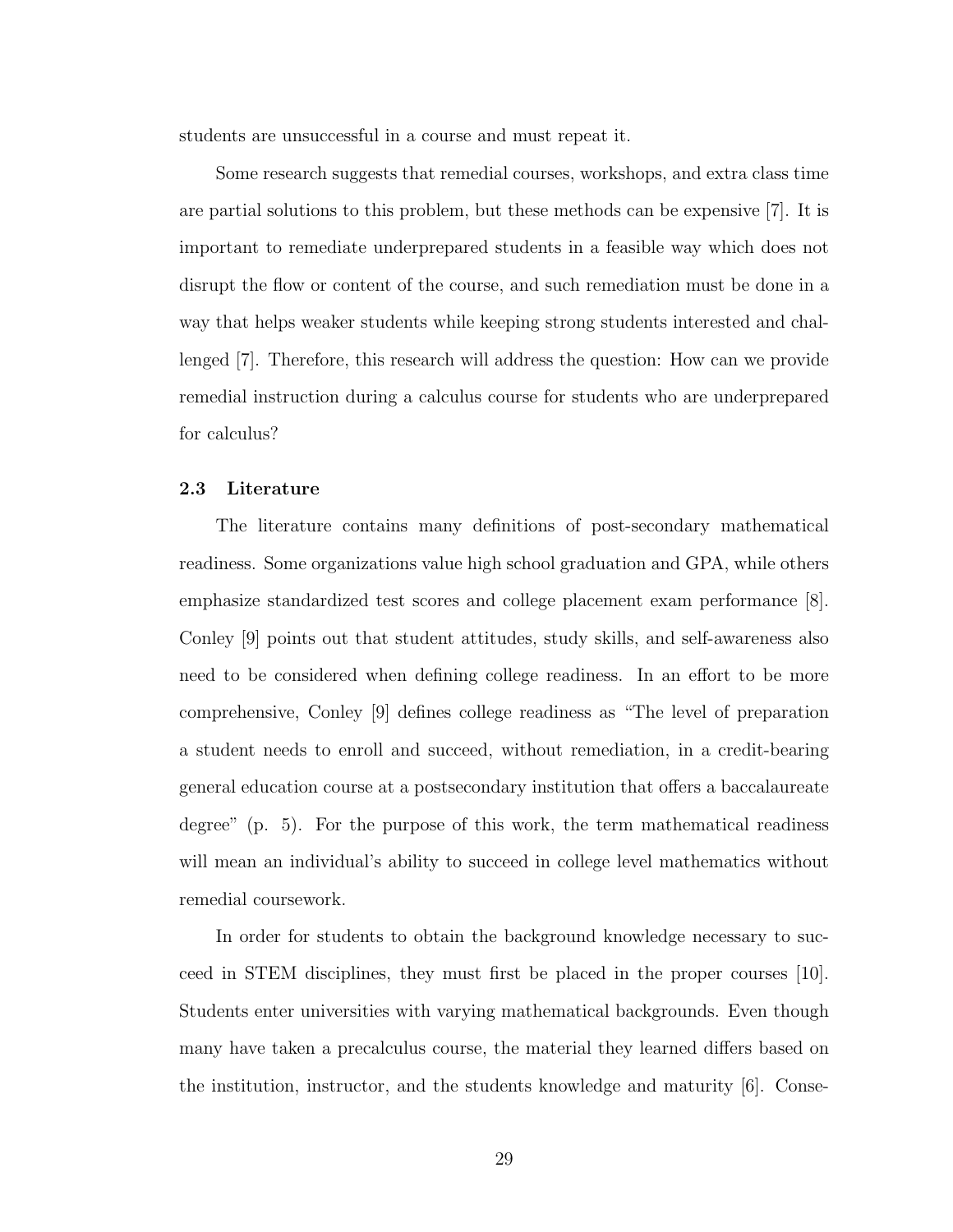quently, proper placement must be based on more than the courses a student has taken. Many universities use SAT, ACT, or AP scores as a placement tool for first semester mathematics courses [\[10\]](#page-56-5). However, such measures of knowledge may not be current, as a student may continue to take mathematics courses after taking these exams, or may have taken the exams in their junior year of high school with no mathematics courses in their senior year [\[10\]](#page-56-5). In an effort to place students properly, many universities have internal placement exams administered by their departments.

For universities where placement is not enforceable, a just-in-time approach to remediation is necessary to help those students who enroll in a course for which they are underprepared. Postsecondary remediation is a controversial topic for many reasons. Although it fills the gap in knowledge, some argue that it wastes tax dollars, lowers academic standards, and devalues the credentials of faculty [\[11\]](#page-56-6). Further, it has been shown that remedial courses simply do not work. More than 50% of students entering two-year colleges and 20% entering four year colleges are placed in remedial courses, while fewer than 1 in 10 graduate from community colleges within three years and about a third complete a bachelor's degree in six years [\[12\]](#page-56-7). One nonprofit organization, Complete College America, has worked with states to improve student success and has done extensive work regarding remediation. This organization points out that remedial courses may be to blame for unchanged college completion rates even though enrollment has increased. As a method of reform, they have proposed enrolling more students in college-level courses with just-in-time support rather than sending students to remedial courses [\[12\]](#page-56-7). This approach is particularly useful for universities, who typically offer few, if any, remedial math courses for credit.

Remediation during a course can take on many forms. The mathematics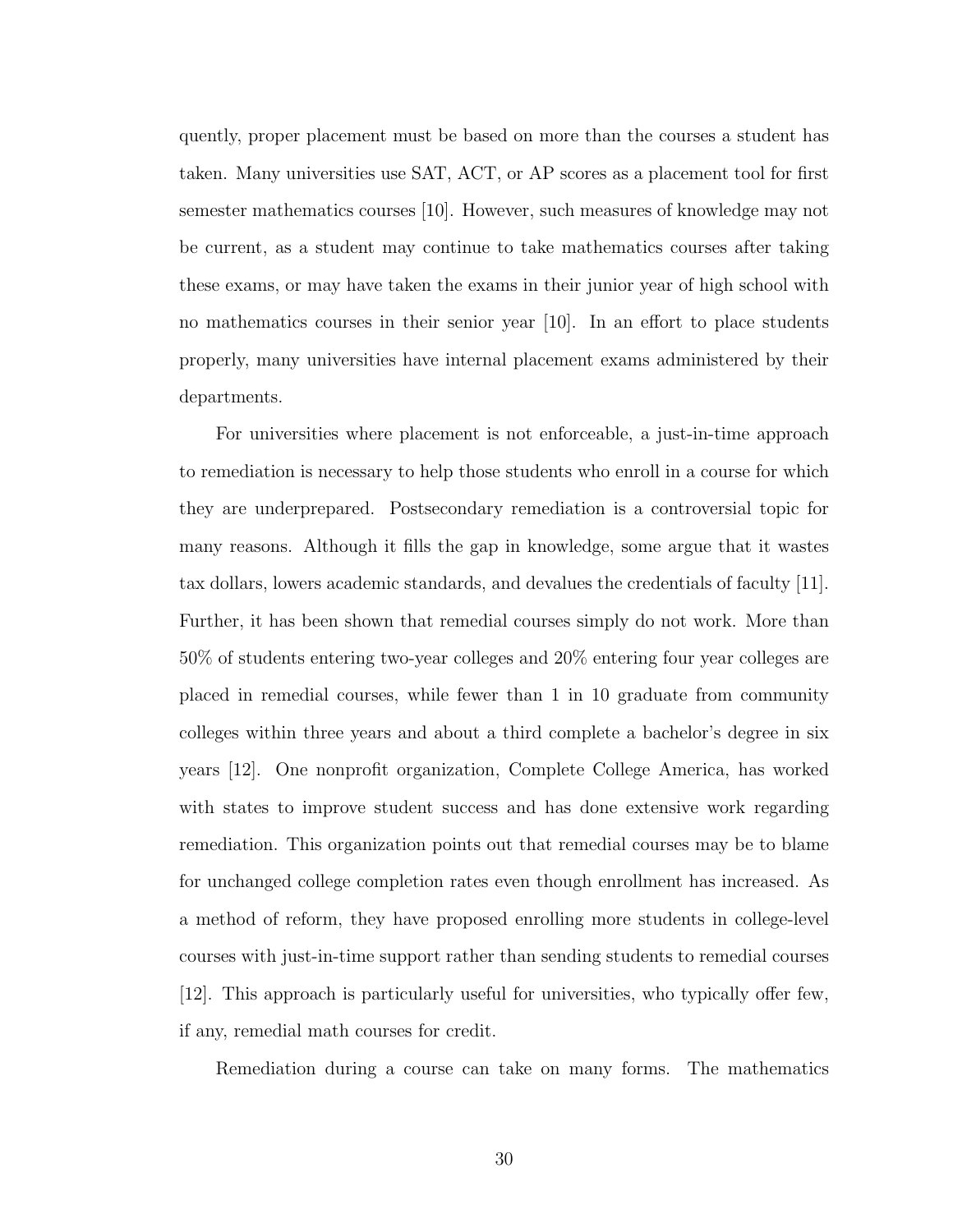department at California State University, Los Angeles, used workshops as an intervention tool to improve calculus success rates [\[13\]](#page-56-8). This department experienced high failure rates in calculus courses which they attributed to students' inexperience with problem solving, and lack of class time for instructors to go over the solutions to practice problems. As a first step, the faculty decided to change from 100 minute lectures two days per week to 50 minute lectures four days per week. Although the students seemed more motivated with the new schedule, they still lacked the problem solving skills necessary to succeed [\[13\]](#page-56-8).

In order to address the issue of high failure rates more fully, the faculty implemented required workshops for calculus students. The workshops met twice a week, were run by an experienced teaching assistant, and were designed as a way for students to actively gain problem solving experience [\[13\]](#page-56-8). The data collected indicated that the workshops were successful in lowering the failure rate, and in particular, indicated that those students with a grade of C in the previous course were able to pass the next course [\[13\]](#page-56-8). The Rochester Institute of Technology adopted a similar workshop model which increased student success rates by over 16% [\[7\]](#page-56-2).

While workshops and daily class meetings may be a successful way to remediate, such methods may be expensive, impractical, or cause scheduling conflicts [\[7\]](#page-56-2). In order to address the issue of underprepared students in their calculus sequence, Clarkson University has implemented a gateway exam to ensure that students master the necessary background material [\[14\]](#page-56-9). This gateway testing program, called the Calculus Absolutely Basic Competencies (ABCs), consists of not only a gateway exam but also resources for students who need extra practice. In order for students to pass calculus with a C or better at Clarkson University, they must score at least a 90% on the ABCs (with no partial credit; answers are fully right or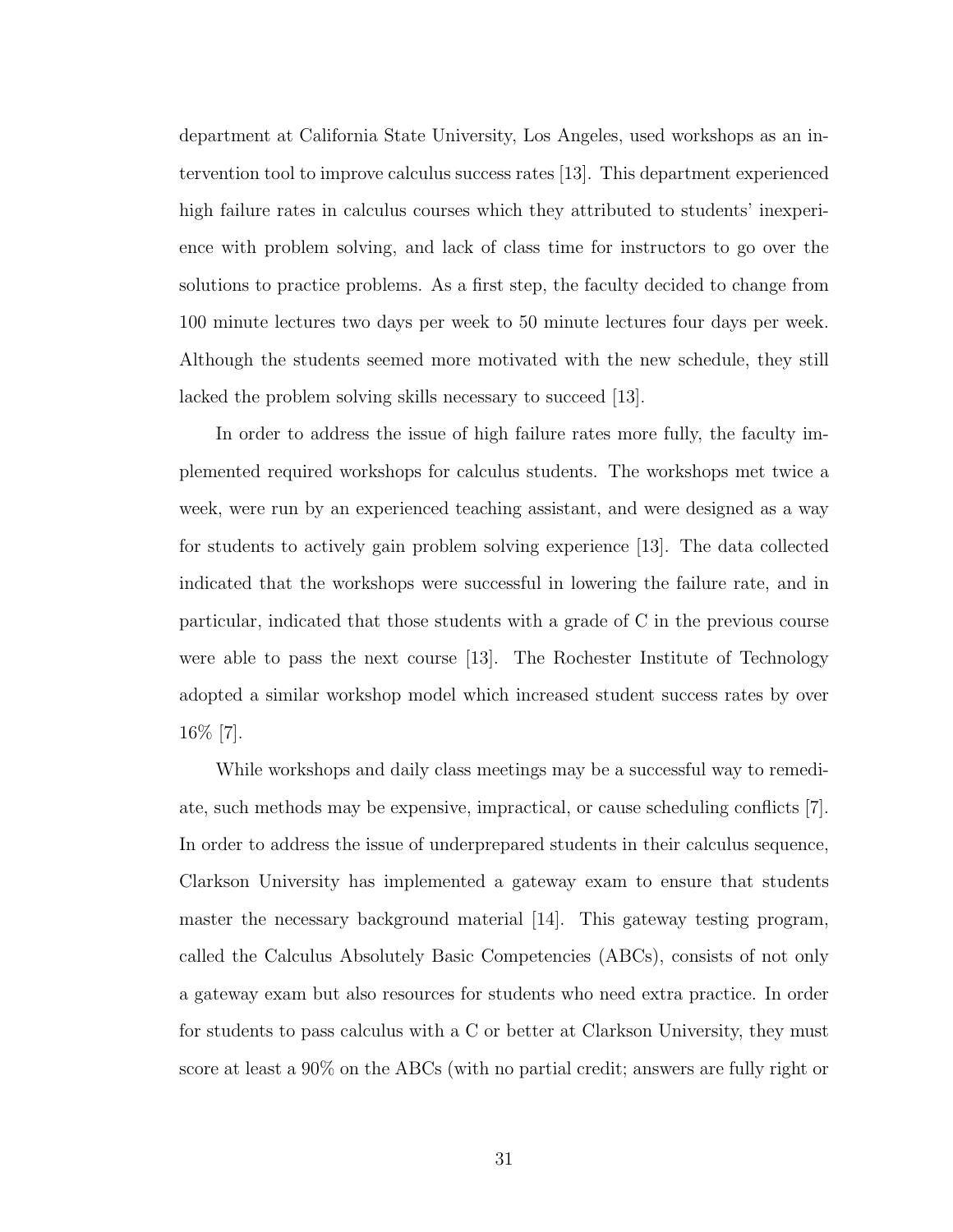wrong). That is, students who pass the ABCs may earn any grade in the course, but those who do not pass are unable to earn any grade higher than a  $D+$  [\[14\]](#page-56-9). This method guarantees that students who earn a C or better in calculus are truly prepared to continue in mathematics. The initial exam helped the students identify weaknesses in background, and then the students were allowed to take the exam as many times as necessary during the semester. To guide the students who did not pass, the department offered many resources. Practice exams and solutions were available to the students, and optional ABCs review sessions were given twice each semester. Further, in order to help the students see the importance of background material, ABCs topics were identified during the calculus lectures.

During the first two years of this program, about 60% of the students passed the exam within three attempts, and about 80% passed within five attempts [\[14\]](#page-56-9). Since few students who took the exam more than five times passed, the exam was only given six times during the third year, which reduced administrative work and allowed instructors to focus fully on the calculus material after a few weeks [\[14\]](#page-56-9). Clarkson's program has been expanded to their Calculus I and Calculus II courses, and improvements have been made such as computer generated exam questions and the addition of a companion course meeting two hours per week to help the students who have difficulty passing.

To address the gap in literature, we have adopted a model similar to the Calculus ABCs model used at Clarkson University (which is also similar to a model used at West Point) and study the effect of a competency based exam on student performance.

## 2.4 The Precalculus Competency Exam

The Precalculus Competency Exam (PCE) was designed as a remediation tool for Calculus 1 (MTH 141). The purpose of the exam is to identify individual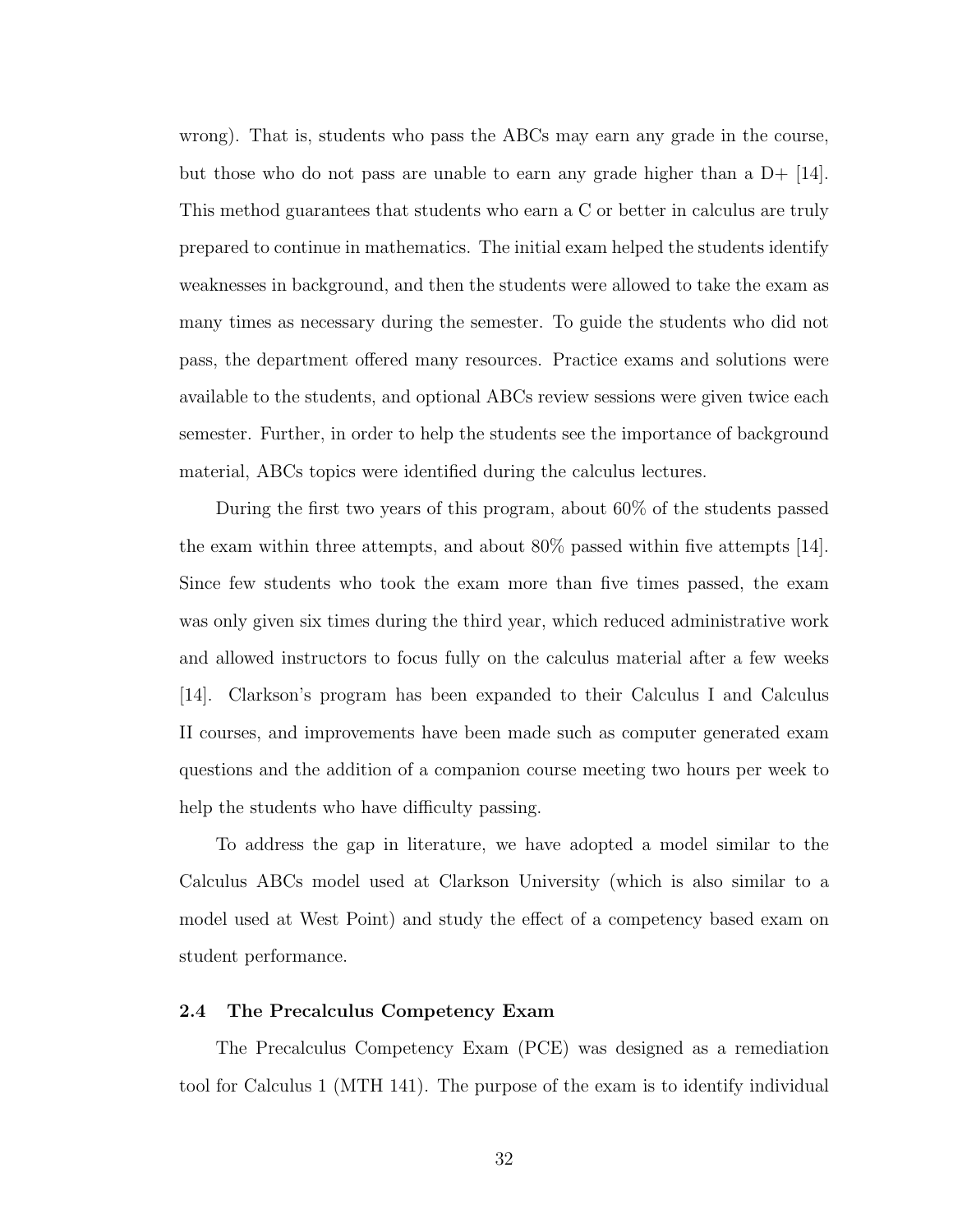students weaknesses and provide them with a way to self-remediate and fill in the gaps in topic areas that are necessary for success in calculus. We have run this program every semester since Fall 2012, but the work here is focused on the Spring 2013 semester.

## 2.4.1 The PCE

The PCE is made up of ten content areas, or competencies, which are necessary for success in calculus. These competencies are aligned with the content of the course, and are outlined in Table 1.

| <b>PCE</b> Competency       | Corresponding Topic In MTH 141                      |
|-----------------------------|-----------------------------------------------------|
| 1 - Functions               | Functions, difference quotient                      |
| 2 - Factoring and Expanding | Limits                                              |
| 3 - Graphing and Quadratics | Limits, continuity, integral as area, tangent lines |
| 4 - Radicals and Exponents  | Simplifying expressions to differentiate            |
| 5 - Straight Lines          | Tangent line approximation                          |
| $6$ - Logarithms            | Evaluating derivatives                              |
| 7 - Algebra                 | Solving in implicit differentiation                 |
| 8 - Inequalities            | Derivative tests                                    |
| 9 - Trigonometric Functions | Parametric equations, related rates                 |
| 10 - Real Numbers           | Optimization and modeling, related rates            |

Table 1. PCE Topics

The original exam (see Appendix A) consists of two questions for each of the ten competencies, for a total of 20 questions. The questions are open-ended and graded as correct or incorrect (no partial credit). The students take the original exam during the second week of class and must score at least 80% in order to pass. When the exams were graded, the instructor identified the weak areas for each student. A student who did not pass the original exam was required to pass a mini test (consisting of two questions, see Appendix B) in each competency that was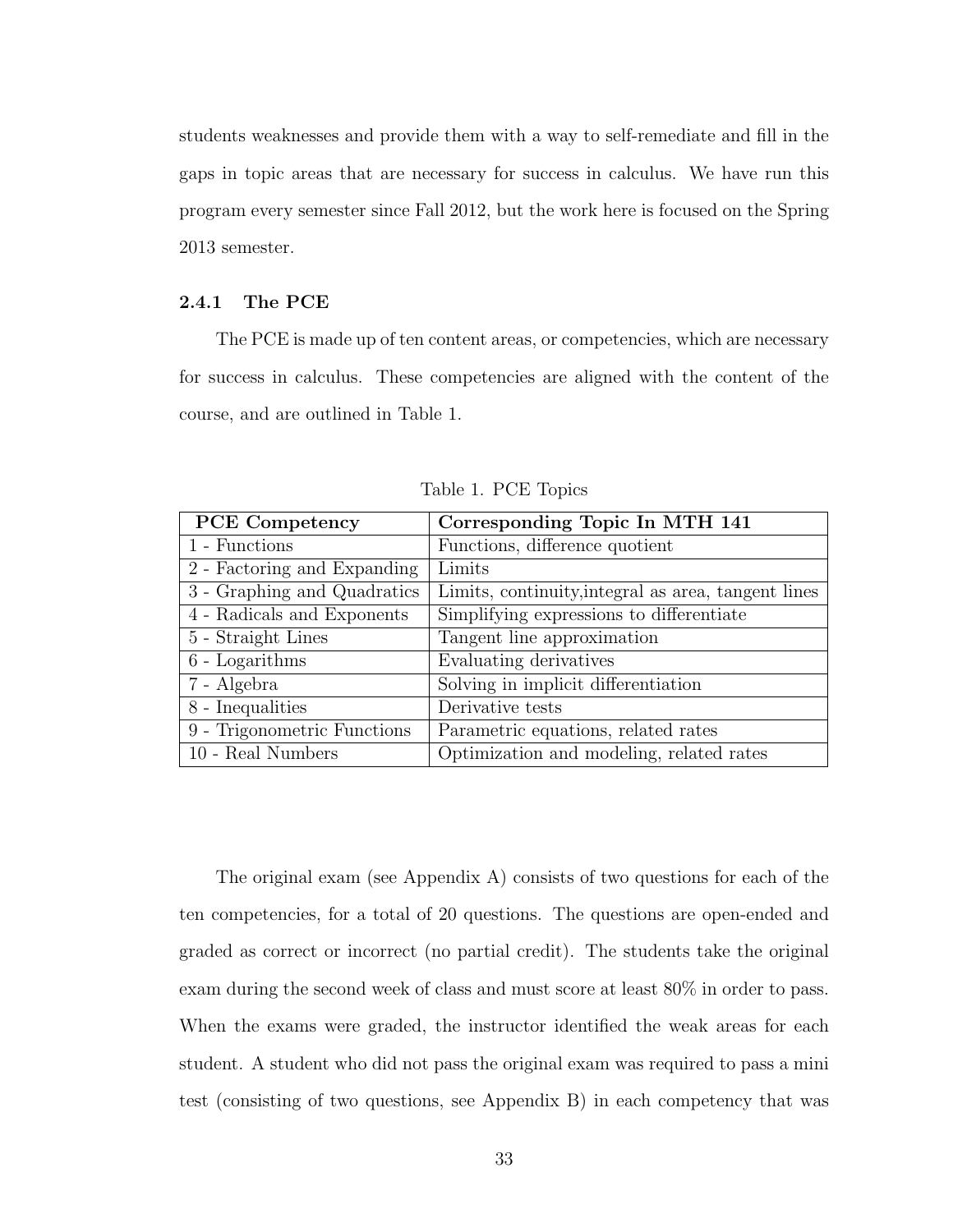not mastered on the original exam. Opportunities to take these mini tests were scheduled twice each week. Each student was able to take two different mini tests per week, for the remainder of the semester, if necessary, to pass all competencies. Students lost points for each competency they had not passed by the end of the semester. By breaking up the exam into the mini-tests, students were able focus on a particular area each week, rather than having to take the entire exam again. In order to support the students who did not pass the original exam, we offered a special supplemental instruction session each week. Further, the tutoring center was equipped with old PCE's for the students to work on with tutors. Instructors were also encouraged to point out why the PCE topics are relevant during their calculus lectures.

We started this program in the Fall of 2012, and the data presented here is from Spring 2013. Our research and findings have shaped the current program and its policies.

## 2.4.2 Research Questions

The following questions are typically in the forefront of scholars minds in postsecondary mathematics education, and thus, our initial data collection was motivated by the following:

- 1. Does student proficiency on PCE improve over time?
- 2. Among the students who did not pass the original PCE, how does proficiency on mini tests affect performance on related calculus exam questions? Does it matter when they demonstrated proficiency?
- 3. Does the PCE help solidify a student's foundation and help them as they move through the calculus sequence and into their STEM major?
- 4. How can we modify the program to better help the students?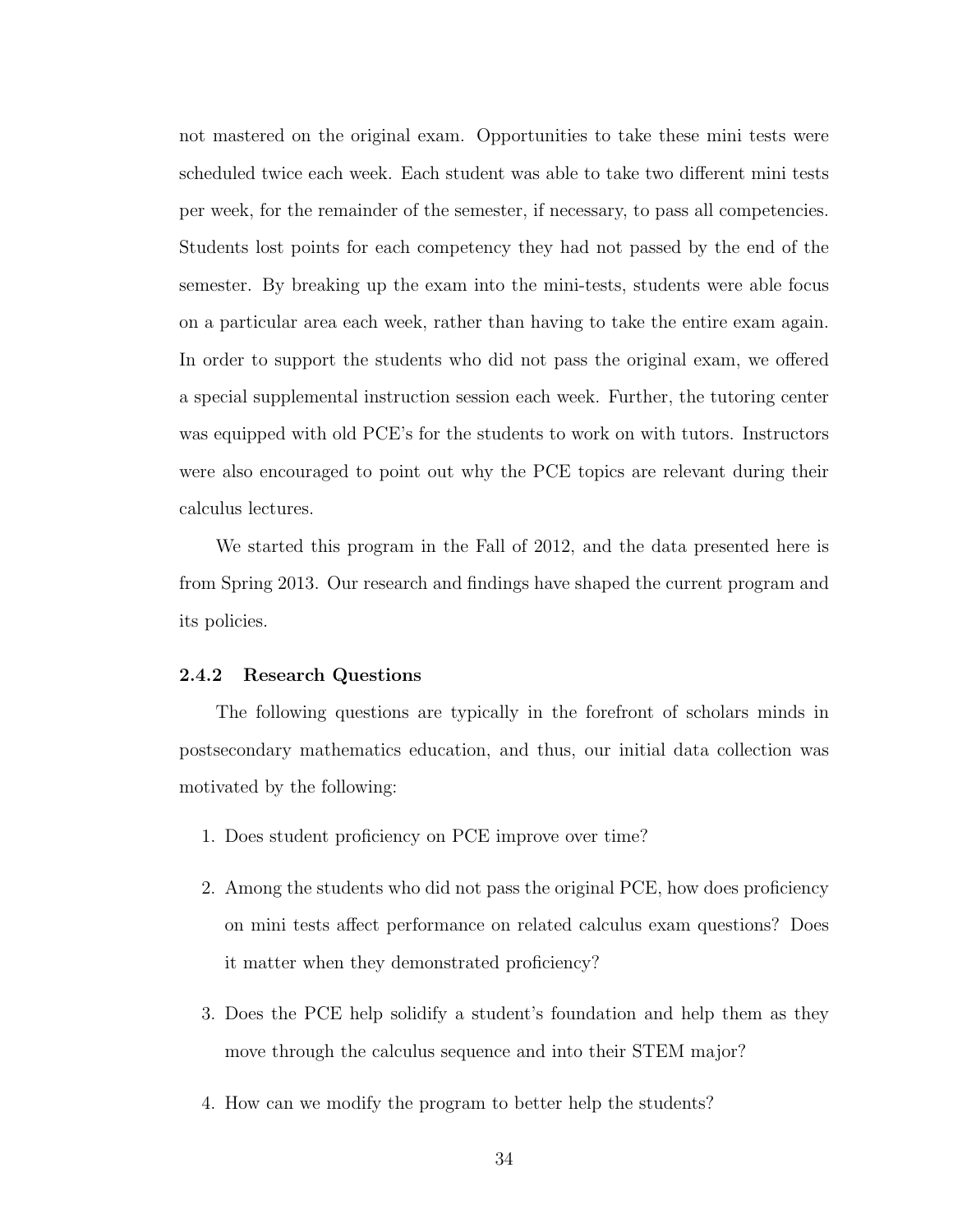- 5. Do the students retain the information learned on the PCE's?
- 6. Are students in a particular major or living learning community performing better than other students?
- 7. Is there a correlation between PCE performance and a student's final grade?

In this thesis, we address research questions 1,2,4, and 5.

## 2.4.3 Data Collection

Student progress was tracked each week in a dynamic spreadsheet which was used to record which exam each student took in a given week and whether or not the student passed that exam. Exams were handed back to students at the end of each week and their scores were also recorded on our online course management system.

In addition to the weekly PCE data that was collected, we also re-tested the ten competencies on the final exam. Since the final exam was multiple choice, this data was easy to gather. This data, which will be discussed later, gave us an indication of whether or not students retained the material. Further, each of the three mid term exams in the course contained calculus questions which required knowledge of some PCE topics. For each of the midterm exams, we recorded whether or not each student was able to complete the underlying task of the question. The example below shows an exam question along with the PCE competency that corresponds to that topic.

**Example 13.** Exam 2 asked students to find  $\frac{dy}{dx}$  for  $5y-\tan(y)+3x=10x^3y^2+14$ . PCE competency 7 is Algebra. This competency asked students to solve an equation for a specific variable, if possible, or explain why it is not possible.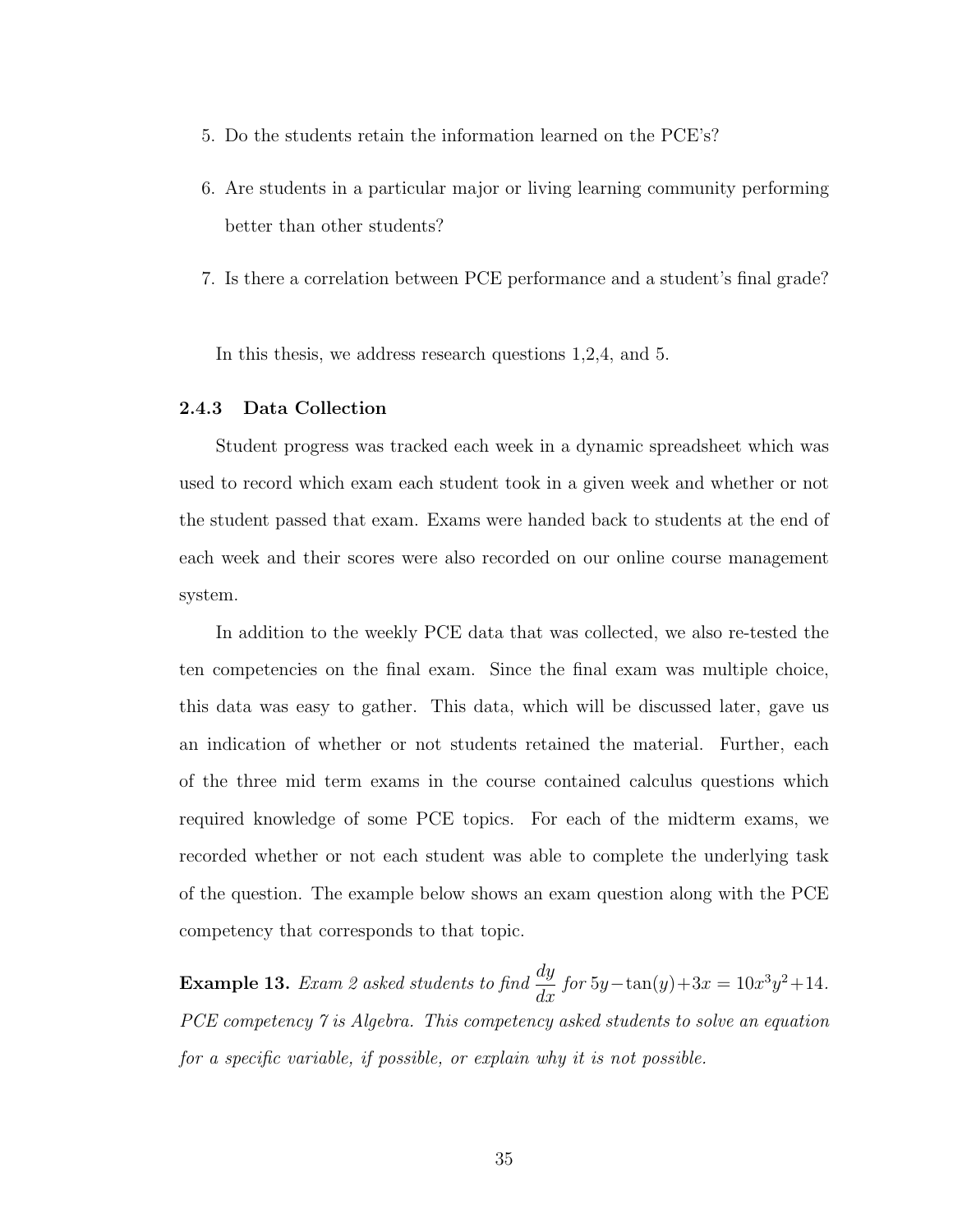For this example, we recorded if the student was able to solve for  $\frac{dy}{dx}$  $\frac{dy}{dx}$  correctly, even if they made a differentiation error.

## 2.4.4 Data Analysis

The analysis here is based on data from the spring semester 2013, in which there were 286 students enrolled in the course. The first thing we found when we examined the data was that, by giving the mini tests each week, the students were able to progress through the competencies fairly well. Table 2 below shows the number of students who passed each competency on the original exam.

| <b>PCE</b> Exam   | $#$ of students who passed | % of total students |
|-------------------|----------------------------|---------------------|
| 1 - Functions     | 89                         | 31                  |
| 2 - Factoring     | 194                        | 68                  |
| 3 - Graphing      | 77                         | 27                  |
| 4 - Exponents     | 55                         | 19                  |
| $5 - Lines$       | 112                        | 39                  |
| $6$ - Logarithms  | 134                        | 47                  |
| 7 - Algebra       | 81                         | 28                  |
| 8 - Inequalities  | 43                         | 15                  |
| 9 - Trigonometry  | 81                         | 28                  |
| 10 - Real Numbers | 148                        | 52                  |

Table 2. Results of Original Exam

The results of the original exam gave us a sense of what the students knew upon entering the course. One particular reason for concern is that only 31% of the students mastered the competency on functions, so we may need to address this issue along with some other competencies at the precalculus level. In comparison, the next table shows the number of students who mastered each competency by the end of the semester. We can see that by giving the students multiple opportunities to take the exams each week, many of them were able to improve. We must keep in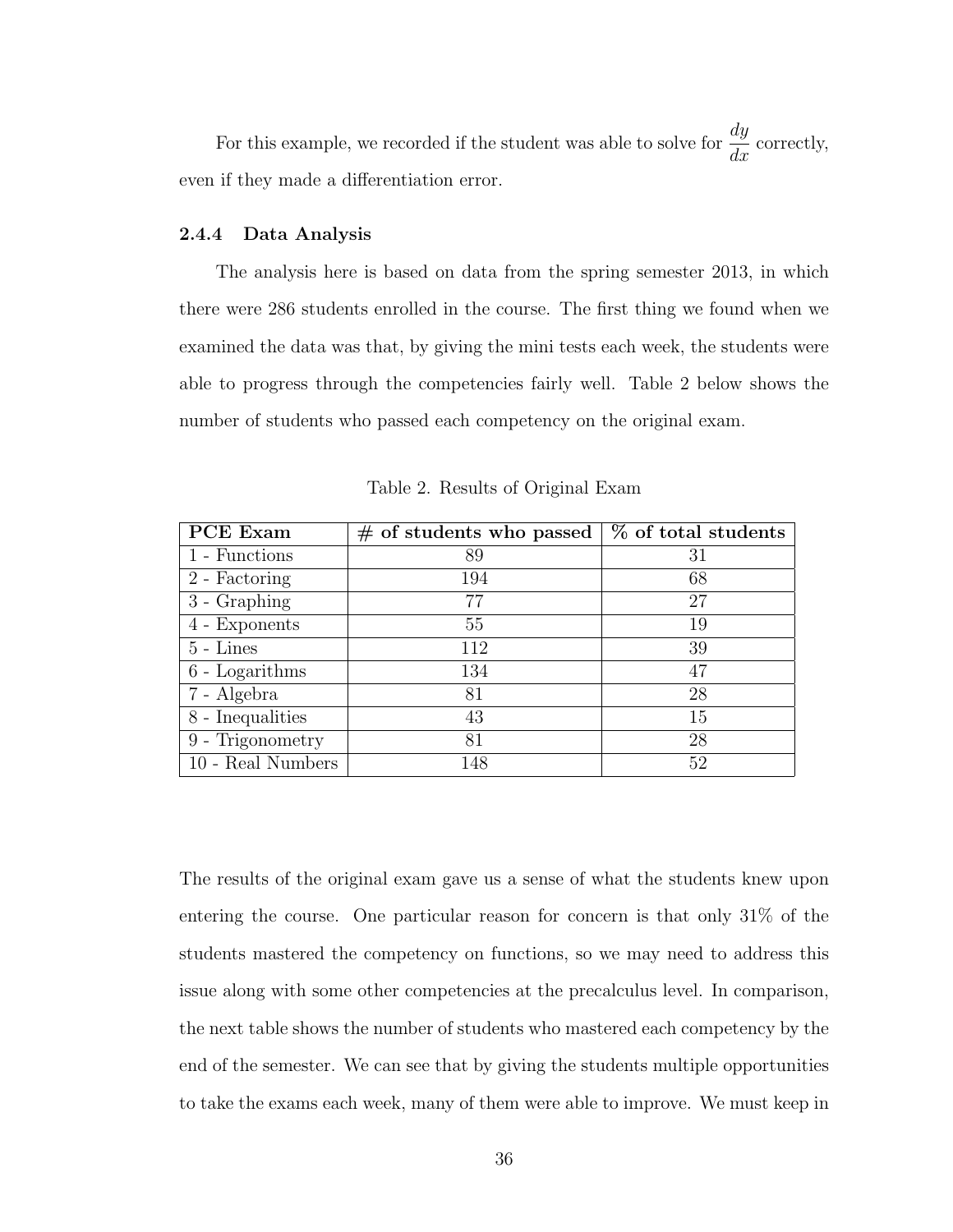mind, however, that some students may have dropped the course before completing all PCE's.

| <b>PCE</b> Exam     | $\#$ of students who passed | % of total students |
|---------------------|-----------------------------|---------------------|
| 1 - Functions       | 196                         | 69                  |
| 2 - Factoring       | 256                         | 90                  |
| 3 - Graphing        | 210                         | 73                  |
| 4 - Exponents       | 165                         | 58                  |
| $5 - Lines$         | 206                         | 72                  |
| $6$ - Logarithms    | 196                         | 69                  |
| 7 - Algebra         | 177                         | 62                  |
| 8 - Inequalities    | 133                         | 47                  |
| 9 - Trigonometry    | 161                         | 56                  |
| $10$ - Real Numbers | 216                         | 76                  |

Table 3. Results by End of Semester

In order to address research question 2, we examined PCE data and related calculus exam questions. For example, on Exam 1, the students were asked to calculate  $\lim_{x \to -2}$  $x^2 - 2x - 8$  $\frac{2x}{x^2-4}$ . Since the students had not yet learned L'Hôpital's rule, they must first factor the numerator and denominator and cancel a common factor. When we graded the exam, we recorded if each student factored correctly and then we were able to compare this data with whether or not each student had passed PCE 2 by that time. What we found is that there was a very small percentage (about 4%) of students who passed PCE 2 but were not able to correctly answer this question (this is the PO category in Figure 4 below). Hence, we saw that students who passed this competency by the time of the exam were likely able to apply their knowledge to the related exam question. The results of this particular comparison are seen in the Figure 4.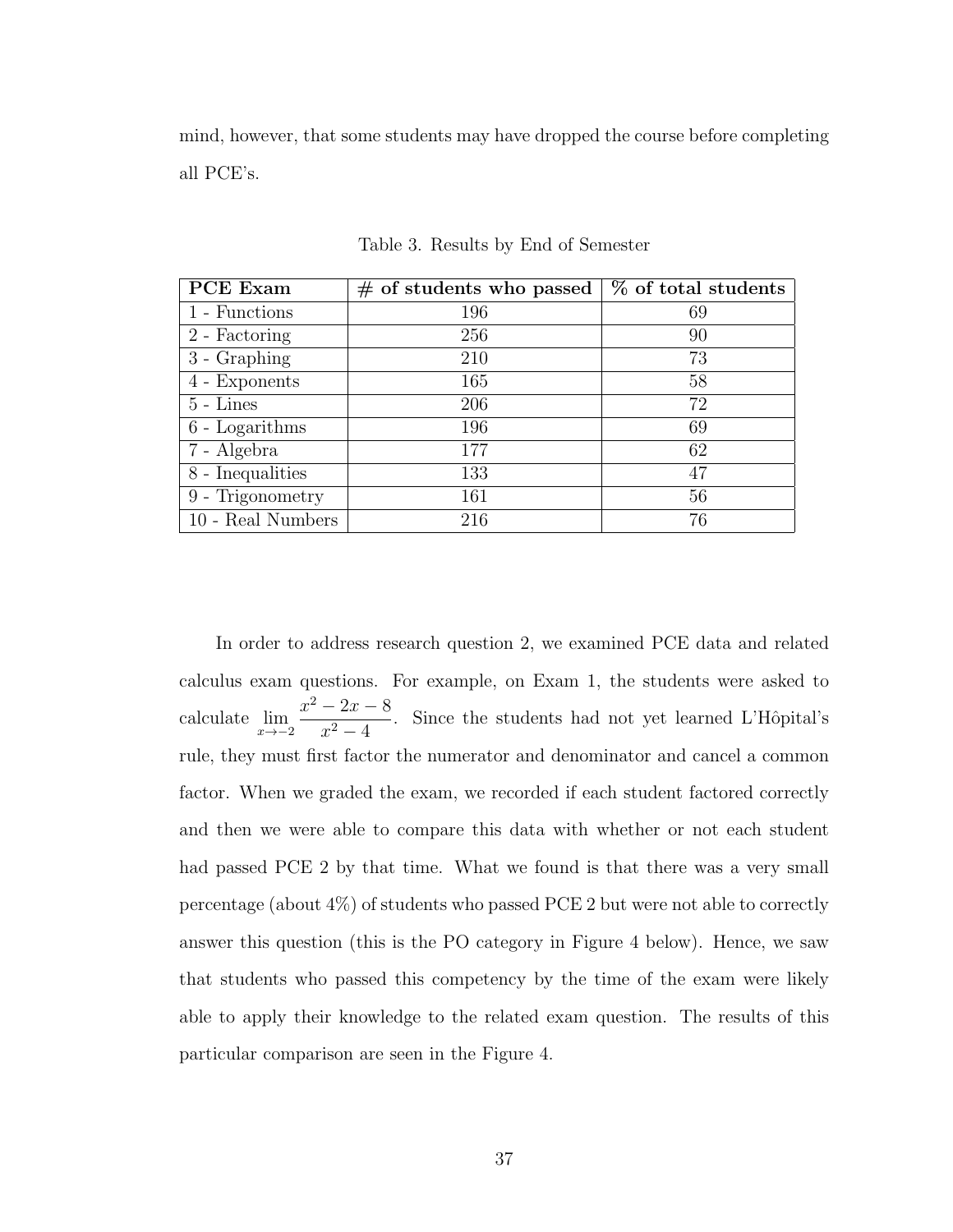

B (Both) - Factored correctly & PCE 2 passed EO (Exam Only)- Correct on exam only BW (Both Wrong) - Incorrect on exam, PCE 2 not passed PO (PCE Only)- Incorrect on exam, PCE 2 passed DNF (Did Not Factor) - Student did not attempt to factor

Figure 4. Exam 1 and PCE 2

We were pleased with the percentages in the B category and the PO category, which indicate success of our program. It is important to keep in mind that some of the students in the EO category may not have had a chance to try PCE 2 before the exam. In the future, imposing deadlines for students to pass certain competencies may give us a better sense of this data.

To address research question 5 about whether the students are retaining the information learned on PCE's, we re-tested the ten competencies on the final exam. The final exam was multiple choice and the first ten questions were PCE questions, one from each competency. In the analysis above, we were concerned with how many students were successful, but here it is more meaningful to look at how many students did not retain the material. We asked ourselves the question, "Of the students who had passed the competency by the end of the semester, how many of them answered the corresponding final exam question incorrectly?" These numbers appear in Table 4 and the corresponding final exam questions can be found in Appendix D. What we found is that most students retained the material, although there are a few numbers here that are higher than we would like.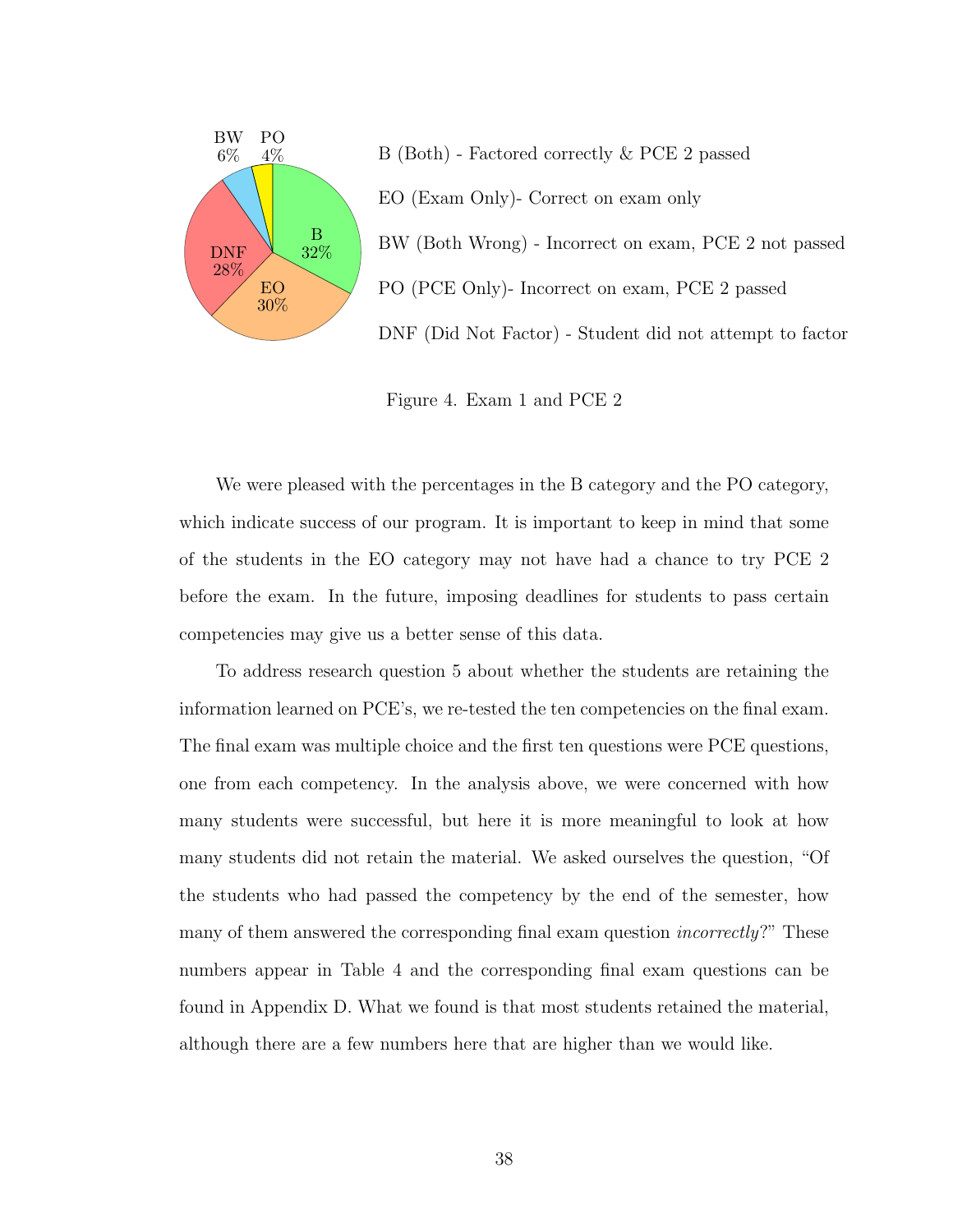| PCE               | $#$ who answered | % of students |
|-------------------|------------------|---------------|
| competency        | incorrectly      | taking final  |
| 1 - Functions     | 68               | 28            |
| 2 - Factoring     | 25               | 10            |
| $3 - Graphing$    | 10               | 4             |
| 4 - Exponents     | 17               |               |
| $5 - Lines$       | 50               | 20            |
| $6$ - Logarithms  | 48               | 20            |
| 7 - Algebra       | 42               | 17            |
| 8 - Inequalities  | 40               | 16            |
| 9 - Trigonometry  | 19               | 8             |
| 10 - Real Numbers | Q                |               |

Table 4. Results of Final Exam

Again, the first competency is concerning to us, since 28% of the students did not retain that material. Because of this high percentage on such a vital topic, we may need to consider having this topic appear on multiple competencies in the future, so that students are tested on it throughout the semester. It may also be interesting to track student progress on these topics through subsequent calculus courses to see if material is retained for a longer period.

## 2.5 Program Analysis Using Graph Theory

As with any program, it is important for us to reflect on our findings and modify the PCE's as appropriate. One question that comes up in this type of remediation is if we are asking the students to learn two courses worth of material at once. To avoid overwhelming the students with too many exams or too much remediation, we can reduce the number of competencies. Further, the program is costly to run as it is. Each week, we copy, grade, enter scores, and hand back hundreds of exams which consumes resources and time. In an effort to cut down on the number of exams students need to take without compromising the original topics, we examined the ten competencies using graph theory.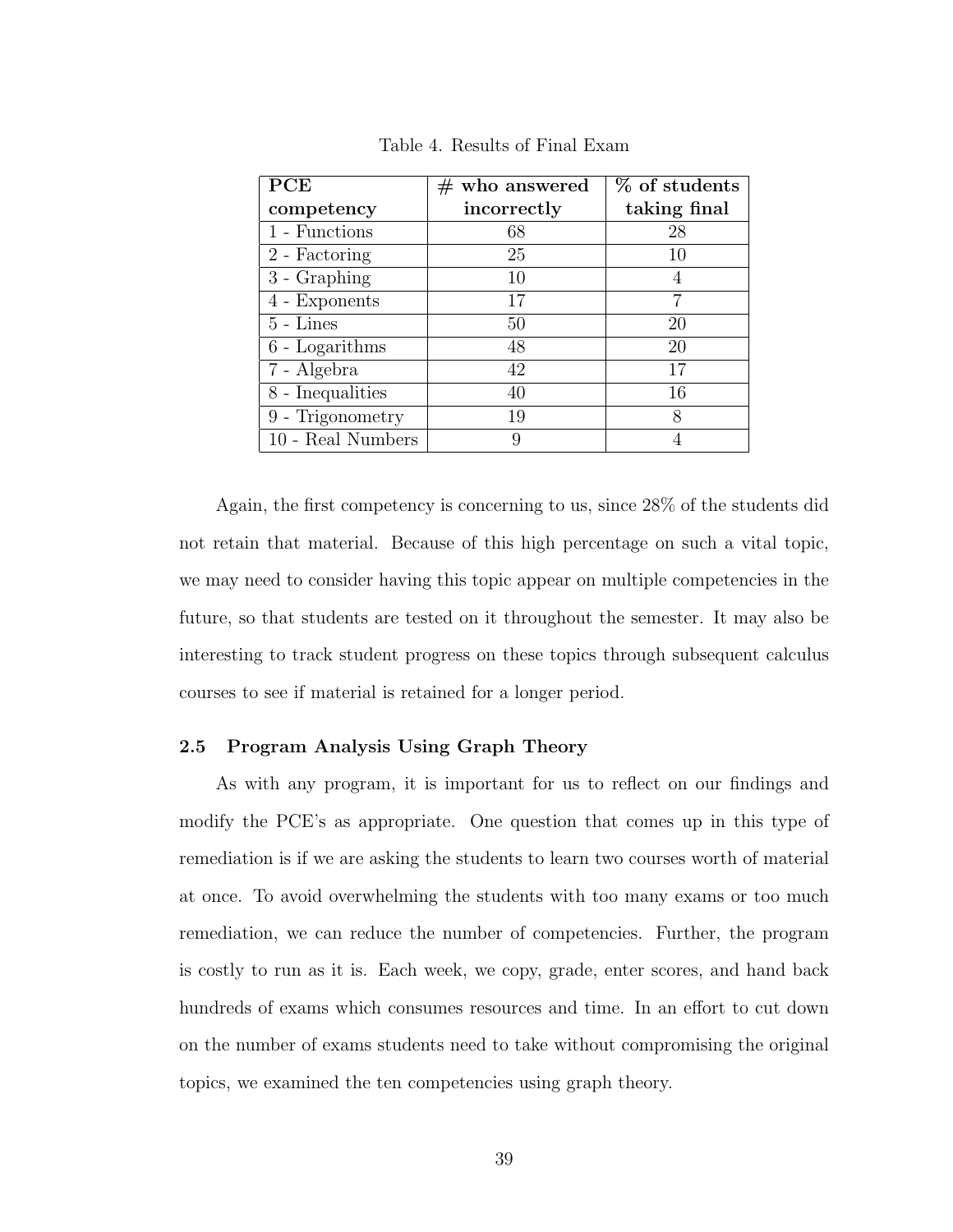As a measure of difficulty for each competency, we use the total number of students who passed that competency on the original exam. These numbers were shown in Table 2. For our purposes, we regard the competencies with more students passing as the easier competencies. For example, we can see that competencies 2 and 10 were the easiest for students to pass in this particular semester. Note that the difficulty of exams by this measure is likely to change given a different group of students.

Using a graph model, we are able to visualize the relationships among the ten competencies with regard to student performance. The graph below consists of ten vertices, one for each competency. An edge exists between two competencies if at least 20% of the students passed both on the original exam. The edges are weighted in the following manner: if  $20\% - 29\%$  of the students passed both, then the edge weight is 1, if  $30\% - 34\%$  passed both, then the edge weight is 2, and if at least 35% passed both, then the edge weight is 3. With the help of the network software ORA, we were able to visualize the graph from the spreadsheet data.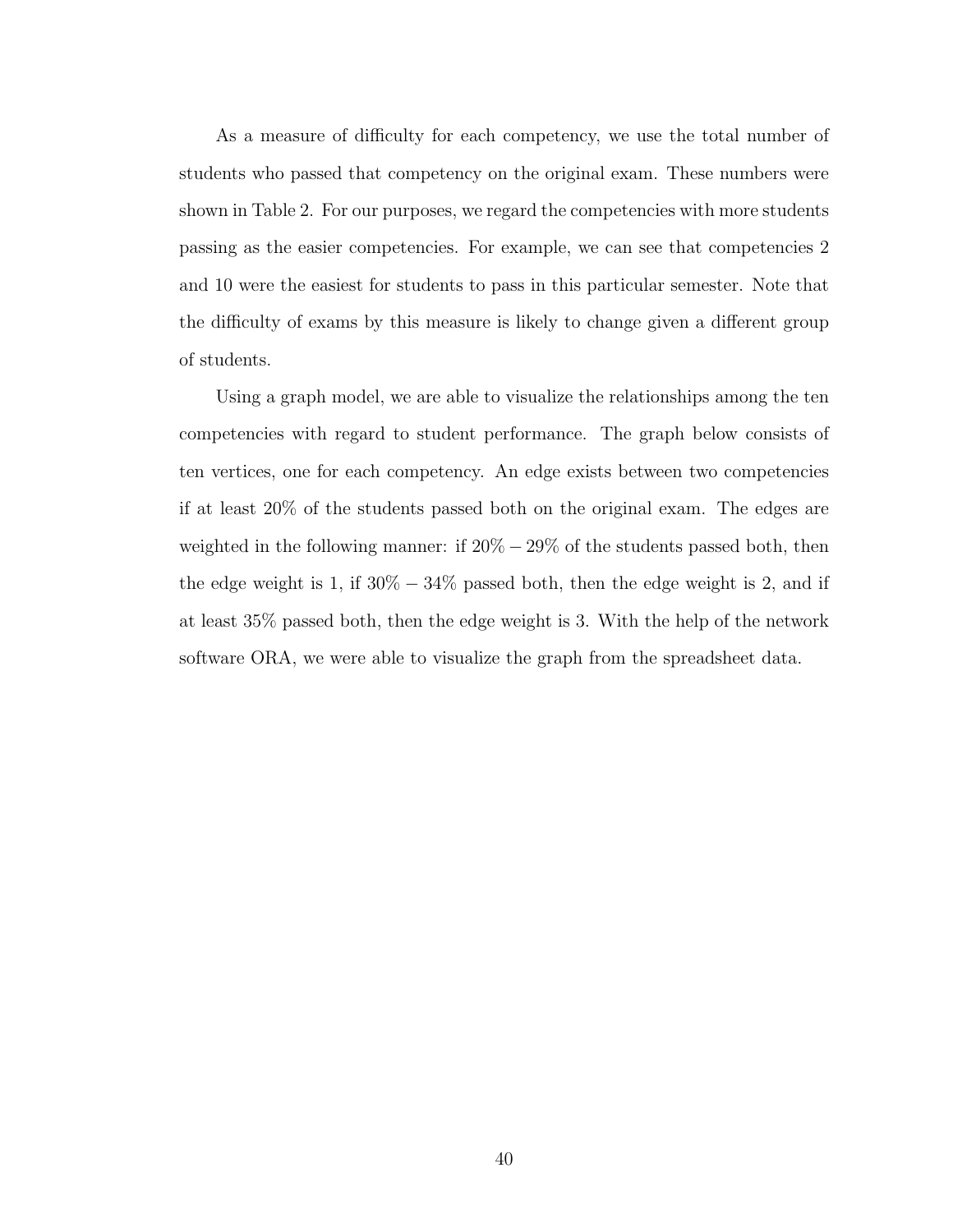

Figure 5. PCE Graph

In order to reduce the number of mini tests a student needs to complete, we would like to combine some competencies into one exam, while keeping the difficulty of the exams relatively even. To make the decision of which exams to combine, we examined a special substructure of a graph called a clique.

Definition 4. A clique is a complete subgraph. That is, a clique is a subgraph where every pair of vertices is adjacent.

Using ORA, we were able to find all of the cliques in the PCE graph. It is fairly easy to see that there are three cliques of size at least three:  $\{1, 2, 6\}$ ,  $\{2, 6, 7\}$ , and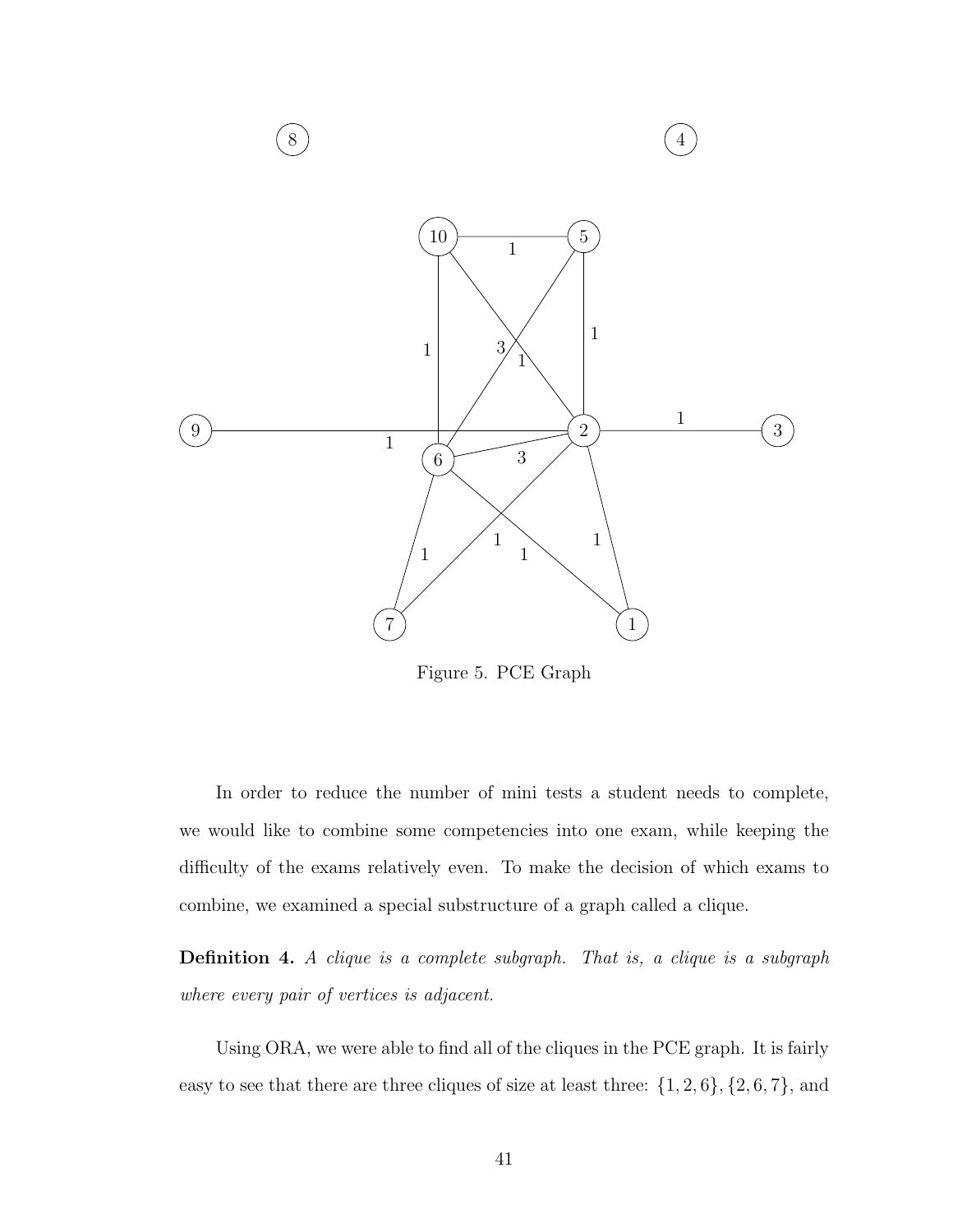$\{2, 5, 6, 10\}$ . This last clique, which we will call C, is particularly revealing. Given that these four vertices form a clique and that two of the edge weights are three, these strong ties between the four vertices in  $C$  suggest that these competencies can be combined into one. We will call the mini test consisting of these four competencies Exam C. From there, we can cut down the number of questions on this larger exam as appropriate. In order to measure the difficulty of this new Exam C, we counted how many students passed these competencies, as shown in the table below.

Table 5. Difficulty of Exam C

| Number of Competencies in $\{2,5,6,10\}$ Passed $\#$ of Students |    |
|------------------------------------------------------------------|----|
| Passed Zero                                                      |    |
| Passed Exactly One                                               | 60 |
| Passed Exactly Two                                               |    |
| Passed Exactly Three                                             | 74 |

We can see from Table 5 that there are 94 students who mastered fewer than two of these competencies, and therefor really struggled with the topics in PCE's 2, 5, 6, and 10. Since these four topics are easier than the others, Exam C would be a good place for these 94 students to start when taking mini tests. We can compare the numbers above to the difficulty of the other six exams (as shown in Table 2) and see that there is a relatively even measure of difficulty. A proposed version of Exam C can be found in Appendix C.

The question arises of why a graph is useful here. Although we can see from the spreadsheet that topics 2, 5, 6, and 10 were the highest-ranking in terms of how many students passed, we do not see the strong connection among all four exams without the graph. Further, the five highest ranking exams do not make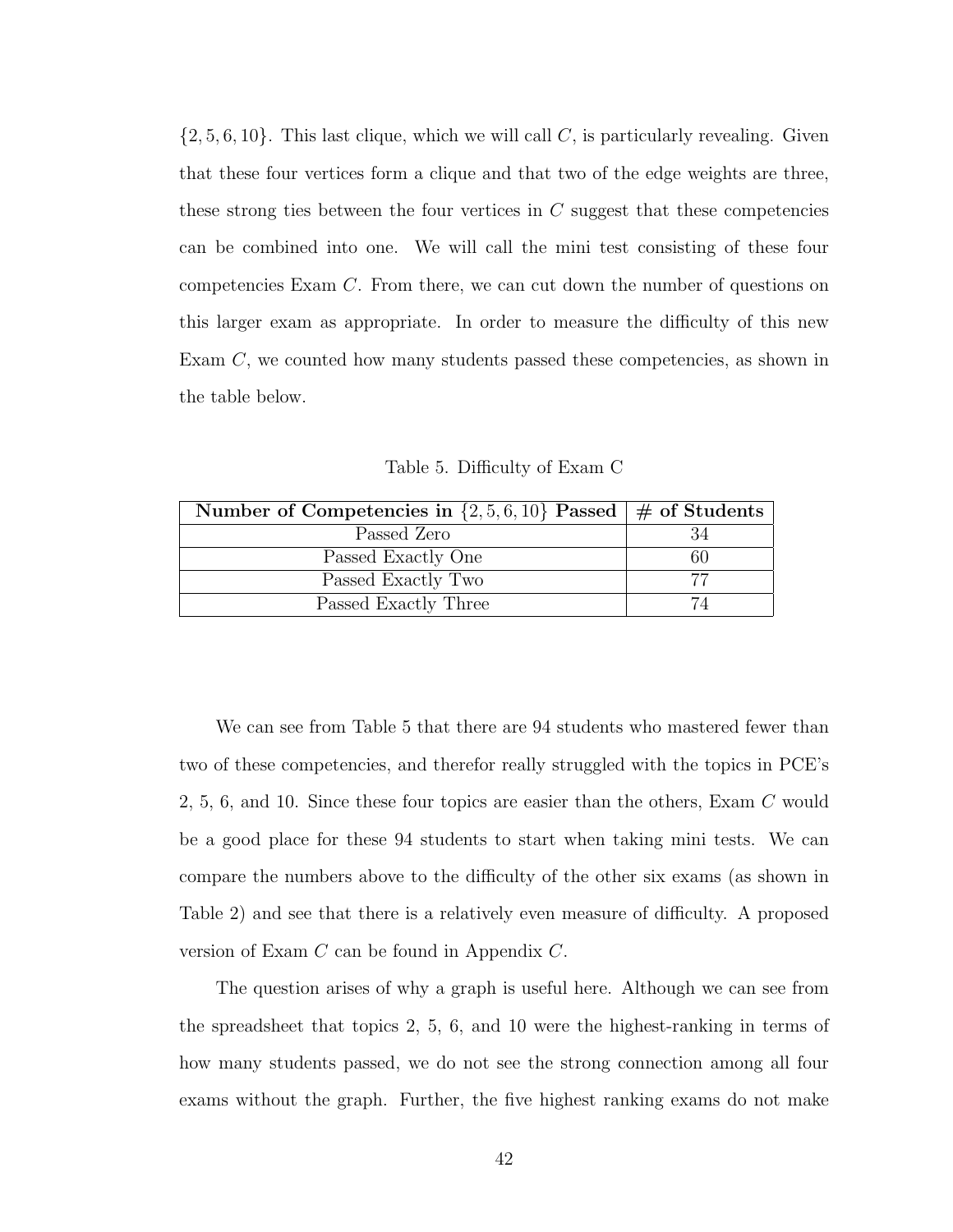up a clique, reaffirming that one could not simply look at Table 2 to reveal these substructures. Hence, running ORA to find the cliques has given us a way to visualize the relationships among the topics in a new way, which has allowed us to make a decision regarding the structure of the program.

We also created graphs using students as vertices and edge weights as the number of common exams two students had passed. These graphs, however were not particularly revealing. The typical measures of centrality (betweenness, degree, closeness) and even the cliques only picked up the top students in the class, which we could easily see using a spreadsheet or a bar graph. Another interesting idea we considered was whether or not there was any correlation between a student's major and PCE performance. The data we were able to gather, however, had many majors not listed. Perhaps a student survey at the beginning of the semester would give us a more accurate idea of each student's major at the time of the course.

#### 2.6 Conclusions

In this work, we described the use of and analyzed the results of a remediation program for calculus. Here we provide a summary of our findings.

- Does student proficiency on PCE improve over time? In general, we found that students took advantage of the opportunity to review topics and take mini tests to improve their understanding.
- Among the students who did not pass the original PCE, how does proficiency on mini tests affect related calculus exam questions? Does it matter when they demonstrated proficiency?

Here we examined one PCE topic and its related exam question and found that only 4% of students who took the exam has previously passed PCE 2 but were unable to apply that knowledge to the calculus question.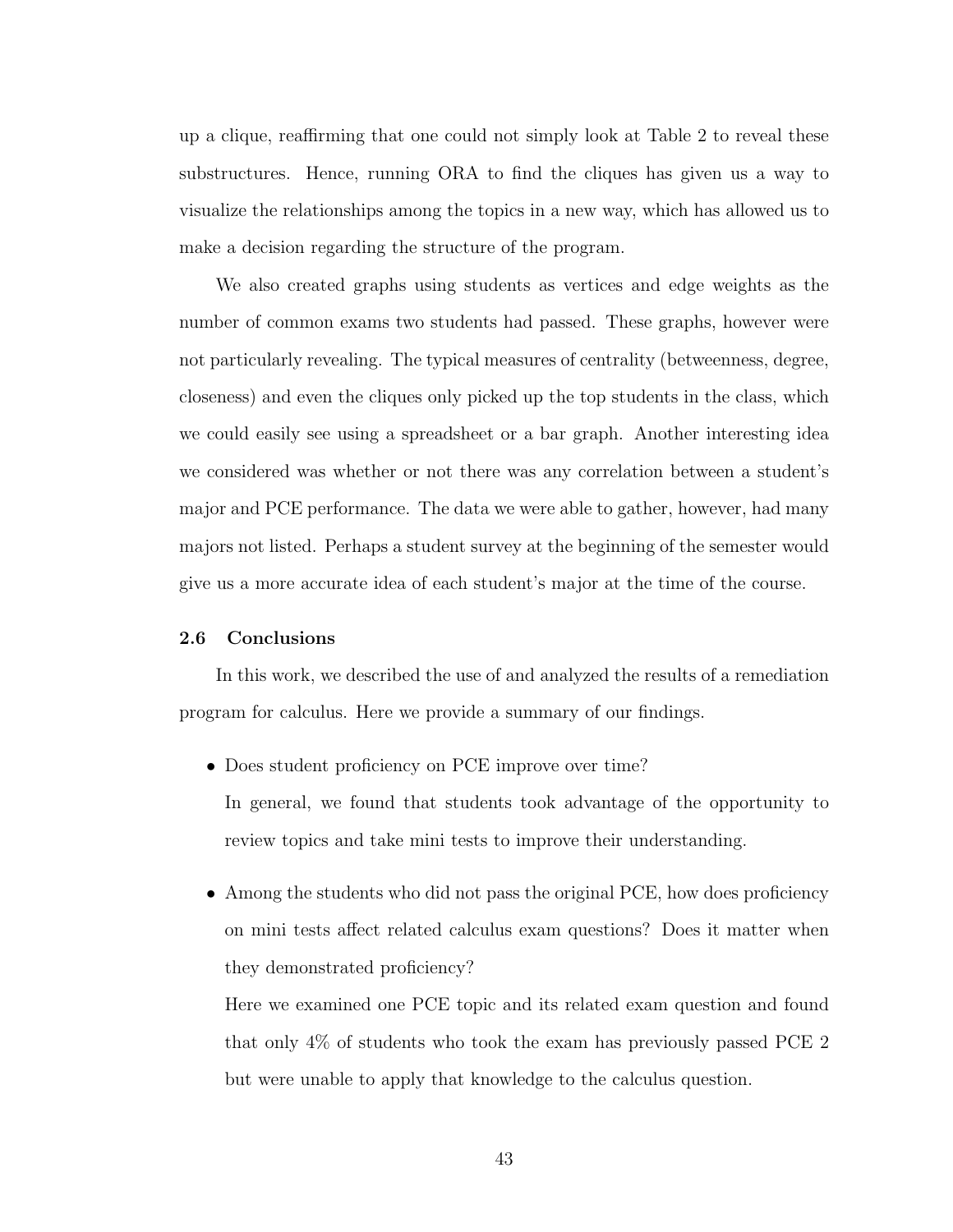- How can we modify the program to better help the students? We used a graph to model the PCE program and proposed a way to combine certain PCE's in order to cut down on the number of exams a student needs to take.
- Do the students retain the information learned on the PCE's? By testing the PCE topics on the final exam, we were able to see exactly which topics were retained and which were not. Some further program changes could include testing certain topics in multiple ways to raise retention rates.

## 2.7 Future Work

In terms of continuing the PCE program at the University of Rhode Island, there are a few things we would like to do in the future. First, we need to obtain permission from the students to use their final grades in our analysis. This was something that we had not obtained for the set of data analyzed here, and thus were unable to factor in course grades. Additionally, we would like to see if students who are living together in on-campus living learning communities are performing similarly. We would need to collaborate with others on campus to acquire this information. We would also like to know if a student's major has any effect on PCE performance. Although we were able to gather some data about majors, much of the data was inaccessible. Perhaps a student survey at the beginning of the semester would be the best way to obtain this information. Since we do have dynamic data, it would be interesting to view student performance over time to see the paths the students are taking toward success on PCE's.

As far as the program itself, policy changes may improve student learning. In the Fall of 2013, we imposed a policy where failure to pass at least 7 competencies resulted in a maximum course grade of D+. In addition to a policy such as this,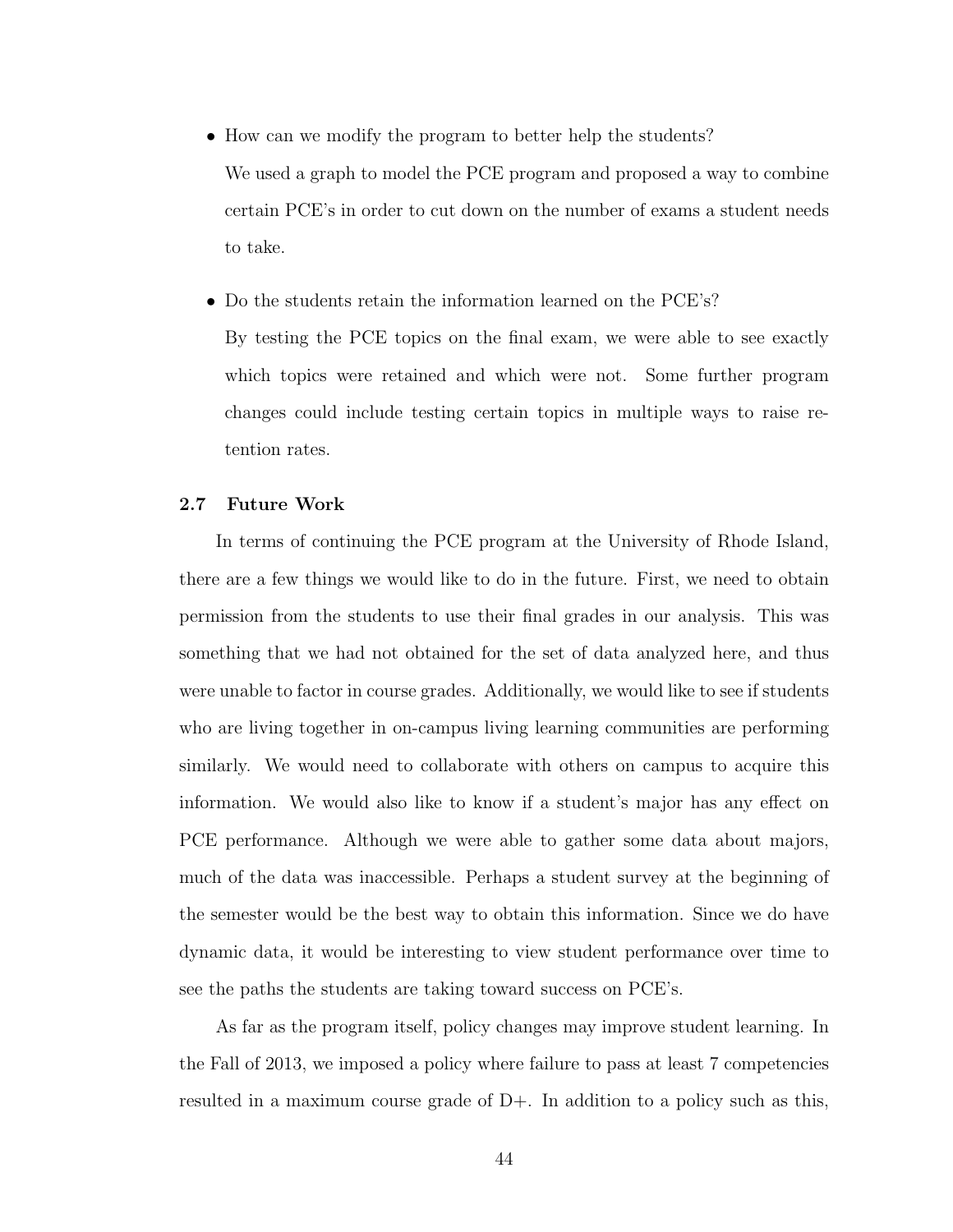it may be beneficial to the students if we require them to pass particular PCE's before each exam. This approach may give students a better idea of where they are with the material and would allow them to drop the course before the deadline, if necessary. Examining student success on individual questions rather than each topic as a whole may also provide insight on ways to improve the program.

We would also like to continue to examine the effects of centrality on a network created from this data. In particular, we are interested in Stephenson and Zelen's information centrality [\[15\]](#page-56-10). This measure of centrality tries to capture the information that can be transmitted through all paths between two nodes. The information centrality between nodes i and j is given by  $I_{ij} =$ 1  $g_{ii} + g_{jj} - 2g_{ij}$ with  $g_{ij} \in \mathcal{L}^{-1}(G)$ . Since the number of spanning trees in a network represents the efficiency of that network, we are concerned with adding one edge to a network in order to increase  $\kappa(G)$  in a maximal way. This is done by adding an edge between the pair  $i, j$  with the smallest  $I_{ij}$ . We can see why this is true by using Equation [3](#page-15-0) in Chapter 1 since

$$
I_{ij} = \frac{\kappa(G)}{\kappa(G/e)} = \frac{\kappa(G)}{\partial_{w_{ij}} \kappa(G)}
$$

where  $\partial_{w_{ij}} \kappa(G)$  is the partial derivative with respect to the weight of the edge, of the complexity polynomial of the network. Hence,  $I_{ij}$  is smallest when  $\partial_{w_{ij}}\kappa(G)$  is largest, which is precisely when the growth rate is largest [\[16\]](#page-56-11). Using this idea, we may be able to further examine how to improve our program.

The techniques used in creating and administering the PCE program would transfer easily to other programs. On a larger scale, an institution could track their students through the typical calculus sequence from precalculus through each semester of calculus by giving a similar exam in each course and tracking student progress. Using a graph would be particularly useful in a situation like this, where the data set is large, and may give the researcher a better idea of how their students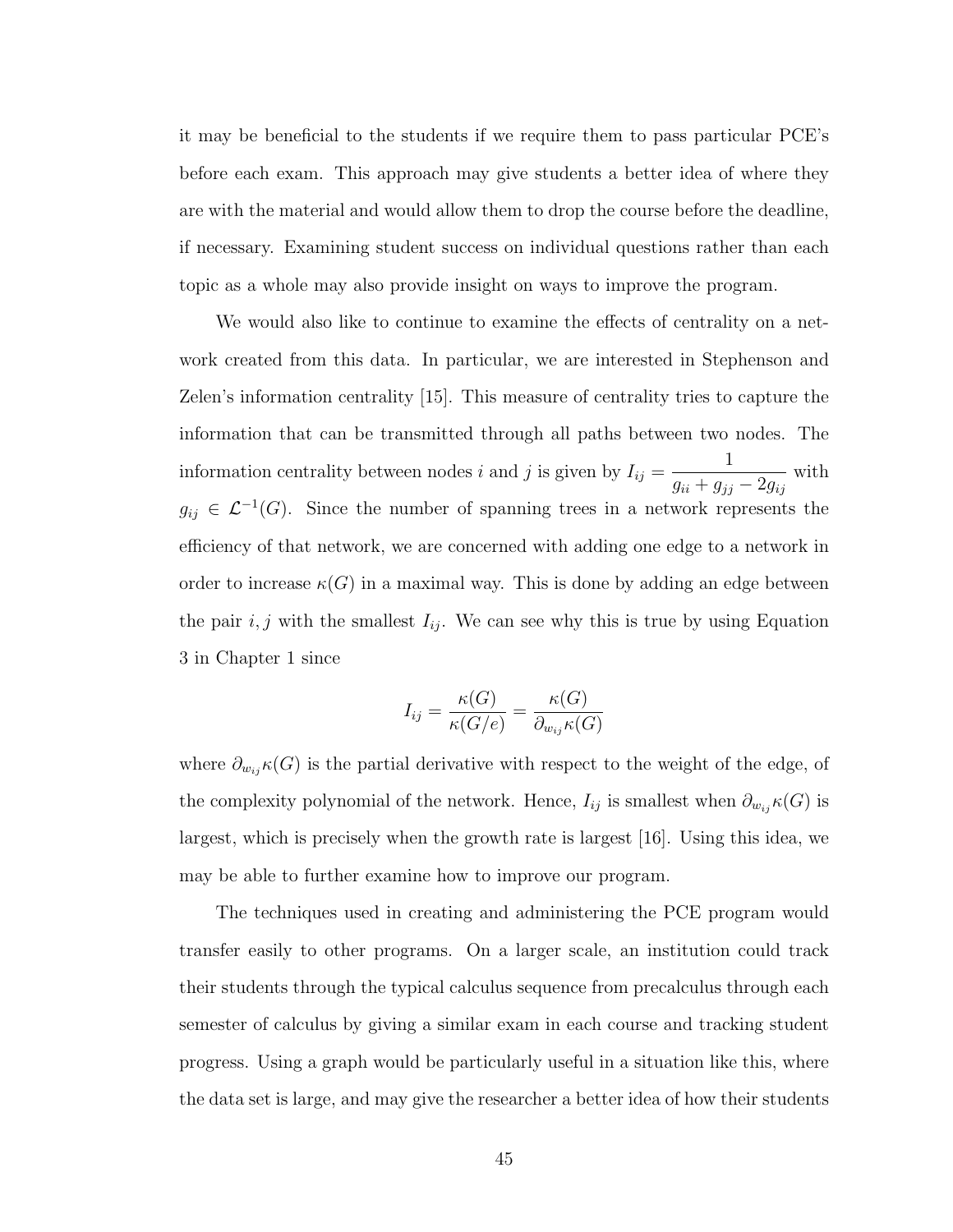are performing. If a program had the proper flexibility, a tool such as the PCE could be used as a side-by-side course to strengthen knowledge and study skills. A model such as this would allow the students to have more direct instruction with the prerequisite material.

An assessment program such as the PCE would also be a useful way for an instructor to see what the students know coming into a class. This might be particularly useful in a new course or an online course, where the instructor may not know the level of students. Giving an exam similar to the PCE's would allow the instructor to decide what concepts to focus on and which ones the majority of the students already understand.

The administration of the program, data collection, and data analysis provided us with a positive learning experience on remediation. The methods used here are applicable to a wide variety of assessment situations, and a combination of straightforward data analysis and graph modeling can be particularly revealing. The lessons learned in this study will lead to future improvements to this program and other assessment tools.

#### List of References

- <span id="page-55-0"></span>[1] N. McCormick and M. Lucas, "Exploring mathematics college readiness in the United States," Current Issues in Education, vol. 14, no. 1, 2011.
- <span id="page-55-1"></span>[2] M. Carlson, M. Oehrtman, and N. Engelke, "The precaclulus concept assessment: A tool for assessing students reasoning abilities and understandings." Cognition and Instruction, vol. 28, no. 2, pp.  $113-145$ ,  $2010$ .
- <span id="page-55-2"></span>[3] D. Lips and J. McNeill, "A new approach to improving science, technology, engineering, and mathematics education," Backgrounder, vol. 2259, 2009.
- <span id="page-55-3"></span>[4] D. M. Bressoud, M. Carlson, V. Mesa, and C. Rasmussen, "Description of and selected results from the MAA national study of calculus," International Journal of Mathematical Education in Science and Technology, 2012.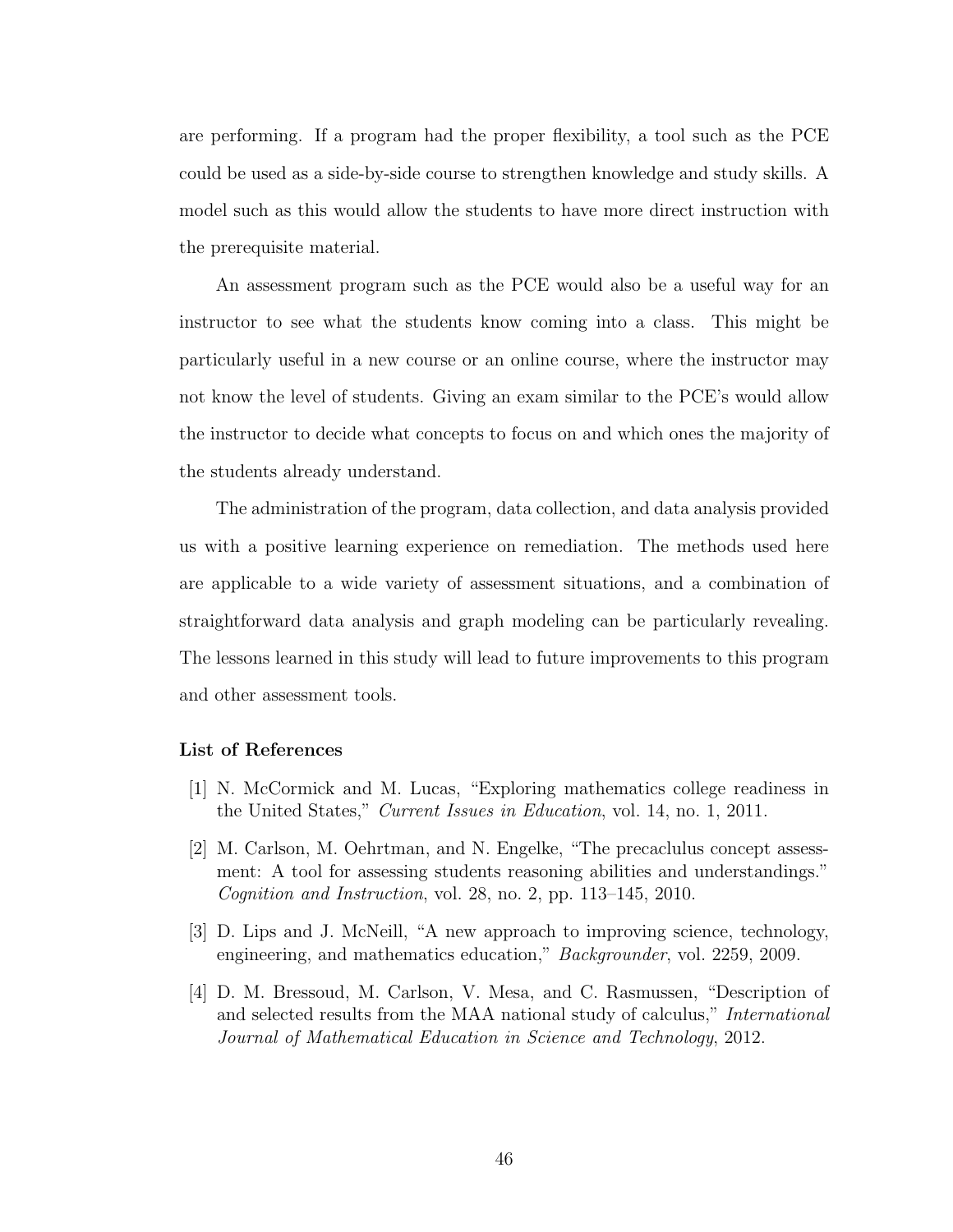- <span id="page-56-0"></span>[5] P. Turner, "A predictor-corrector process with refinement for first-year calculus transition support," PRIMUS: Problems, Resources, and Issues in Mathematics Undergraduate Studies, vol. 18, no. 4, pp. 370–393, 2008.
- <span id="page-56-1"></span>[6] A. Ahlgren and M. Harper, "Assessment and placement through calculus I at the University of Illinois," Notices of the AMS, vol. 58, no. 10, pp. 1460–1461, 2011.
- <span id="page-56-2"></span>[7] C. Lutzer and S. Maggelakis, "Optimizing student success in calculus," PRIMUS: Problems, Resources, and Issues in Mathematics Undergraduate Studies, vol. 17, no. 3, pp. 284–299, 2007.
- <span id="page-56-3"></span>[8] J. Wyatt, A. Wiley, W. Camara, and N. Proestler, "The development of an index of academic rigor for college readiness," College Board Research Report, 2011.
- <span id="page-56-4"></span>[9] D. Conley, "Redefining college readiness," 2007.
- <span id="page-56-5"></span>[10] D. Bullock, J. Callahan, Y. Ban, A. Alhgren, and C. Schrader, "The implementation of an online mathematics placement exam and its effects on student success in precalculus and calculus," 2009.
- <span id="page-56-6"></span>[11] P. R. Bahr, "Does mathematics remediation work?: A comparative analysis of academic attainment among community college students," Research in Higher Education, vol. 49, no. 5, pp. 420–450, 2008.
- <span id="page-56-7"></span>[12] C. C. America, Remediation: Higher Education's Bridge to Nowhere, 2012.
- <span id="page-56-8"></span>[13] P. Subramanian, M. Cates, and B.Gutarts, "Improving calculus success rates at California State University Los Angeles," Mathematics and Computer Education, vol. 43, no. 3, p. 259, 2009.
- <span id="page-56-9"></span>[14] S. R. Fulton, "Calculus abcs: A gateway for freshman calculus," PRIMUS: Problems, Resources, and Issues in Mathematics Undergraduate Studies, vol. 13, no. 4, pp. 361–372, 2003.
- <span id="page-56-10"></span>[15] K. Stephenson and M. Zelen, "Rethinking centrality: Methods and examples," Social Networks, vol. 11, no. 1, pp. 1–37, 1989.
- <span id="page-56-11"></span>[16] W. K. S.K. Shin, "Can knowledge be more accessible in a virtual network? Collective dynamics of knowledge transfer in a virtual knowledge organization network." Decision Support Systems, 2014.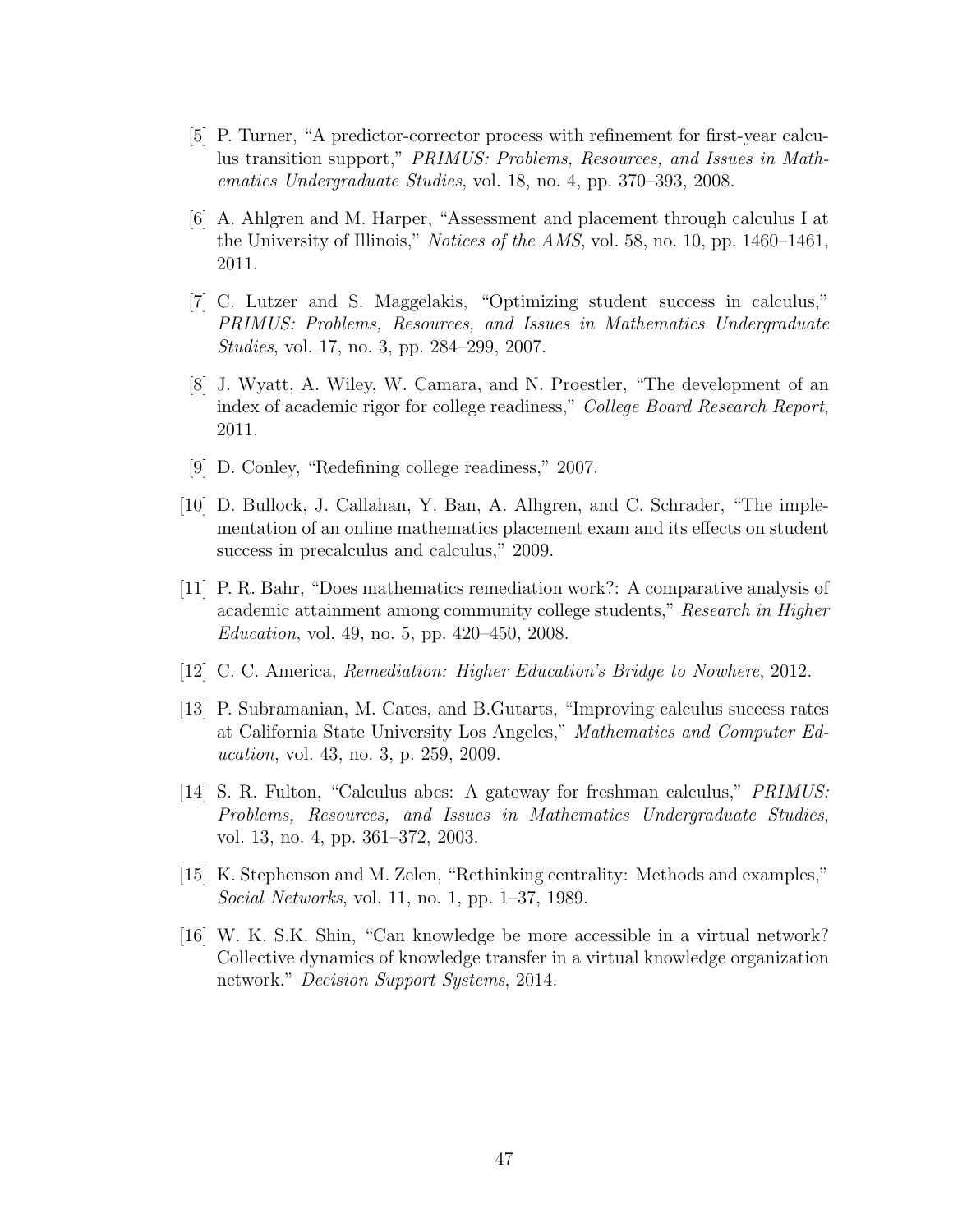# APPENDIX A

# PCE Exam Spring 2013

This first appendix contains the original exam given to the students in the second week of class.

GENERAL INSTRUCTIONS: Read all instructions carefully.

- 1. You have 50 minutes to complete the PCE
- 2. Early departure is authorized. Give your PCE to your instructor when completed.
- 3. This exam evaluates the understanding of mathematical concepts which are fundamental to students' success in MTH 141. This is a non-technology exam. No references of any kind may be used.
- 4. Including this cover page, there are 7 pages to the exam.
- 5. Show all your work. Each problem will be graded either completely right or wrong, but showing your work will allow your instructor to provide you feedback.
- 6. Place your name on every page.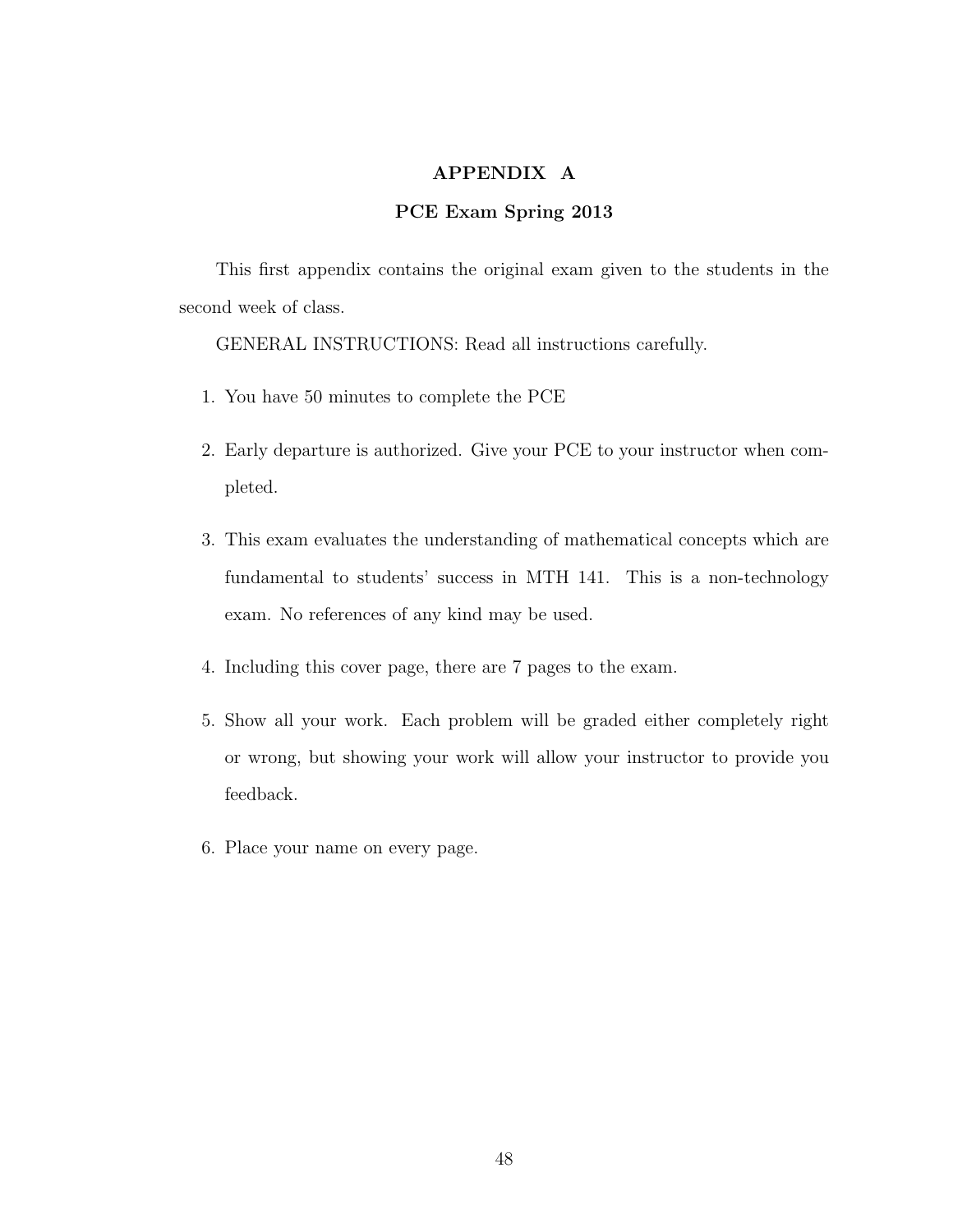Name: Section:

PCE

- 1. Find the domain of √  $\overline{x-3}$  $3x - 15$
- 2. Given  $f(y) = -2y 5$  and  $g(x) = x c$ , find  $f(x+h) 4g(1)$ .

.

- 3. Expand and simplify  $(x 5y)(2x y + 7)$ .
- 4. Factor completely  $x^2 + x 20$ .
- 5. Sketch the graph of the function  $Q(x) = \begin{cases} x^2 & ; x > -1 \\ 0 & ; x > -1 \end{cases}$  $\begin{array}{c} x^2 -2x - 1 \\ -2x - 1 \end{array}$ ;  $x \leq -1$  on the coordinate axes given below.  $\overrightarrow{4}$ <sup>x</sup>  $f(x)$  $-2$   $1$   $2$   $4$ 2 4 6 8 10
- 6. Again, consider the function  $Q(x) = \begin{cases} x^2 & ; x > -1 \\ 2x & ; x > -1 \end{cases}$  $\begin{array}{c} \n\therefore \ -2x - 1 \quad ; x \leq -1 \n\end{array}$ . On what interval is  $Q(x)$  decreasing?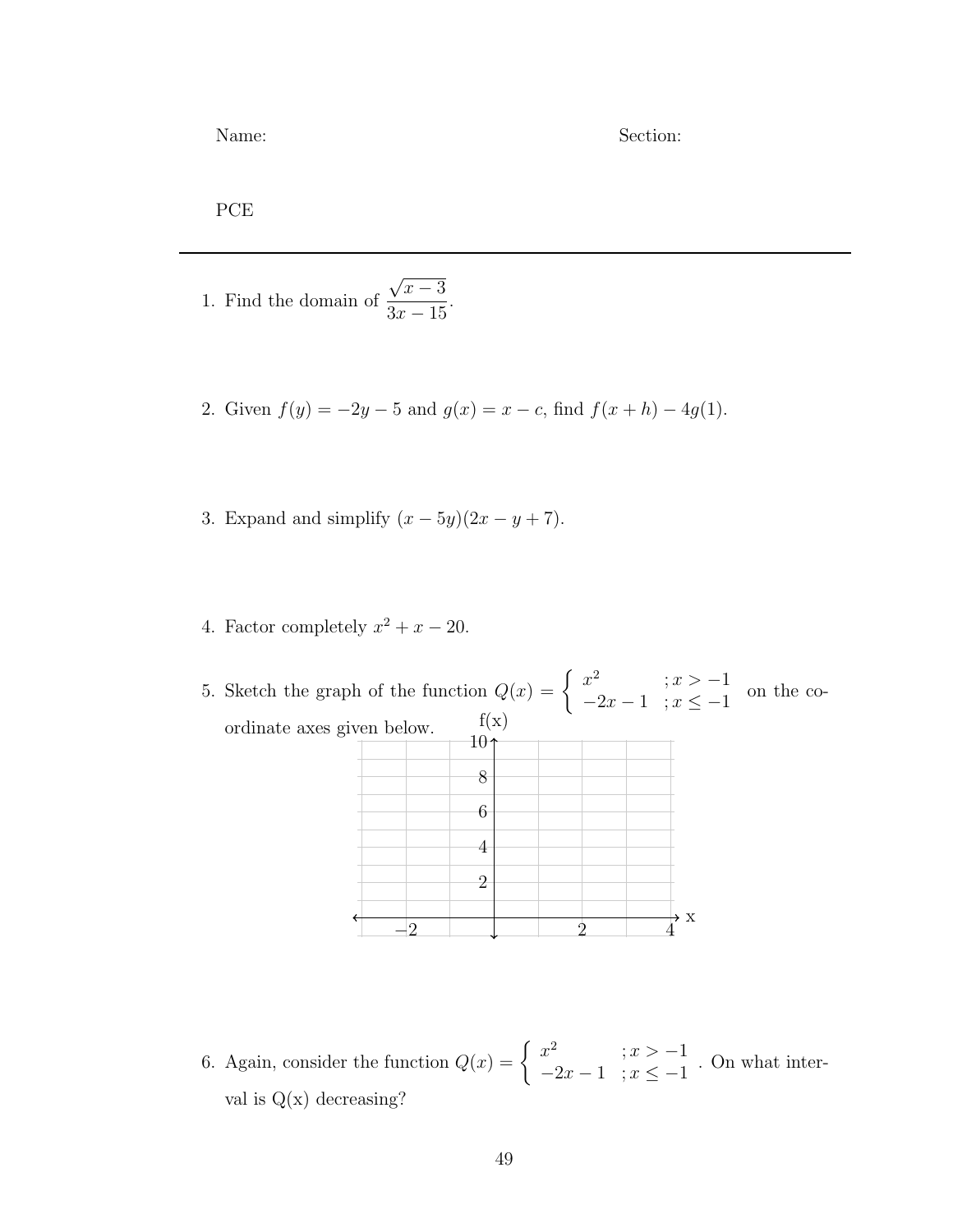- 7. Simplify  $\left( \frac{-3a^{\frac{4}{3}}b^{-2}}{a^{1/3}} \right)$  $a^2b^{\frac{1}{3}}$  $\setminus^3$ completely, and write your answer without negative exponents.
- 8. Transform  $\frac{-4y}{\sqrt{2}}$  $\sqrt[7]{y-9)^5}$ from rational and radical form to exponential form (fractions are only permitted in the exponent of your answer).
- 9. Write the equation of the line in slope intercept form passing through the points  $(-2, 6)$  and  $(1, 0)$ .
- 10. Write the equation in slope intercept form for the line that passes through  $(0, 3)$  and is parallel to the line  $x - 3y = 7$ .
- 11. Evaluate  $log<sub>3</sub>(27)$ .
- 12. Solve  $6^{x+3} = 5$  for x. You may leave your answer unsimplified (no calculations required).
- 13. If possible, solve  $-3rs + 2tr = rs^3 7$  for r. If it is not possible, briefly explain why.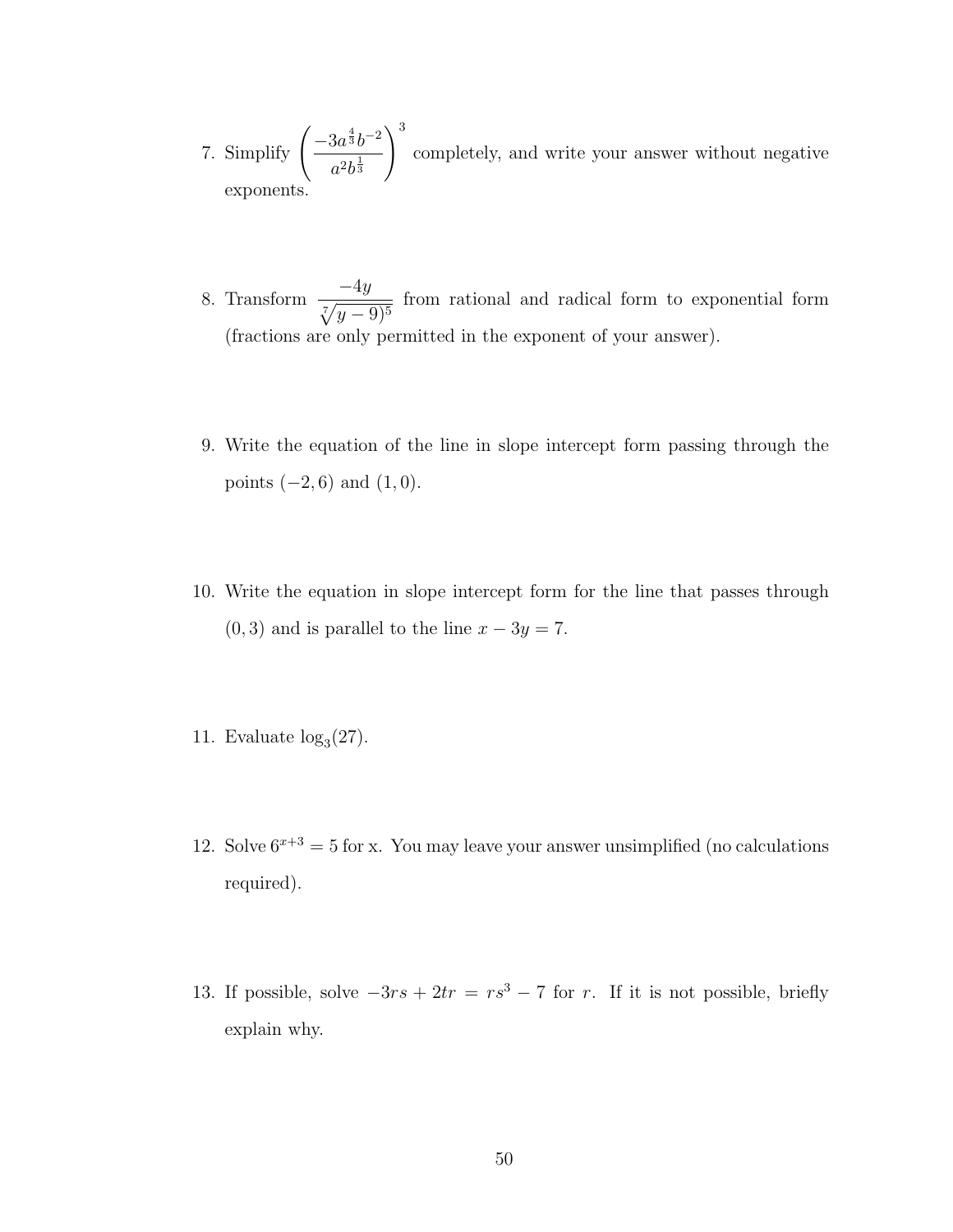- 14. Solve  $x^2 7x 5 = -2$  for all possible values of x. You do not need to simplify your answer.
- 15. Solve  $x^2 6x + 8 \le 0$ . Give your answer in proper interval notation.

16. Solve 
$$
\frac{2x-8}{x-1} \ge 0
$$
.

- 17. Evaluate  $\cos(\frac{-\pi}{4})$ .
- 18. Find the range of  $f(x) = -2\sin(4x) 5$ .
- 19. Simplify  $-4(11-6) + 4^2 \div 8$ .
- 20. How far from the base of a house do you need to place a 13-foot ladder so that it exactly reaches the top of a 12- foot tall wall?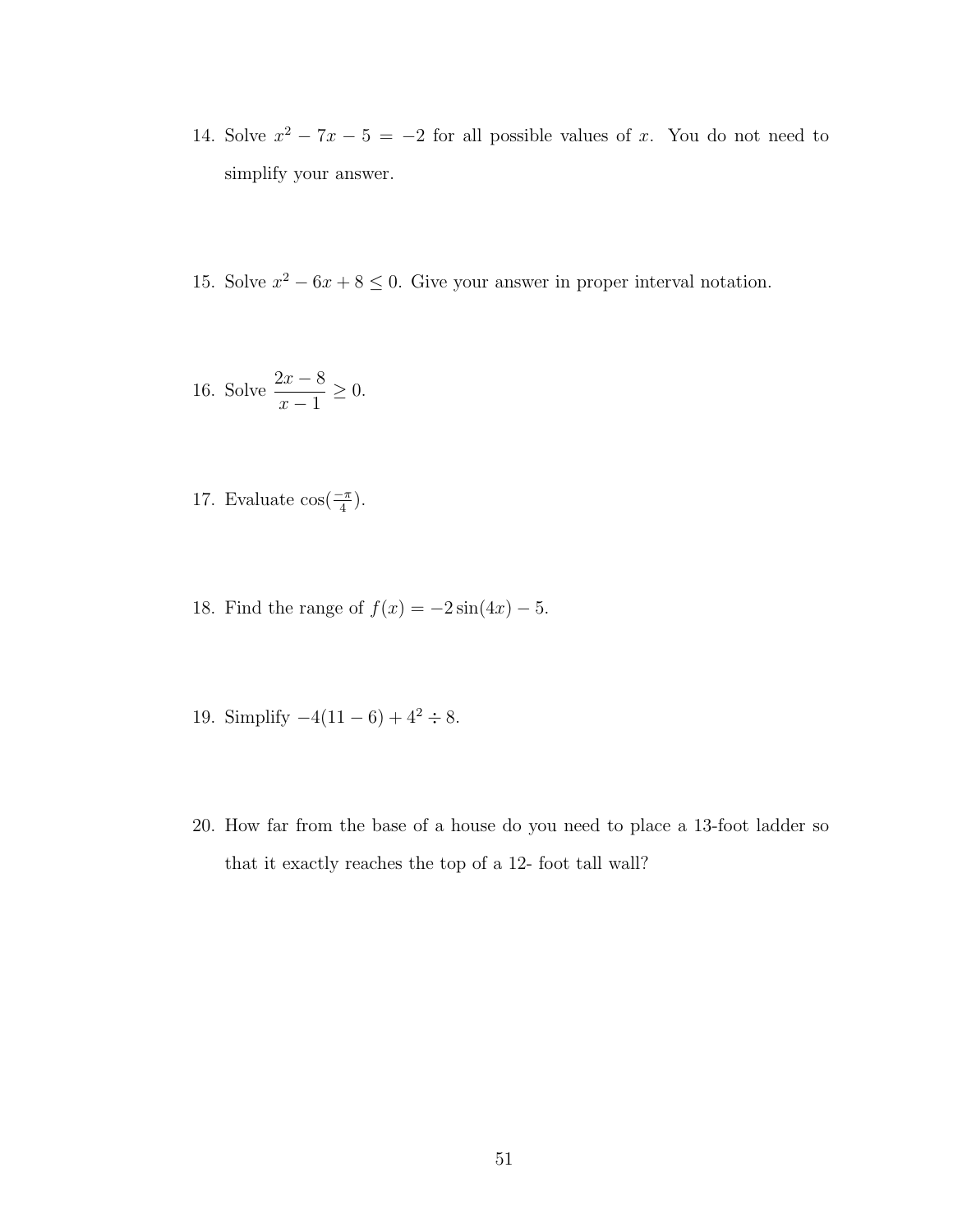# APPENDIX B

## One Week of Mini Tests

Each week, a new set of 10 mini tests (one for each competency) is given to the students who still need to master competencies. This appendix shows one week of these tests.

MTH 141: PCE Mini-test

Competency 1, Functions

Name: Section: Date: Date: Date:

1. Find the domain of √  $\overline{x-4}$  $5x$ .

2. Given  $f(x) = -4x^2$  and  $g(x) = -x + 7y$ , find  $f(y+h) - g(1)$ .

MTH 141: PCE Mini-test

Competency 2, Factoring and Expanding

Name: Section: Date:

1. Expand and simplify  $(10x - 2)(x - 8)$ .

2. Factor  $x^4 - 49x^2$  completely.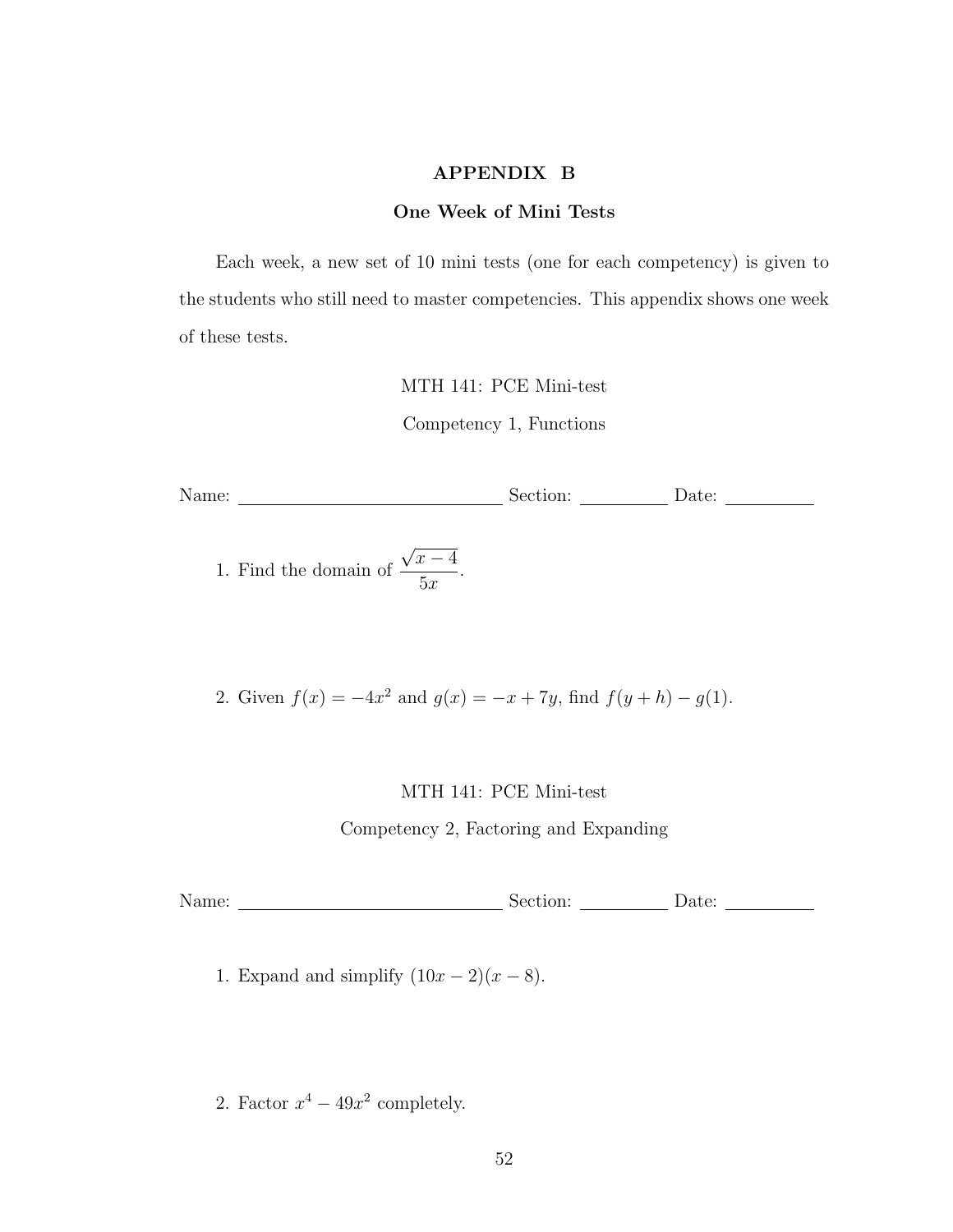# Competency 3, Graphing and Quadratics

| $N_{\rm A}$<br>$\ldots$ | $  -$ |  |
|-------------------------|-------|--|
|                         |       |  |

1. Draw the graph of the function  $f(x) = x^2 + 4x + 3$  on the coordinate axes given below.



2. Give the interval(s) on which  $f(x)$  is negative.

# MTH 141: PCE Mini-test

Competency 4, Radicals and Exponents

Name: Section: Date: Date: Date: Date: Date: Date: Name: Date: Date: Name: Date: Name: Date: Name: Rection: Date: Name: Rection: Date: Name: Rection: Name: Rection: Name: Rection: Name: Rection: Name: Rection: Name: Rectio

1. Simplify  $\frac{15m^3n^{-5}}{45}$  $\frac{15m^2}{45m^{-1}n^{-3}}$ . Write your answer using only positive exponents.

2. Write 
$$
\frac{1}{\sqrt[7]{(3xy-9)^2}}
$$
 in exponent form (no radicals permitted).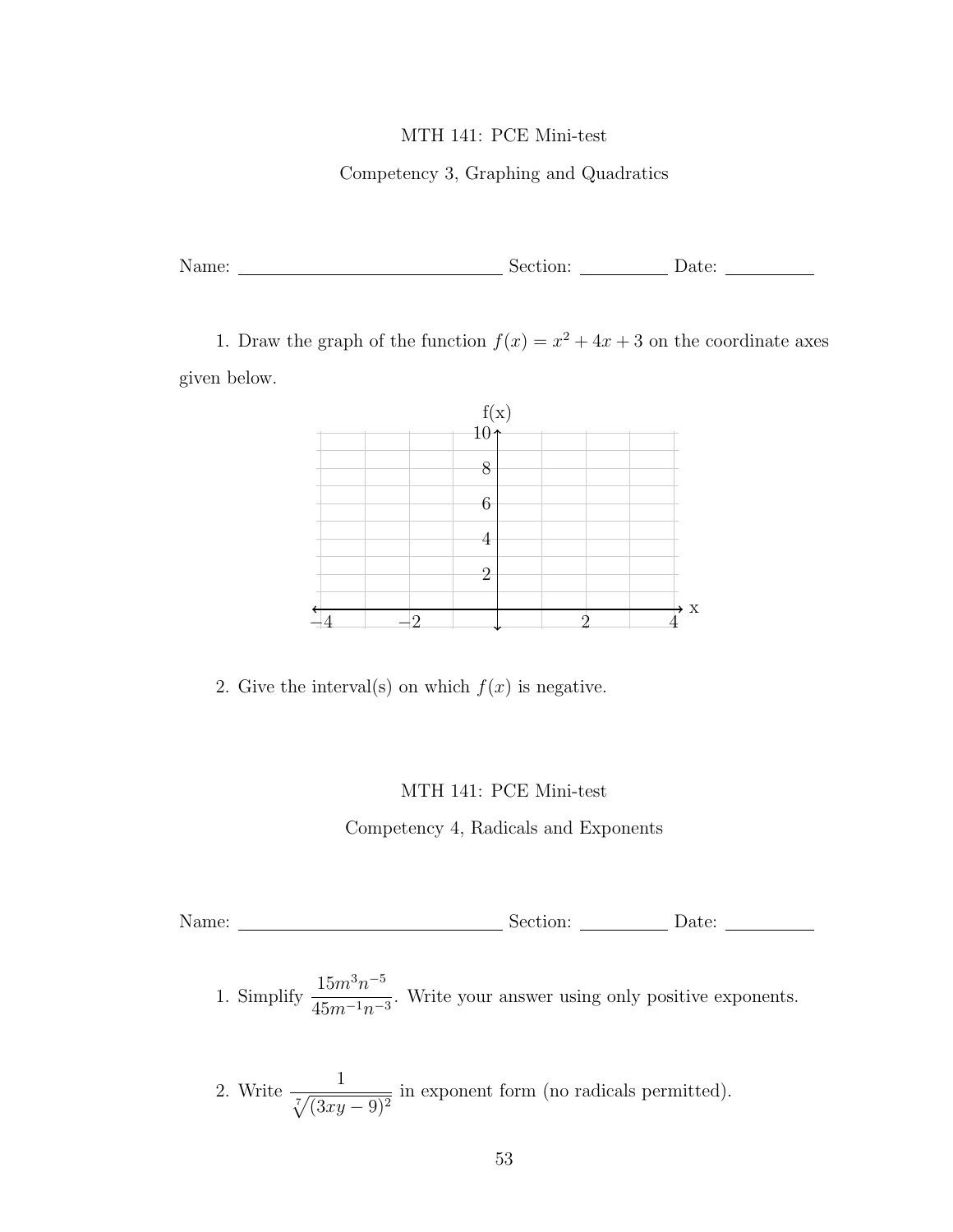# Competency 5, Straight Lines

|  | Name: | bection: | Jate |  |
|--|-------|----------|------|--|
|--|-------|----------|------|--|

1. Write the equation in slope intercept form for the line passing through  $(1, 0)$  and  $(4, 2)$ 

2. Write the equation in slope intercept form for the line parallel to  $y - 5x = 9$  through the point  $(0, -7)$ .

## MTH 141: PCE Mini-test

# Competency 6, Logarithms

| Name: | $-2-1$<br>∴ ≀⊖۰<br>:uon: |  |
|-------|--------------------------|--|
|       |                          |  |

1. Write as a single logarithm by using log rules, and simplify:  $3\log_7(2y)$  –  $\log_7(4z)$ 

2. Solve  $8 = 3^{2x-4}$  for x. (No calculations required - you may leave your answer in log form.)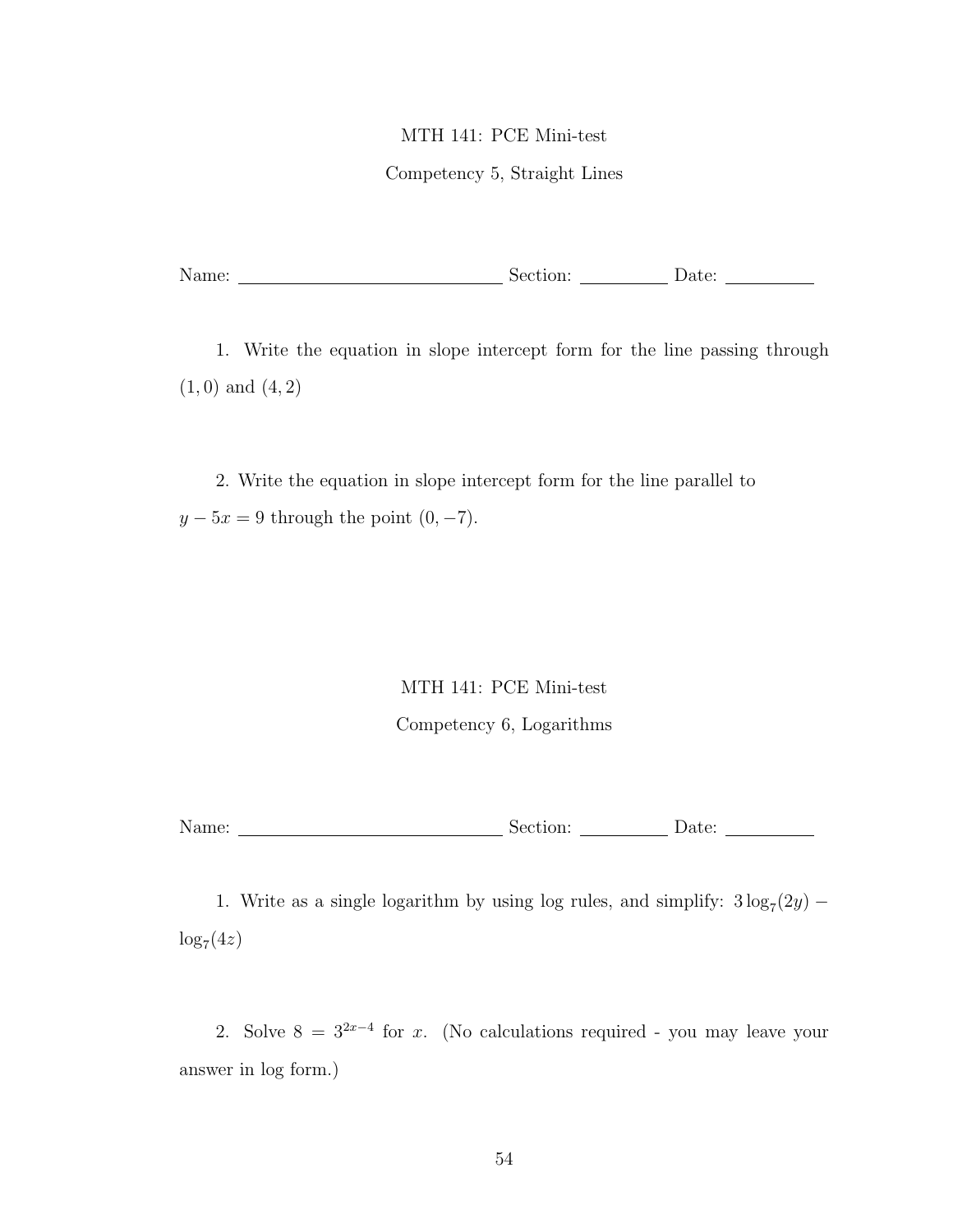# Competency 7, Algebra

Name: Section: Date: Date: Date:

1. Solve  $4y^3x^2\frac{dy}{dx} + 2xy^4 - 3y^2\frac{dy}{dx} = 2x$  for  $\frac{dy}{dx}$  in terms of all other variables. If it is not possible, briefly state why.

2. Solve  $2y^2xz + xy^5 + 10y^2z = 2x - 7y$  for x in terms of all other variables. If it is not possible, briefly state why.

# MTH 141: PCE Mini-test Competency 8, Inequalities

Name: Section: Date: Date: Date: Date: Date: Date: Name: Date: Date: Name: Name: Name: Name: Name: Name: Name: Name: Name: Name: Name: Name: Name: Name: Name: Name: Name: Name: Name: Name: Name: Name: Name: Name: Name: Nam

1. Solve  $x^2 - 7x + 12 \le 2$ .

2. Solve 
$$
\frac{3x-1}{2x+4} \ge 1
$$
.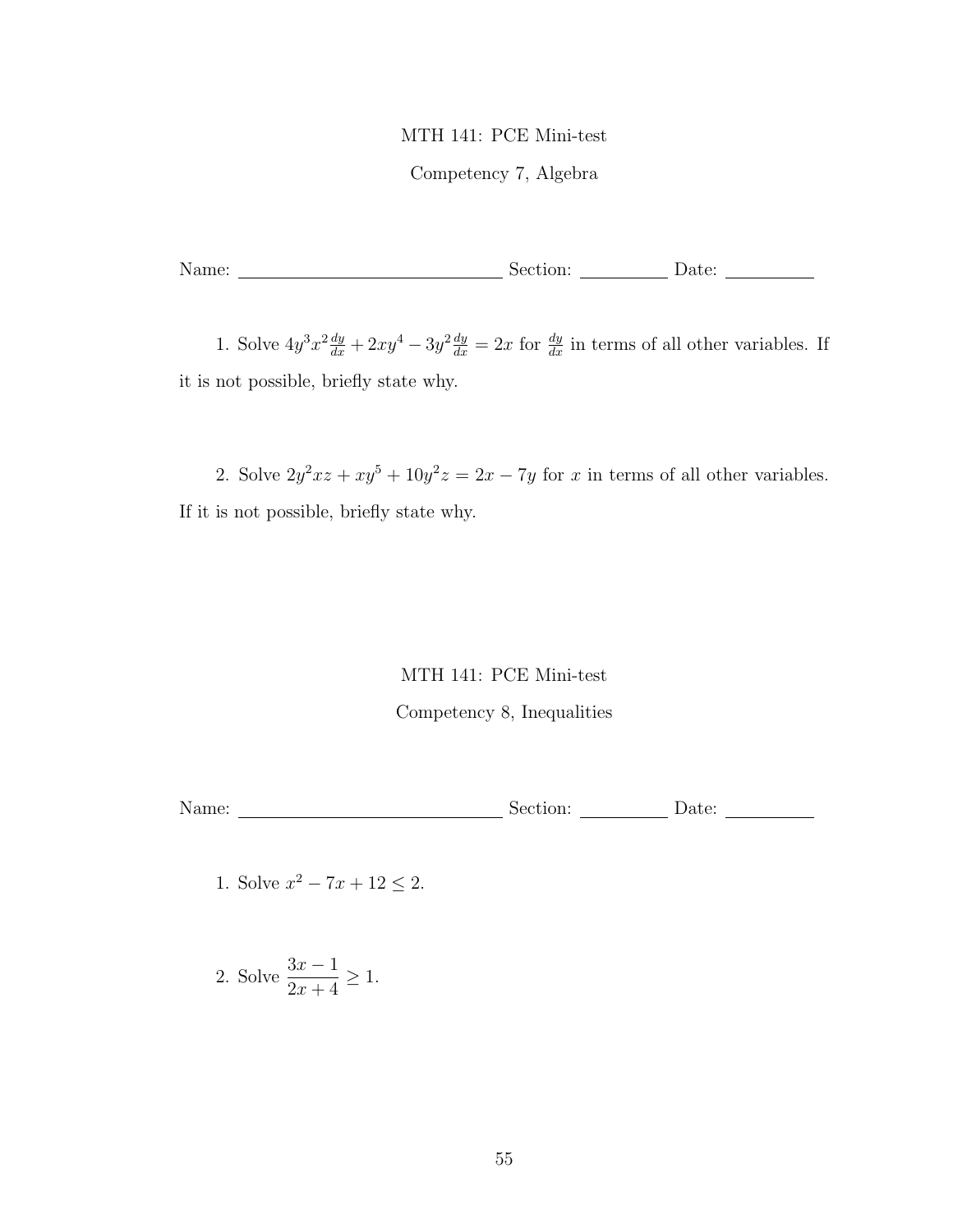# Competency 9, Trigonometric Functions

| Name: | tıon: | . |  |
|-------|-------|---|--|
|       |       |   |  |

1. Evaluate  $sin(\pi)$ .

2. Evaluate  $\cos(\pi)$ .

# MTH 141: PCE Mini-test

Competency 10, Real Numbers

| Name: | $\cap n$ .<br>01011. | Date. |  |
|-------|----------------------|-------|--|
|       |                      |       |  |

1. Simplify  $-2(7) + 30 \div 5 \times 2 - 4^2$ .

2. An increasingly popular way to move these days is to rent a "pod" that you pack yourself. Suppose a particular pod's walls are each  $\frac{1}{2} f t$  thick, and the exterior dimensions of this pod are  $9ft \times 10ft \times 11ft$ . What is the interior volume of the pod? Be sure to include the correct units in your answer. (Hint: It may help to draw some pictures.)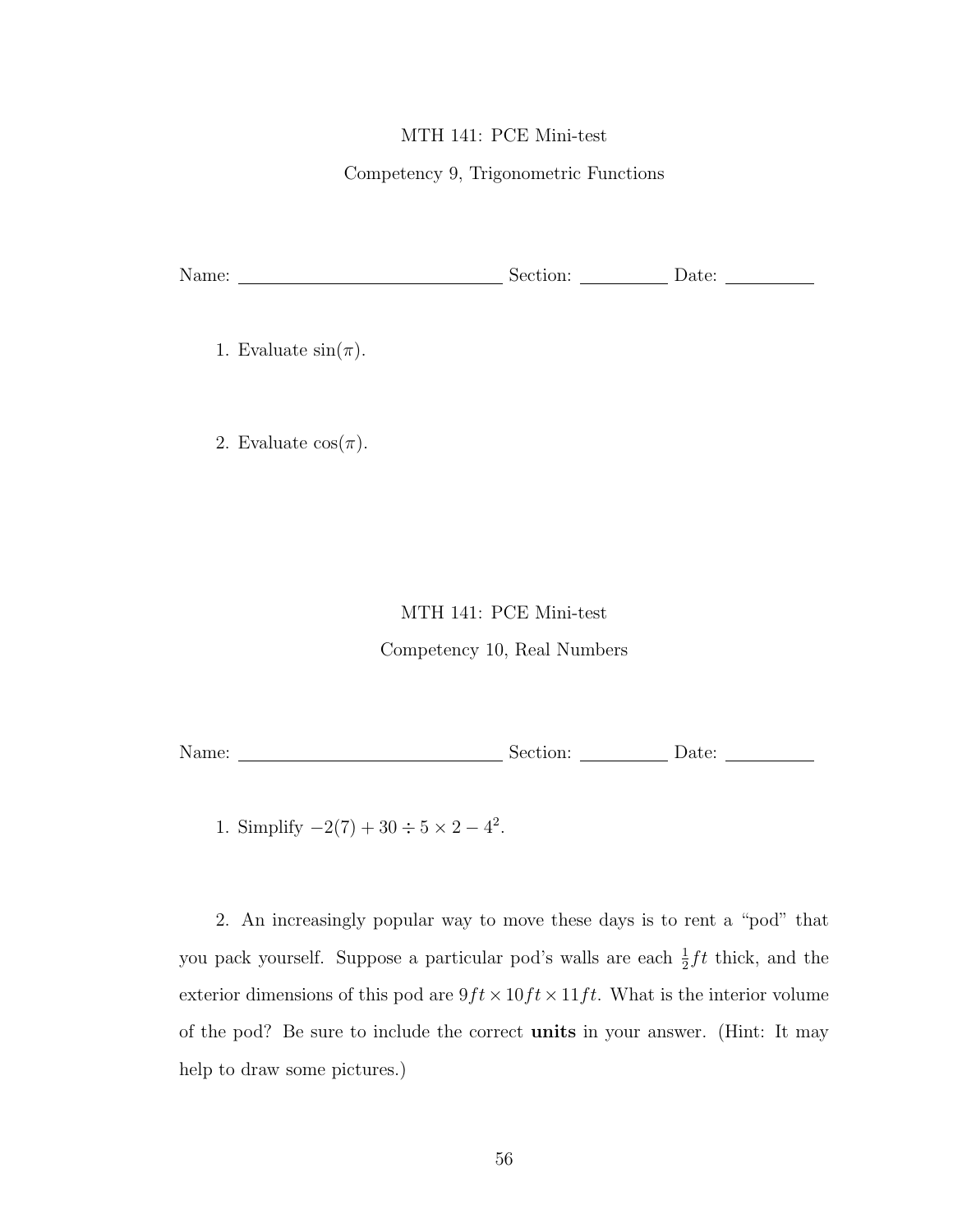# APPENDIX C

## Proposed Exam C

This is a proposed mini test  $C$  to replace mini tests 2,5,6, and 10.

## MTH 141

PCE Mini-test Exam C

Name: Date: Date:

1. Factor  $x^2 + 8x - 33$  completely.

2. Suppose  $f(x)$  is a linear function with slope  $-4$  which passes through the point  $(2, 7)$ . Find  $f(-3)$ .

3. Write the equation in slope intercept form for the line perpendicular to  $2y + 10x = 1$  through the point  $(0, 1)$ .

4. Solve  $2^{3+\frac{q}{2}} = 6$  for q. (No calculations required - you may leave your answer in log form.)

5. The volume of a sphere is given by  $V=\frac{4}{3}$  $\frac{4}{3}\pi r^3$  where r is the radius of the sphere. If the radius is doubled, what happens to the volume? (Hint: It may help to sketch some pictures.)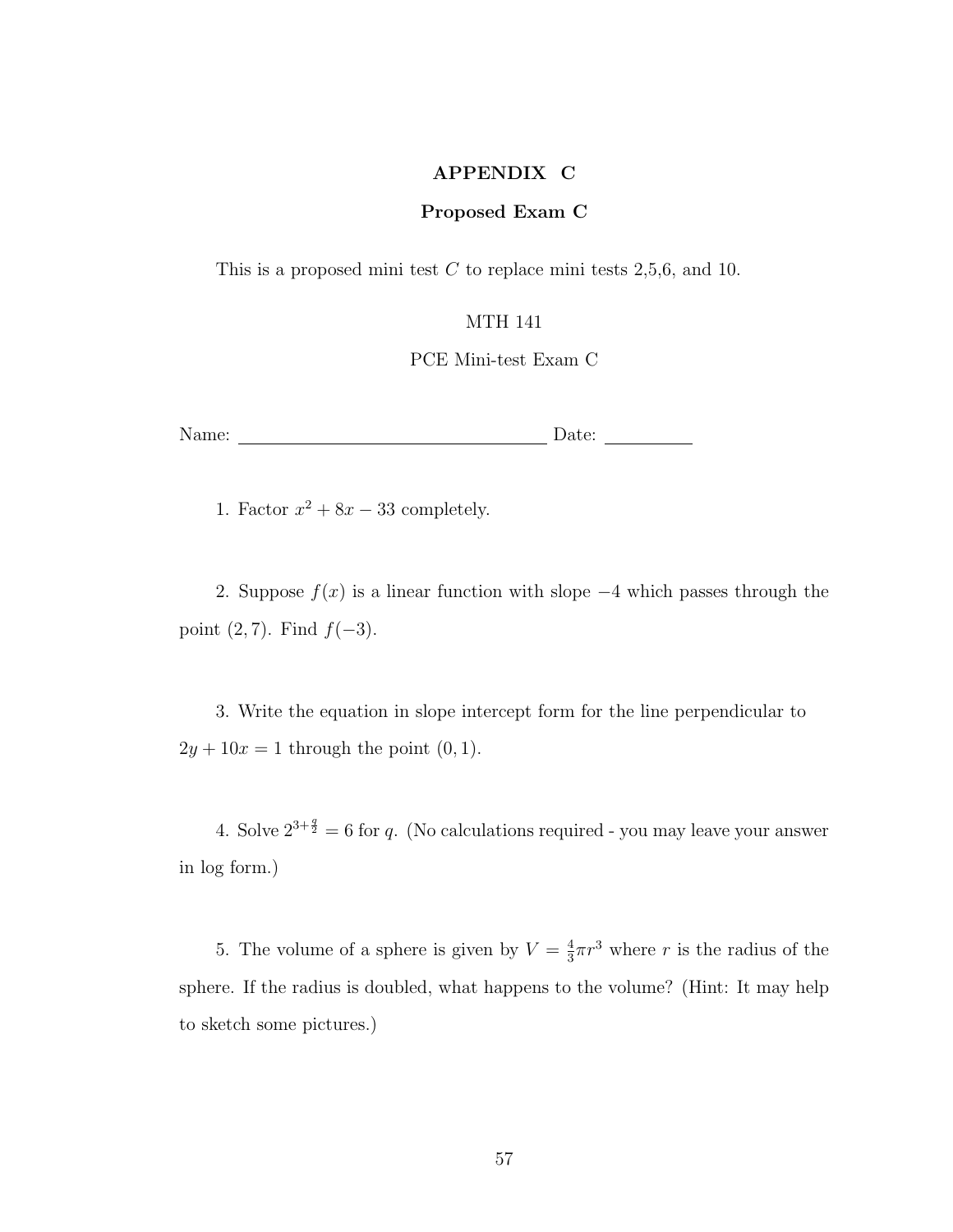(a) It doubles.

(d) It is eight times bigger.

- (b) It is halved.
- (c) It stays the same.
	- (f) None of the above.

(e) It is four times bigger.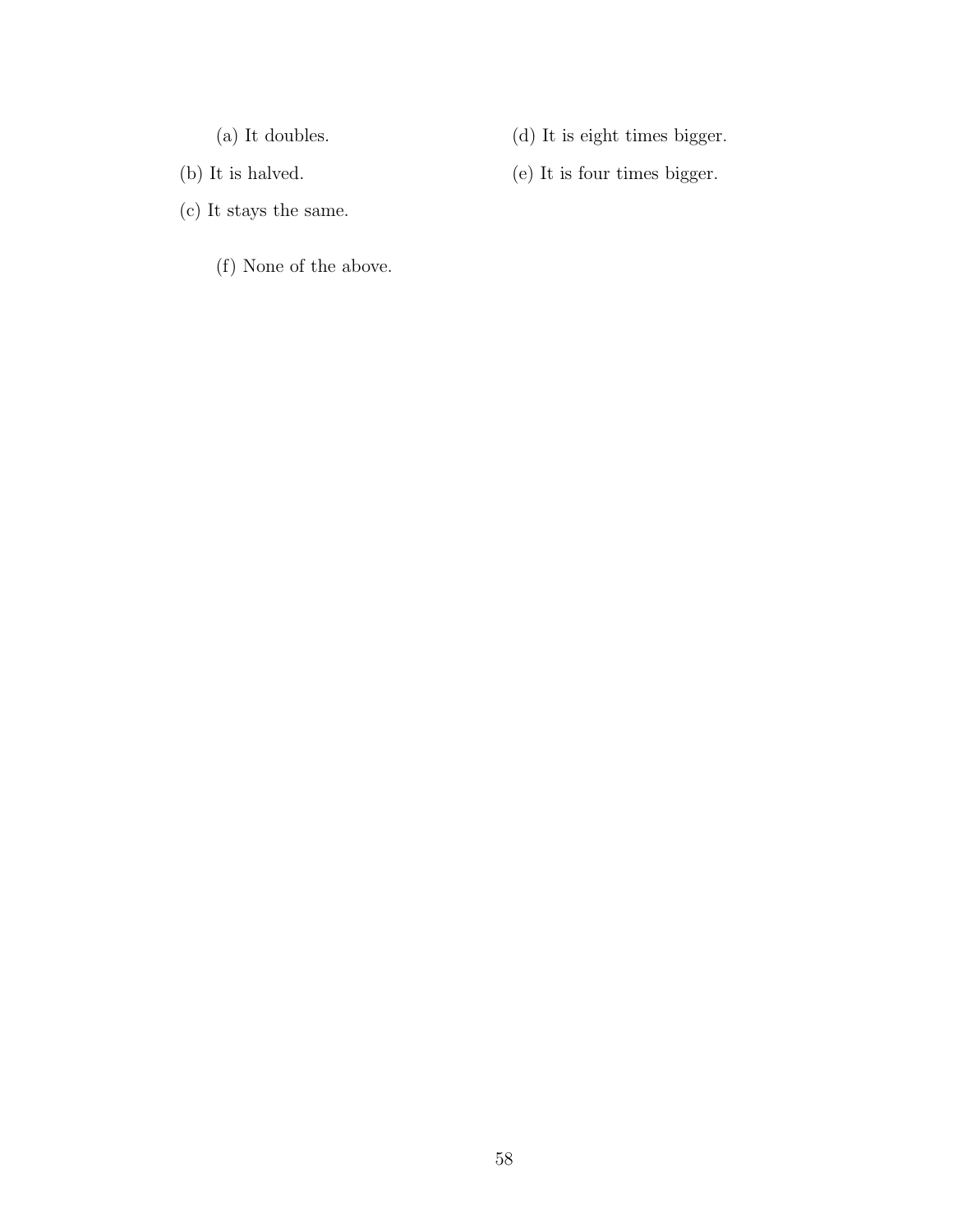# APPENDIX D

# Final Exam

We re-tested each competency on the final exam. These ten questions from the final exam are shown below.

Final Exam Spring 2013

1. If  $f(x) = x^2$  and  $g(x) = x - k$ , find  $f(-3) - g(4)$ .  $(A) 5 + k$  $(B) -13 + k$ (C)  $5-k$  $(D) -13 - k$ 

2. Which of the following gives a complete list of the roots of  $x^3 - 9x$ ?  $(A)$  0, 3,  $-3$ 

(B) 0, 3

 $(C)$  -3, 3

(D) 3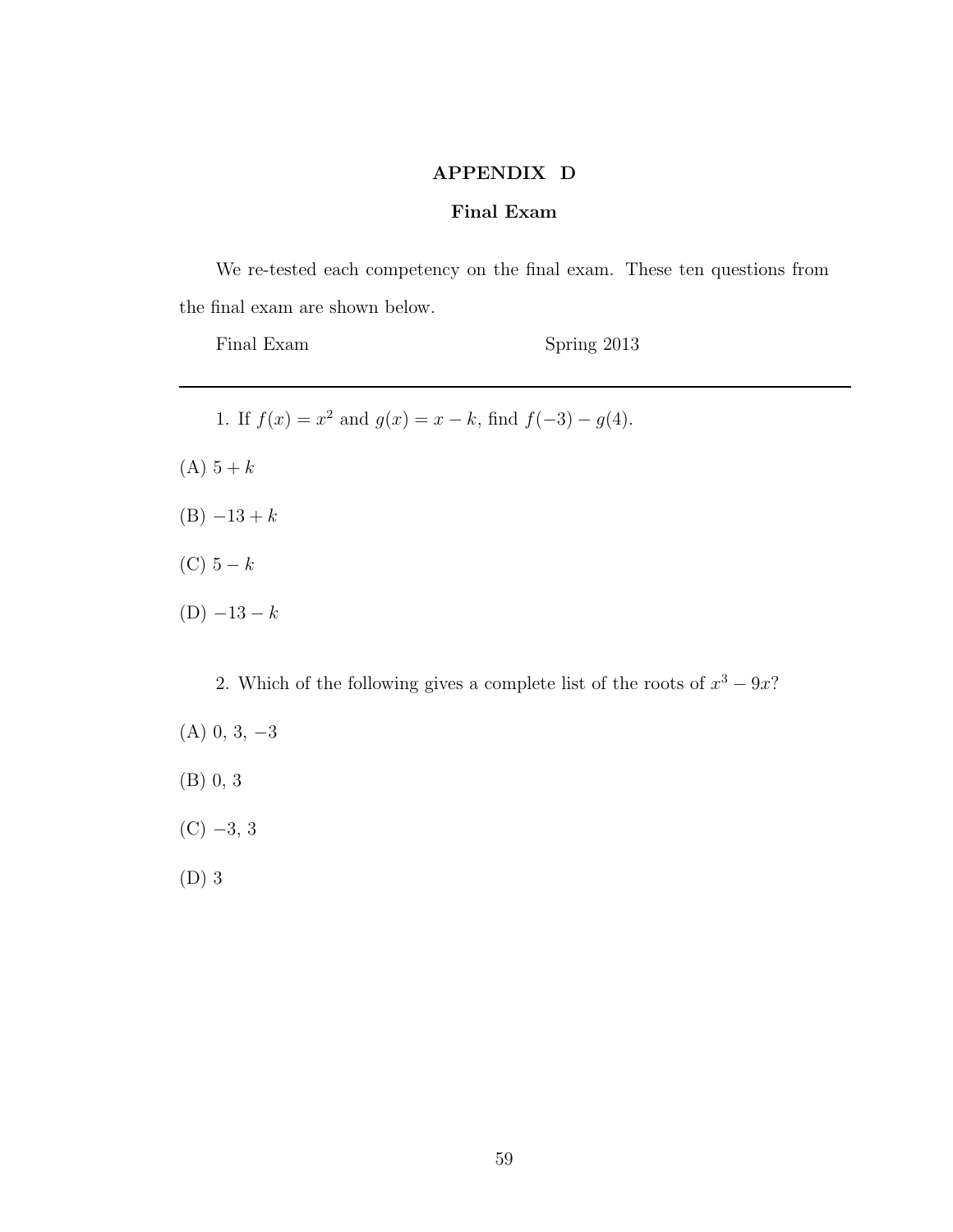3. The graph below is most likely the graph of which of the following functions?



 $\setminus^3$ .

- (A)  $f(x) = x^2 + 4$
- (B)  $f(x) = -x^2 4$
- (C)  $f(x) = -x^2 + 4$
- (D)  $f(x) = x^2 4$

4. Simplify completely:  $\left(\frac{-3a^{1/3}b}{a^{1/3}b}\right)$  $a^2b^{-1/3}$ 

(A) 
$$
\frac{-3b^4}{a^5}
$$
  
\n(B)  $\frac{27b^4}{a^5}$   
\n(C)  $\frac{b^2}{27a^5}$   
\n(D)  $\frac{-27b^4}{a^5}$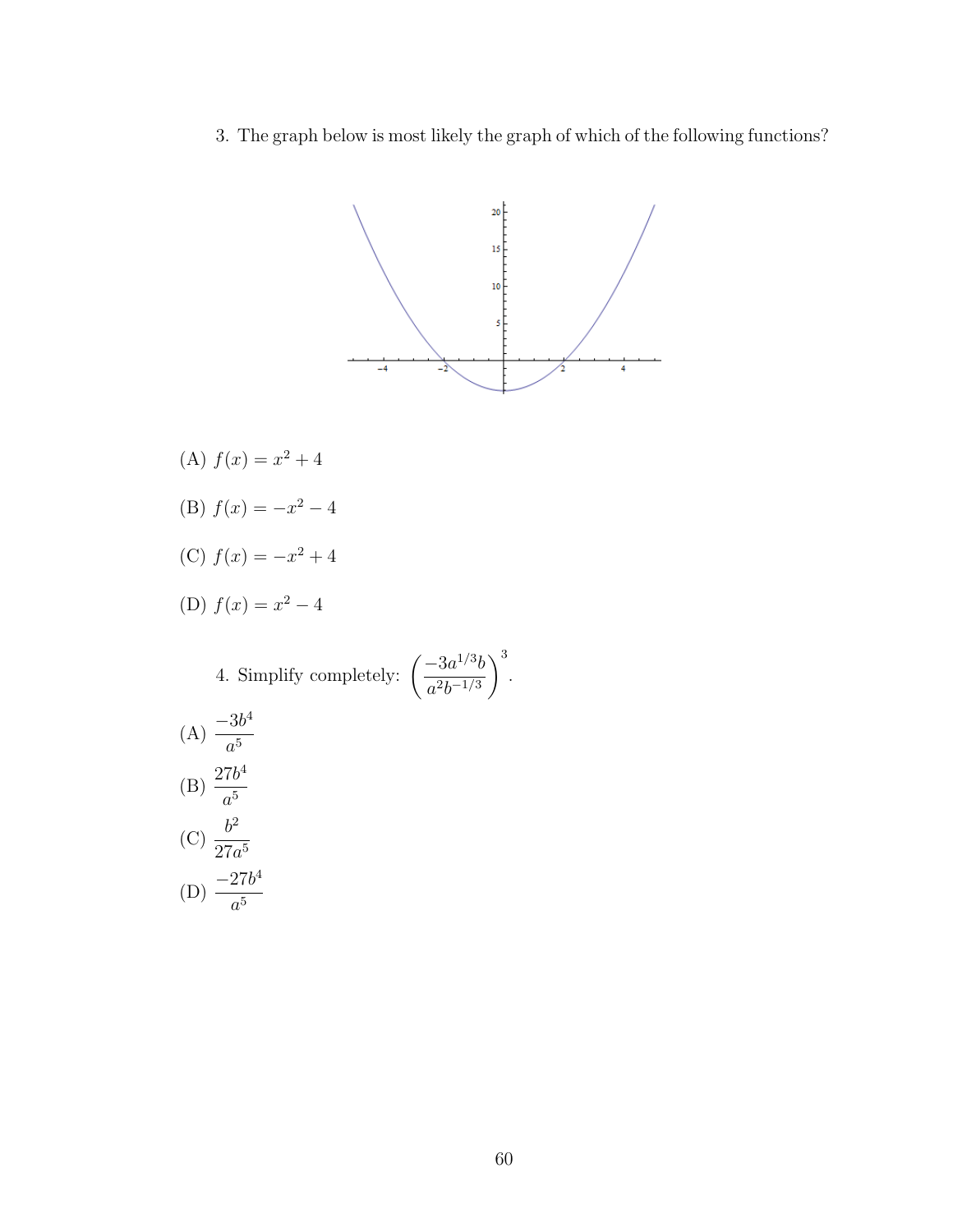5. Write the equation of the line perpendicular to  $2y - x = -7$  that goes through the point  $(0, 4)$ .

- (A)  $y = -2x + 4$ (B)  $y = -2x - \frac{7}{2}$ 2 (C)  $y = \frac{1}{2}$  $rac{1}{2}x - \frac{7}{2}$ 2 (D)  $y = \frac{1}{2}$  $rac{1}{2}x + 4$ 
	- 6. Evaluate: log(1, 000, 000).
- $(A)$   $(10)^{1,000,000}$
- (B) 7
- (C) 100, 000
- (D) 6

7. If possible, solve the equation below for w:  $w \cos(x) + x^2 = \frac{1}{3}w + we^x$ .

(A) 
$$
\frac{\cos(x) - \frac{1}{3} - e^x}{-x^2}
$$
  
\n(B) 
$$
\frac{x^2}{\cos(x) + \frac{1}{3} + e^x}
$$
  
\n(C) 
$$
\frac{-x^2}{\cos(x) - \frac{1}{3} - e^x}
$$

(D) It is not possible to solve for  $w$ .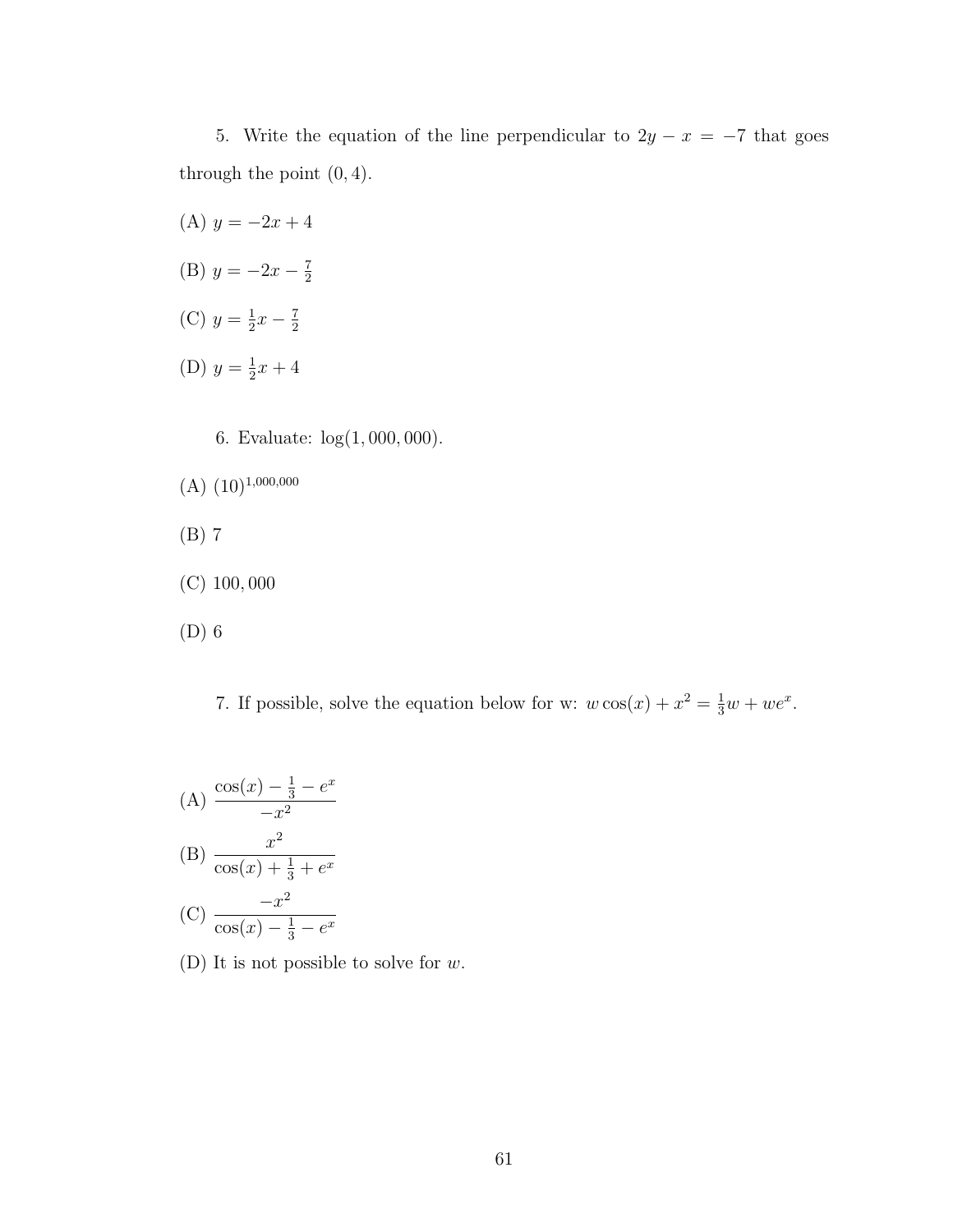8. Solve  $x^2 + 2x - 35 \leq 0$ .  $(A)$  [−7, 5] (B)  $x = -7, x = 5$ (C)  $(-\infty, -7] \cup [5, \infty)$  $(D)$   $(-\infty, -7]$ 

9. Which of the following are true?

- $(I) \sin(0) = 0$  $(II) \sin(0) = 1$  $(III) \cos(0) = 0$  $(IV) \cos(0) = 1$
- (A) II and III
- (B) I and IV
- (C) II and IV
- (D) I and III

10. The gravitational force, F, between two objects is given by  $F = \frac{Gm_1m_2}{2}$  $\frac{r_1 r_2}{r^2},$ where, G is the universal gravitational constant,  $m_1$  and  $m_2$  are the masses of the two objects, and  $r$  is the distance between the objects. If  $r$  is increased while  $G$ ,  $m_1$ , and  $m_2$  remain constant, then what happens to the gravitational force?

- $(A)$  F increases.
- $(B)$  F decreases.
- $(C)$  F stays the same.

(D) There is not enough information to determine how or if the gravitational force will change.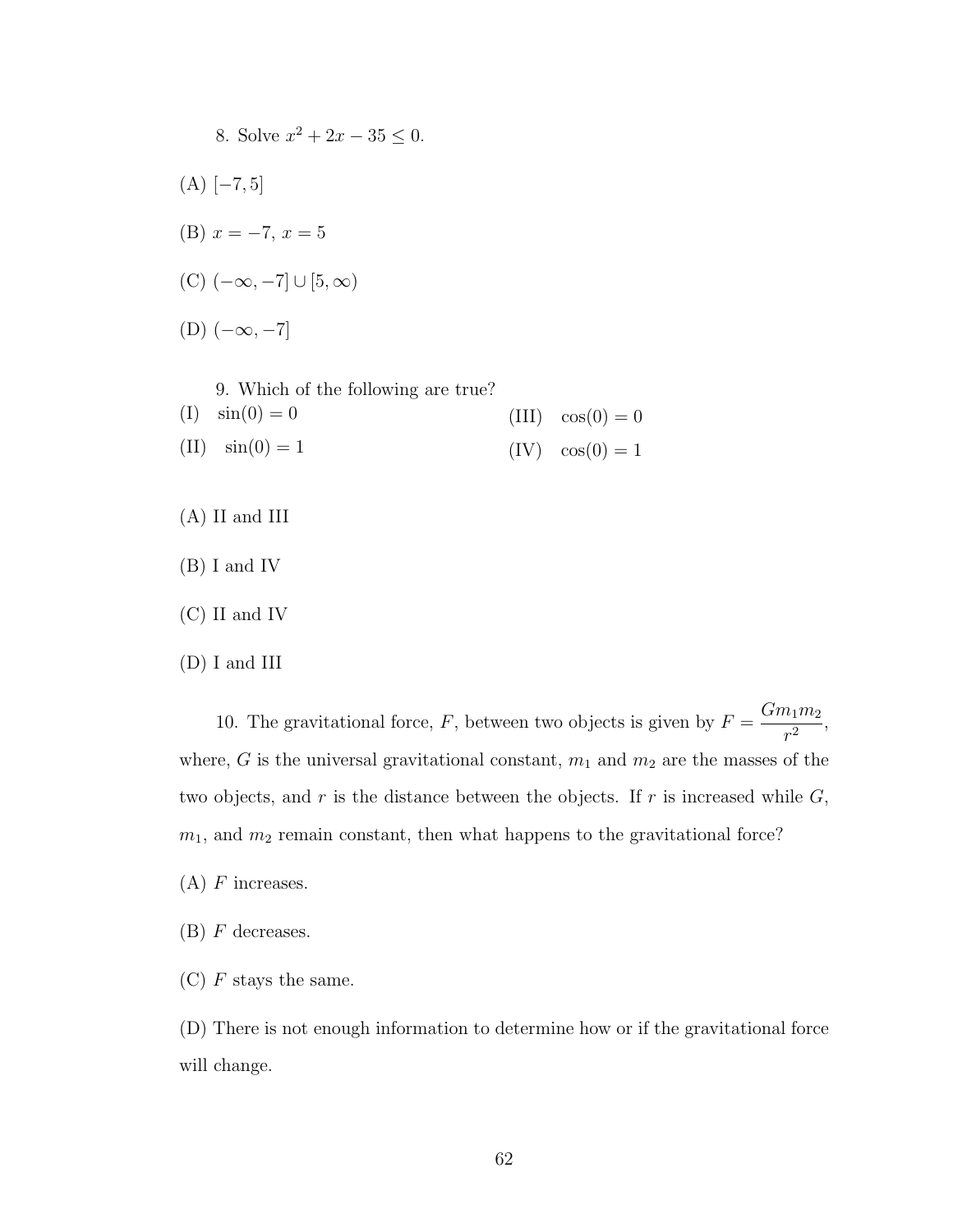## BIBLIOGRAPHY

- Ahlgren, A. and Harper, M., "Assessment and placement through calculus I at the University of Illinois," *Notices of the AMS*, vol. 58, no. 10, pp. 1460–1461, 2011.
- America, C. C., Remediation: Higher Education's Bridge to Nowhere, 2012.
- Bahr, P. R., "Does mathematics remediation work?: A comparative analysis of academic attainment among community college students," Research in Higher Education, vol. 49, no. 5, pp. 420–450, 2008.
- Bange, D. W., Barkauskas, A. E., and Slater, P. J., "Fibonacci numbers in tree counts for maximal outerplane and related graphs," Fibonacci Quarterly, vol. 19, no. 1, pp. 28–34, 1981.
- Bapat, R. B., Graphs and Matrices. Springer, 2011.
- Biggs, N., Algebraic Graph Theory. Cambridge University Press, 1993.
- Bressoud, D. M., Carlson, M., Mesa, V., and Rasmussen, C., "Description of and selected results from the MAA national study of calculus," International Journal of Mathematical Education in Science and Technology, 2012.
- Bullock, D., Callahan, J., Ban, Y., Alhgren, A., and Schrader, C., "The implementation of an online mathematics placement exam and its effects on student success in precalculus and calculus," 2009.
- Cahill, N. and Narayan, D., "Fibonacci and Lucas numbers as tridiagonal matrix determinants," Fibonacci Quarterly, pp. 216–221, 2004.
- Carlson, M., Oehrtman, M., and Engelke, N., "The precaclulus concept assessment: A tool for assessing students reasoning abilities and understandings." Cognition and Instruction, vol. 28, no. 2, pp. 113–145, 2010.
- Conley, D., "Redefining college readiness," 2007.
- Fulton, S. R., "Calculus abcs: A gateway for freshman calculus," PRIMUS: Problems, Resources, and Issues in Mathematics Undergraduate Studies, vol. 13, no. 4, pp. 361–372, 2003.
- H. Kim, W. K., "Logarithmic tree numbers for acyclic complexes," The Electronic Journal of Combinatorics, vol. 21, no. 1, 2014.
- Kenyon, R., "The laplacian and Dirac operators on critical planar graphs," Inventiones Mathematicae, 2002.